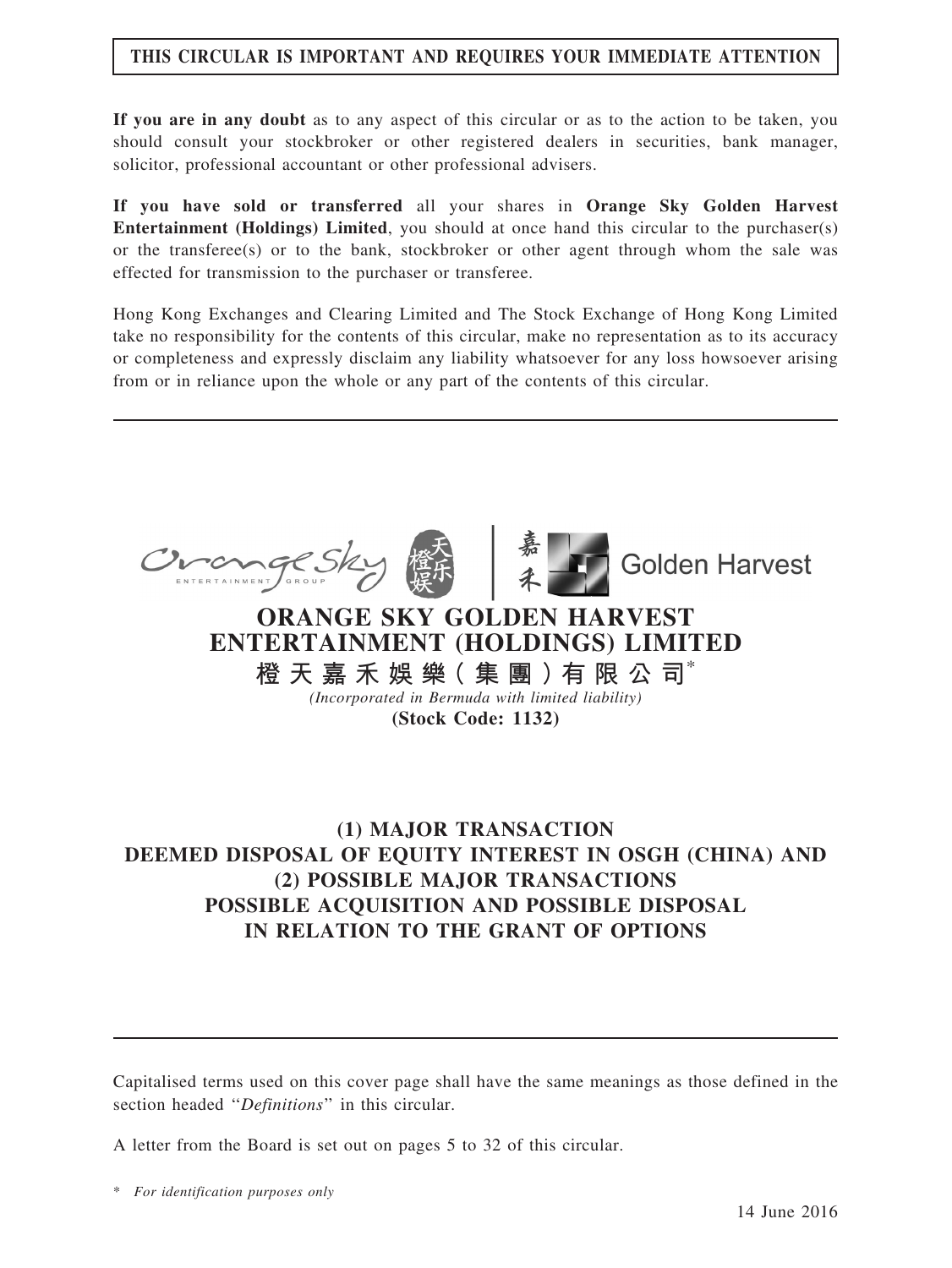## **CONTENTS**

## Page

| APPENDIX II — MANAGEMENT DISCUSSION AND ANALYSIS |    |
|--------------------------------------------------|----|
|                                                  | 40 |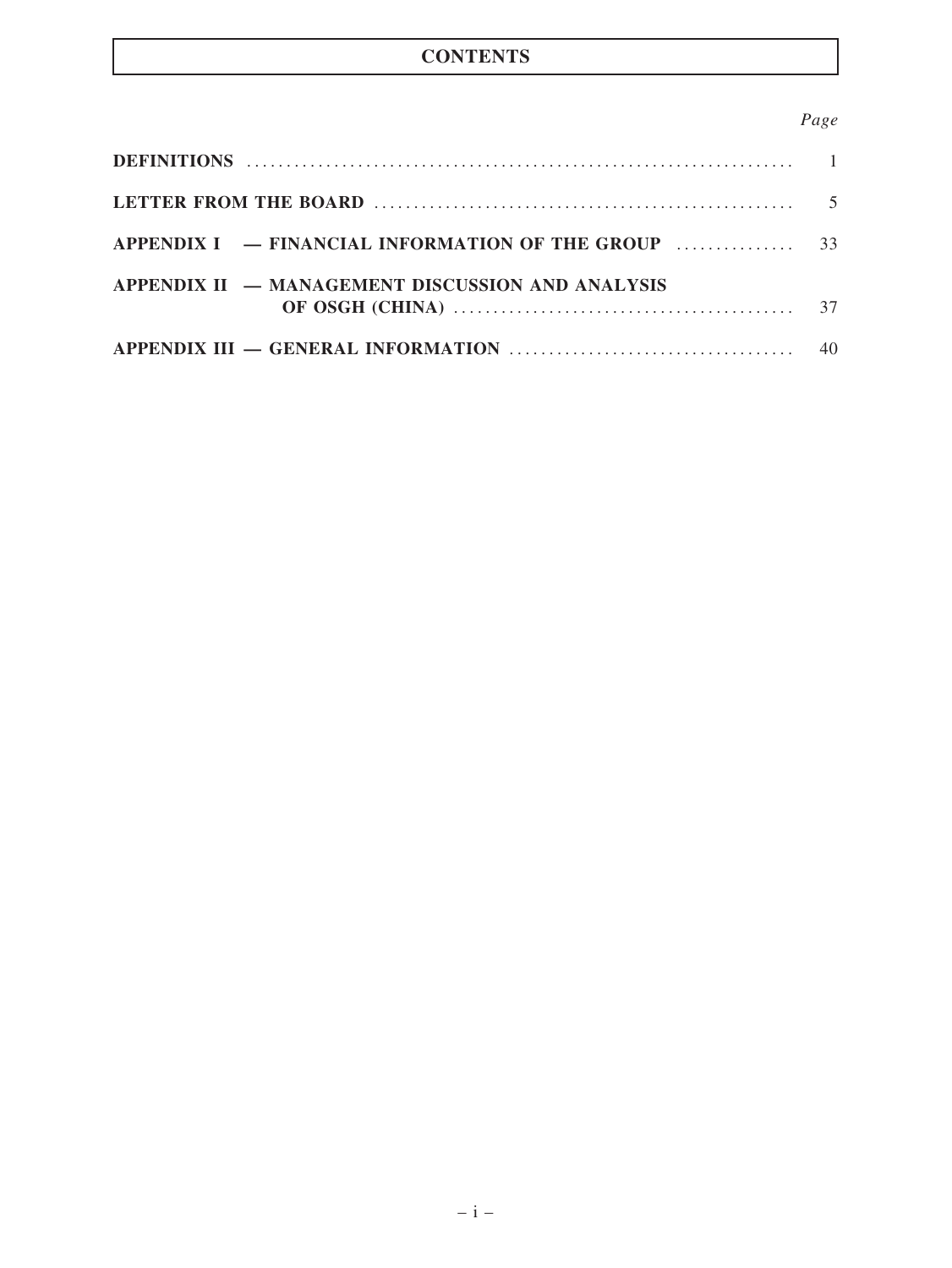In this circular, unless the context otherwise requires, the following terms or expressions shall have the meanings set out below:

| "Announcement"                           | the announcement of the Company dated 15 March 2016 in<br>relation to, among other things, the entering into of the<br>Subscription Agreement by City Entertainment, OSGH<br>(China), Investor 1, Investor 2 and Investor 3                                                                                                                 |
|------------------------------------------|---------------------------------------------------------------------------------------------------------------------------------------------------------------------------------------------------------------------------------------------------------------------------------------------------------------------------------------------|
| "Anti-Dilution Rights"                   | has the meaning given to it in the section headed "B. The<br>Subscription Agreement" of this circular                                                                                                                                                                                                                                       |
| "Board"                                  | the board of Directors                                                                                                                                                                                                                                                                                                                      |
| "Business Day"                           | means working days defined in accordance with the laws<br>and regulations of the PRC, excluding Saturdays, Sundays<br>and public holidays in the PRC                                                                                                                                                                                        |
| "City Entertainment"                     | 橙天嘉禾影城有限公司 (City Entertainment Corporation<br>Limited), a company incorporated in Hong Kong and a<br>wholly owned subsidiary of the Company                                                                                                                                                                                                 |
| "City Entertainment Buy-back<br>Options" | has the meaning given to it in the section headed "B. The<br>Subscription Agreement" of this circular                                                                                                                                                                                                                                       |
| "Company"                                | means Orange Sky Golden Harvest Entertainment<br>(Holdings) Limited, a company incorporated in Bermuda<br>with limited liability, the shares of which are listed on the<br>Main Board of the Stock Exchange (Stock Code: 1132)                                                                                                              |
| "Completion"                             | completion of the Subscription Agreement in accordance<br>with the terms and conditions set out thereunder                                                                                                                                                                                                                                  |
| "Cyber International"                    | Cyber International Limited, a company owned by an<br>associate of Mr. Wu, which is interested in 180,000,000<br>Shares, representing 6.56% of the entire issued share capital<br>of the Company as at the Latest Practicable Date                                                                                                          |
| "Director(s)"                            | Director(s) of the Company                                                                                                                                                                                                                                                                                                                  |
| "First Supplemental<br>Agreement"        | the supplemental agreement dated 1 April 2016 entered into<br>between City Entertainment, OSGH (China), Investor 1 and<br>Investor 3 pursuant to which, among other things, the<br>parties thereto agreed to amend certain terms of the<br>Subscription Agreement as between City Entertainment,<br>OSGH (China), Investor 1 and Investor 3 |
| "Group"                                  | the Company and its subsidiaries                                                                                                                                                                                                                                                                                                            |
| "HK\$"                                   | Hong Kong dollars, the lawful currency of Hong Kong                                                                                                                                                                                                                                                                                         |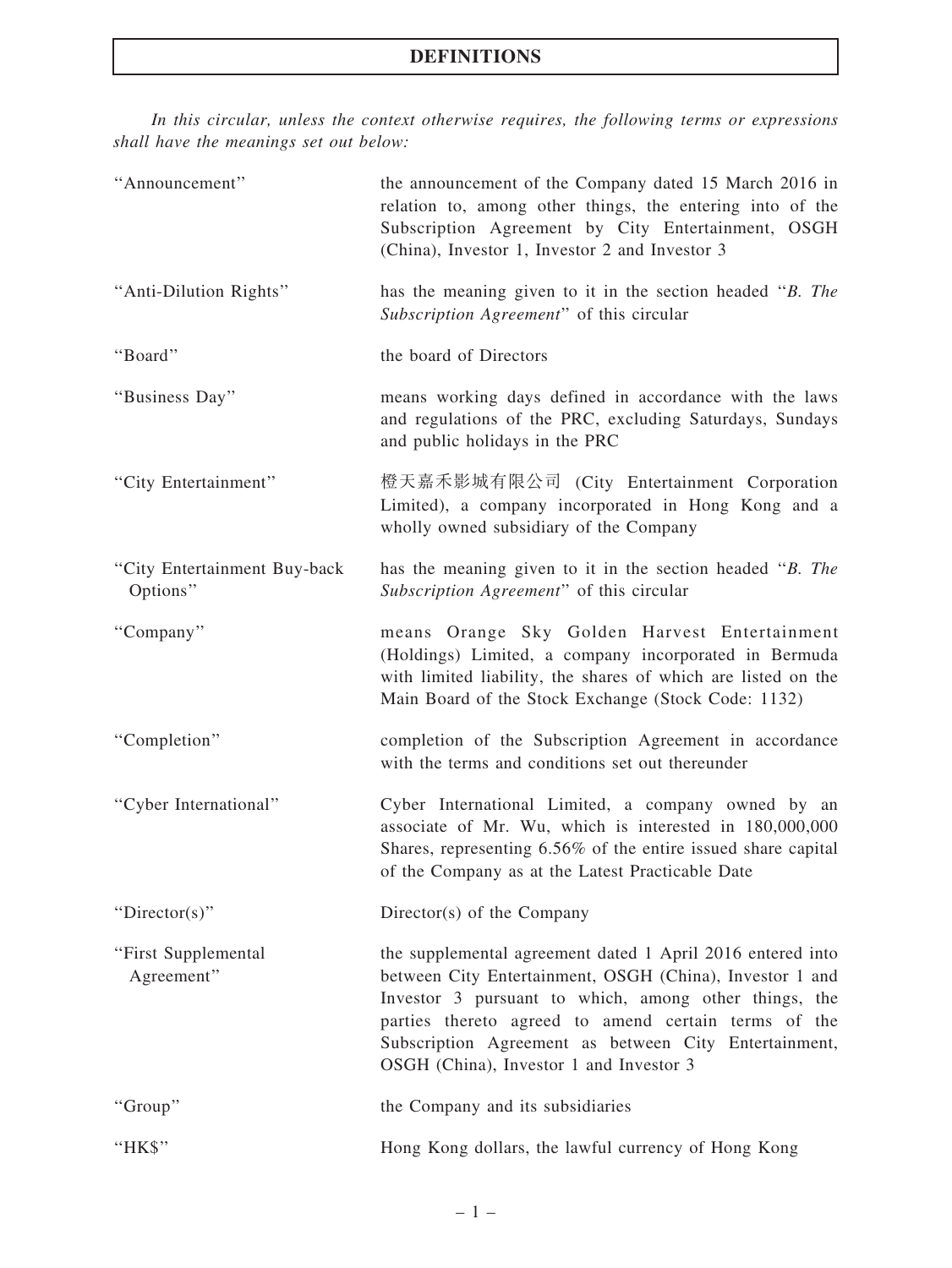## DEFINITIONS

| "HKFRS"                               | Hong Kong Financial Reporting Standards                                                                                                                                                                                                                       |
|---------------------------------------|---------------------------------------------------------------------------------------------------------------------------------------------------------------------------------------------------------------------------------------------------------------|
| "Hong Kong"                           | The Hong Kong Special Administrative Region of the<br>People's Republic of China                                                                                                                                                                              |
| "Investor 1"                          | 嘉興信業創贏肆號投資合夥企業(有限合夥) (Jiaxing Credit<br>Prosperity Investment Enterprise (Limited Partnership)*), a<br>limited partnership established in the PRC                                                                                                             |
| "Investor 2"                          | 北京微影時代科技有限公司 (Beijing Weiying Technology<br>Co. Ltd*), a company established in the PRC or any of its<br>associates, including 上海慧影投資中心(有限合夥)<br>(Shanghai Huiying Investment Centre (Limited<br>Partnership)*), a limited partnership established in the PRC |
| "Investor 3"                          | 北京青中同創資產管理有限公司 (Beijing Qing Zhong<br>Tong Chuang Asset Management Company Limited*), a<br>company established in the PRC                                                                                                                                     |
| "Investors"                           | collectively, Investor 1, Investor 2 and Investor 3                                                                                                                                                                                                           |
| "Investors' Buy-back Options"         | has the meaning given to it in the section headed "B. The<br>Subscription Agreement" of this circular                                                                                                                                                         |
| "Latest Practicable Date"             | the latest practicable date for ascertaining certain<br>information contained in this circular                                                                                                                                                                |
| "Letter of Undertaking"               | the letter of undertaking issued by the Company to<br>Investor 1, Investor 2 and Investor 3, the details of which<br>are more particularly described in the section headed "C.<br>The Letter of Undertaking" of this circular                                 |
| "Listing Rules"                       | The Rules Governing the Listing of Securities on the Stock<br>Exchange                                                                                                                                                                                        |
| "Liquidation Distribution<br>Options" | has the meaning given to it in the section headed "B. The<br>Subscription Agreement" of this circular                                                                                                                                                         |
| "Mainway Enterprises"                 | Mainway Enterprises Limited, a company wholly owned by<br>Mr. Wu, which is interested in 408,715,990 Shares,<br>representing 14.90% of the entire issued share capital of the<br>Company as at the Latest Practicable Date                                    |
| "Mr. Wu"                              | Mr. Wu Kebo, the Chairman of the Company and an<br>executive director, who is beneficial owner of 117,775,000<br>Shares, representing 4.29% of the entire issued share capital<br>of the Company as at the Latest Practicable Date                            |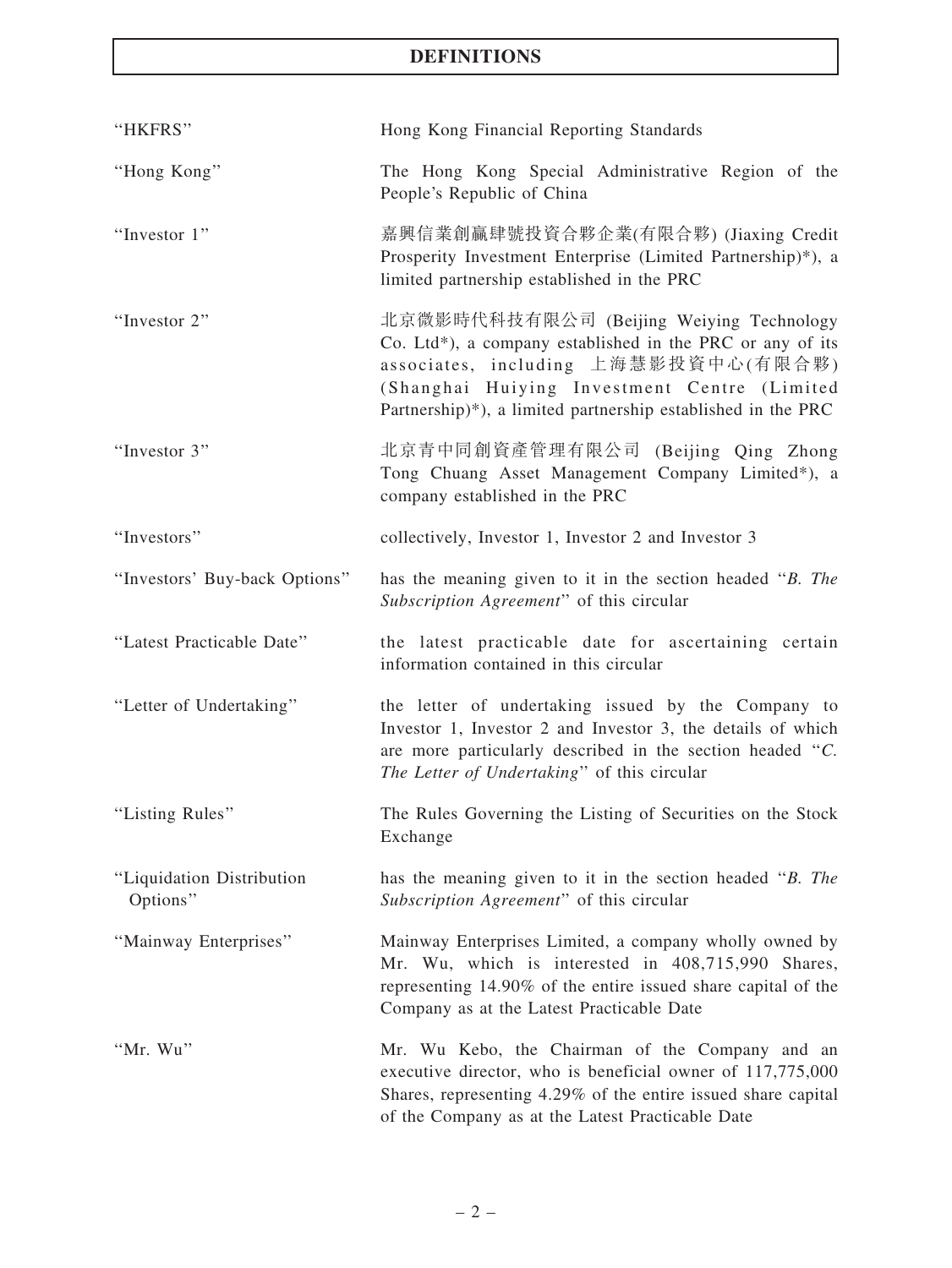## DEFINITIONS

| "New City Entertainment Buy-<br>back Options" | has the meaning given to it in the section headed "B. The<br>Subscription Agreement" of this circular                                                                                                                                                                                                                                                                                                |
|-----------------------------------------------|------------------------------------------------------------------------------------------------------------------------------------------------------------------------------------------------------------------------------------------------------------------------------------------------------------------------------------------------------------------------------------------------------|
| "Noble Biz"                                   | Noble Biz International Limited, a company wholly owned<br>by Mr. Wu, which is interested in 129,666,667 Shares,<br>representing 4.73% of the entire issued share capital of the<br>Company as at the Latest Practicable Date                                                                                                                                                                        |
| "Orange Sky Entertainment"                    | Orange Sky Entertainment Group (International) Holding<br>Company Limited, a company which is 80% owned by Mr.<br>Wu, which is interested in 565,719,948 Shares, representing<br>20.63% of the entire issued share capital of the Company as<br>at the Latest Practicable Date                                                                                                                       |
| "OSGH (China)"                                | 橙天嘉禾影城(中國)有限公司 (Orange Sky Golden Harvest<br>Cinemas (China) Company Limited*), a company with<br>limited liability incorporated in the PRC, the entire equity<br>interest in which is held by City Entertainment, and<br>together with its subsidiaries, the "OSGH (China) Group"                                                                                                                   |
| "OSGH (China) Board"                          | the directors of OSGH (China) from time to time                                                                                                                                                                                                                                                                                                                                                      |
| "Parties"                                     | collectively, the parties to the Subscription Agreement                                                                                                                                                                                                                                                                                                                                              |
| "PRC"                                         | The People's Republic of China, excluding Hong Kong, the<br>Macau Special Administrative Region of the People's<br>Republic of China and Taiwan for the purposes of this<br>circular                                                                                                                                                                                                                 |
| "Qualified IPO"                               | the listing of OSGH (China) on a stock exchange in the<br>PRC, including but not limited to The Shanghai Stock<br>Exchange (Main Board), The Shenzhen Stock Exchange<br>(including any listing on its Main Board, SME Board, or its<br>ChiNext Market) but excluding any listing on the National<br>Equities Exchange and Quotations system or other similar<br>regional exchange markets of the PRC |
| "RMB"                                         | Renminbi, the lawful currency of the PRC                                                                                                                                                                                                                                                                                                                                                             |
| "Second Supplemental<br>Agreement"            | the supplemental agreement dated 1 April 2016 entered into<br>between City Entertainment, OSGH (China), and Investor 2,<br>pursuant to which, among other things, the parties thereto<br>agreed to amend certain terms of the Subscription<br>Agreement as between City Entertainment, OSGH (China),<br>and Investor 2                                                                               |
| "Share(s)"                                    | ordinary share(s) of HK\$0.1 each in the Company                                                                                                                                                                                                                                                                                                                                                     |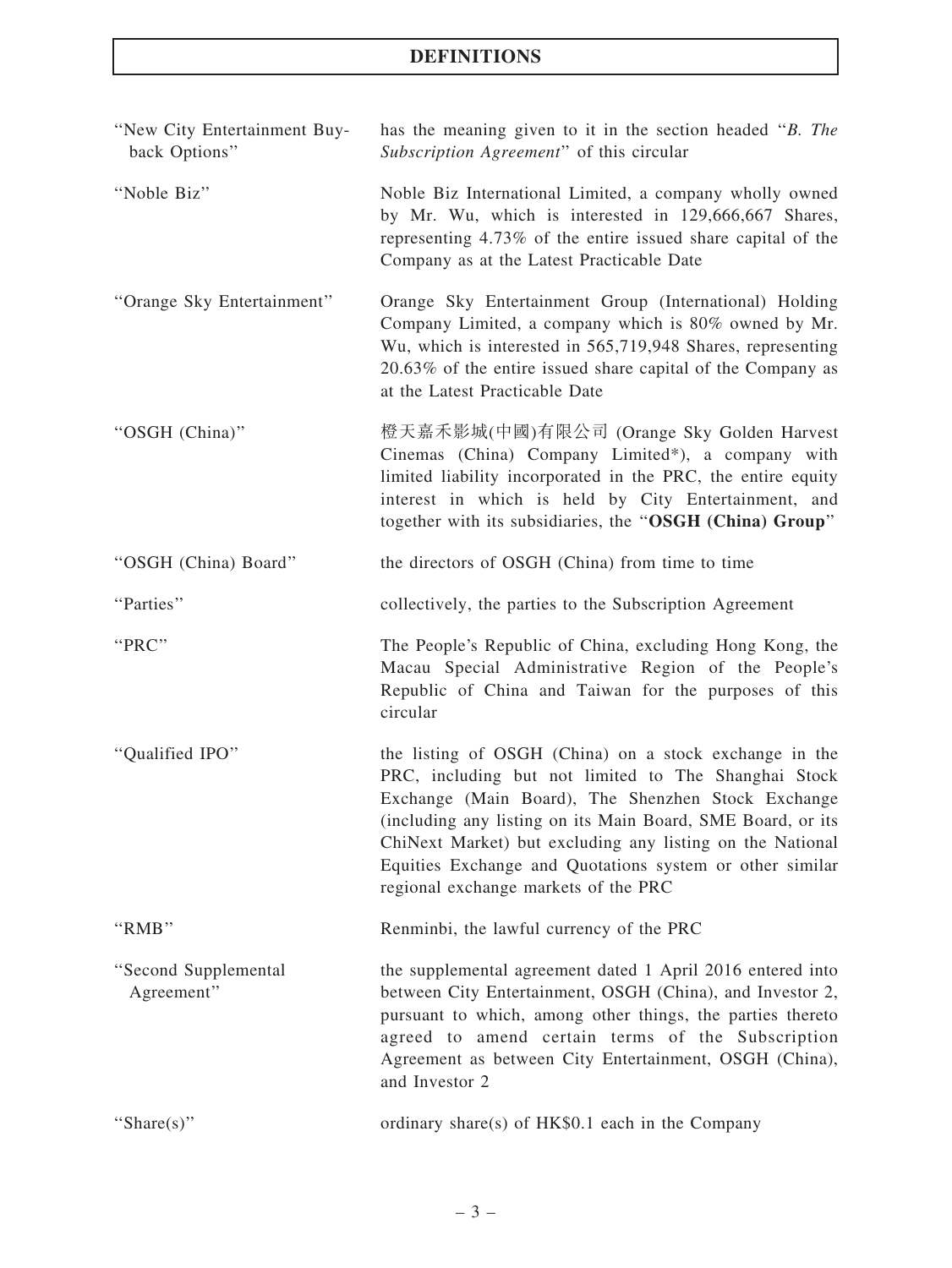## **DEFINITIONS**

''Shareholder(s)'' holder(s) of Share(s)

- ''Skyera International'' Skyera International Limited, a company wholly owned by Mr. Wu, which is interested in 439,791,463 Shares, representing 16.04% of the entire issued share capital of the Company as at the Latest Practicable Date
- ''Subscription'' the subscription of equity interest in OSGH (China) pursuant to the Subscription Agreement
- ''Subscription Agreement'' the agreement dated 15 March 2016 entered into between City Entertainment, OSGH (China), Investor 1, Investor 2 and Investor 3 in respect of the subscription of equity interest in OSGH (China), representing an aggregate of 13.79% of the equity interest in OSGH (China) following completion of the Subscription, by Investor 1, Investor 2 and Investor 3 in OSGH (China), in consideration for RMB400 million, and where the context so requires, such agreement as amended by the First Supplemental Agreement and the Second Supplemental Agreement
- ''Supplemental Announcement'' the announcement of the Company dated 1 April 2016 in relation to, among other things, the entering into of the First Supplemental Agreement and the Second Supplemental Agreement by City Entertainment, OSGH (China), Investor 1, Investor 2 and/or Investor 3 (as applicable), and the issuance of the Letter of Undertaking to Investor 1, Investor 2 and Investor 3 by the Company
- ''Stock Exchange'' The Stock Exchange of Hong Kong Limited

"%" per cent.

\* for identification purposes only

For the purpose of this circular, the exchange rate of  $RMB1.00 = HK$1.20$  has been used for currency translation, including, for the avoidance of doubt, the computation of the applicable percentage ratios pursuant to Chapter 14 of the Listing Rules. Such exchange rates are for the purposes of illustration only and do not constitute a representation that any amount in RMB or HK\$ have been, or could have been or may be converted at such or any other rates.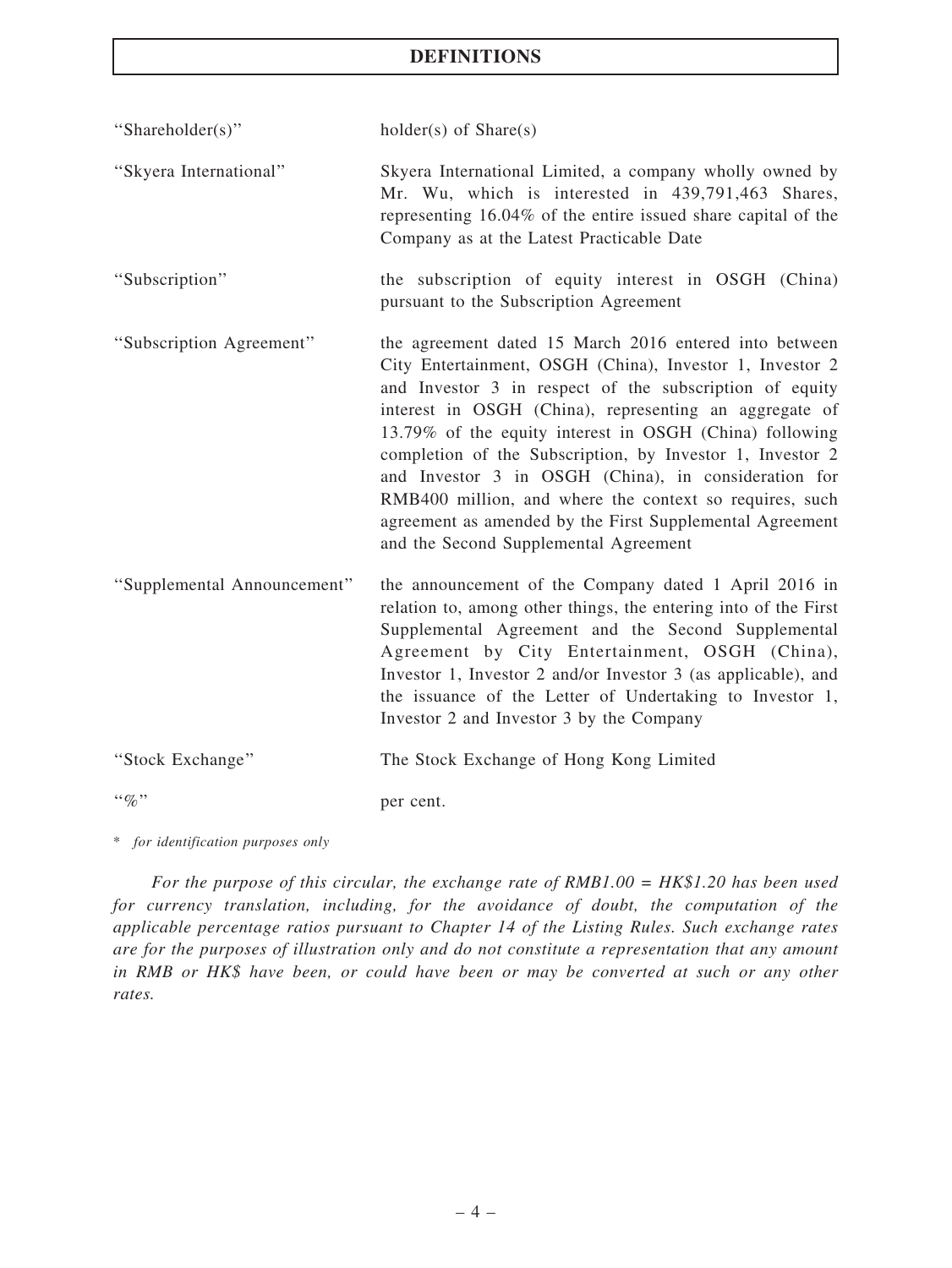



**Golden Harvest** 

# ORANGE SKY GOLDEN HARVEST ENTERTAINMENT (HOLDINGS) LIMITED

橙 天 嘉 禾 娛 樂( 集 團 )有 限 公 司\* (Incorporated in Bermuda with limited liability)

(Stock Code: 1132)

Chairman and Executive Director: Mr. Wu Kebo

Executive Directors: Mr. Mao Yimin Mr. Li Pei Sen Ms. Wu Keyan Ms. Chow Sau Fong, Fiona

Independent Non-executive Directors: Mr. Leung Man Kit Ms. Wong Sze Wing Mr. Fung Chi Man, Henry

Registered Office: Clarendon House 2 Church Street Hamilton HM11 Bermuda

Principal Place of Business: 24th Floor AXA Centre 151 Gloucester Road Wan Chai Hong Kong

14 June 2016

To the Shareholders

Dear Sir or Madam,

## (1) MAJOR TRANSACTION DEEMED DISPOSAL OF EQUITY INTEREST IN OSGH (CHINA) AND (2) POSSIBLE MAJOR TRANSACTIONS POSSIBLE ACQUISITION AND POSSIBLE DISPOSAL IN RELATION TO THE GRANT OF OPTIONS

#### A. INTRODUCTION

Reference is made to (a) the announcement of the Company dated 15 March 2016 in relation to the Subscription Agreement announcing that on the same date, City Entertainment and OSGH (China), each being wholly owned subsidiaries of the Company, entered into the Subscription Agreement with the Investors, pursuant to which the Investors agreed to subscribe for 13.79% of the entire equity interest in OSGH (China) (as enlarged by such subscription) for the consideration of RMB400 million, and (b) the announcement of the Company dated 1 April 2016 in relation to the First Supplemental Agreement, the Letter of Undertaking and the

\* For identification purposes only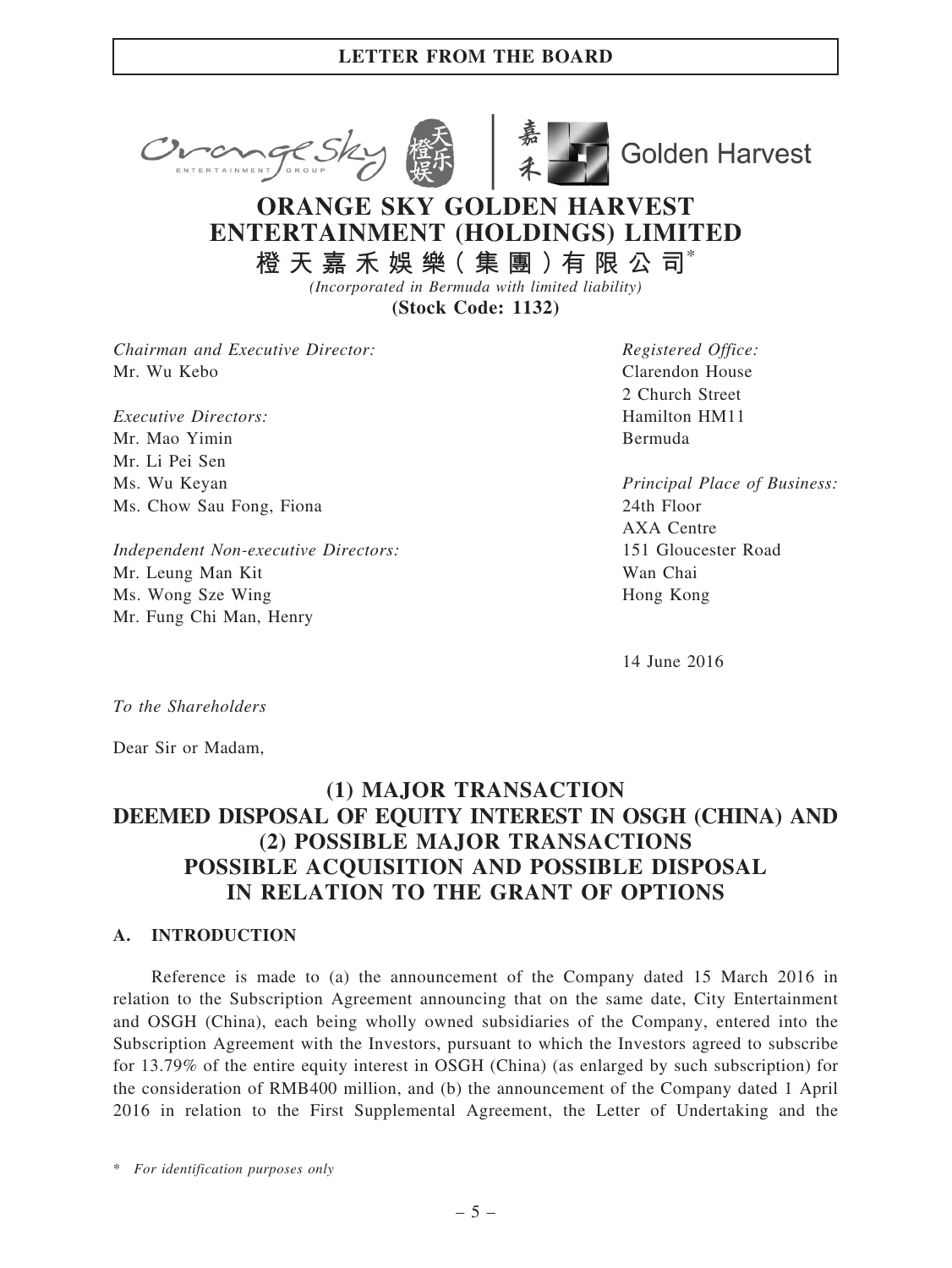Second Supplemental Agreement, announcing that on the same date, (i) the First Supplemental Agreement and Second Supplemental Agreement were entered into, pursuant to which the respective parties thereto agreed to amend certain terms of the Subscription Agreement as between themselves, and (ii) the Company issued the Letter of Undertaking to Investor 1, Investor 2 and Investor 3, pursuant to which the Company made certain undertakings in connection with the entering into of the First Supplemental Agreement.

Pursuant to Rule 14.44 of the Listing Rules, in lieu of holding a general meeting, shareholders' written approval to approve the Subscription Agreement and the transactions contemplated thereunder, including the Investors' Buy-back Options and the Liquidation Distribution Options, was obtained on 15 March 2016 from a group of closely allied Shareholders holding in aggregate approximately 67.15% of the entire issued share capital in the Company as at the Latest Practicable Date. Further, as the amendments to the Subscription Agreement set out in the First Supplemental Agreement and the Second Supplemental Agreement on 1 April 2016 constituted a material change to the terms of the Subscription Agreement, pursuant to Rules 14.36 to 14.46 of the Listing Rules, the First Supplemental Agreement and the Second Supplemental Agreement should be subject to Shareholder's approval. Accordingly, pursuant to Rule 14.44 of the Listing Rules, the Company also obtained shareholders' written approval to approve the First Supplemental Agreement and the Second Supplemental Agreement on 1 April 2016.

Immediately following the Completion, the Company will hold 86.21% of the entire equity interest in OSGH (China) (as enlarged by the Completion), which will remain a subsidiary of the Company and, accordingly, its financial information shall continue to be consolidated in the Company's financial statements.

The purpose of this circular is to provide you with (i) further details of the Subscription Agreement (as amended by the First Supplemental Agreement and the Second Supplemental Agreement) and the transactions contemplated thereunder, including the Investors' Buy-back Options and the Liquidation Distribution Options; (ii) financial information of the Group and OSGH (China); and (iii) other information required under the Listing Rules.

#### B. THE SUBSCRIPTION AGREEMENT

The main terms of the Subscription Agreement (as amended by the First Supplemental Agreement and the Second Supplemental Agreement) are summarised as follows:

Date 15 March 2016

- Parties (1) City Entertainment;
	- (2) OSGH (China);
	- (3) Investor 1;
	- (4) Investor 2; and
	- (5) Investor 3.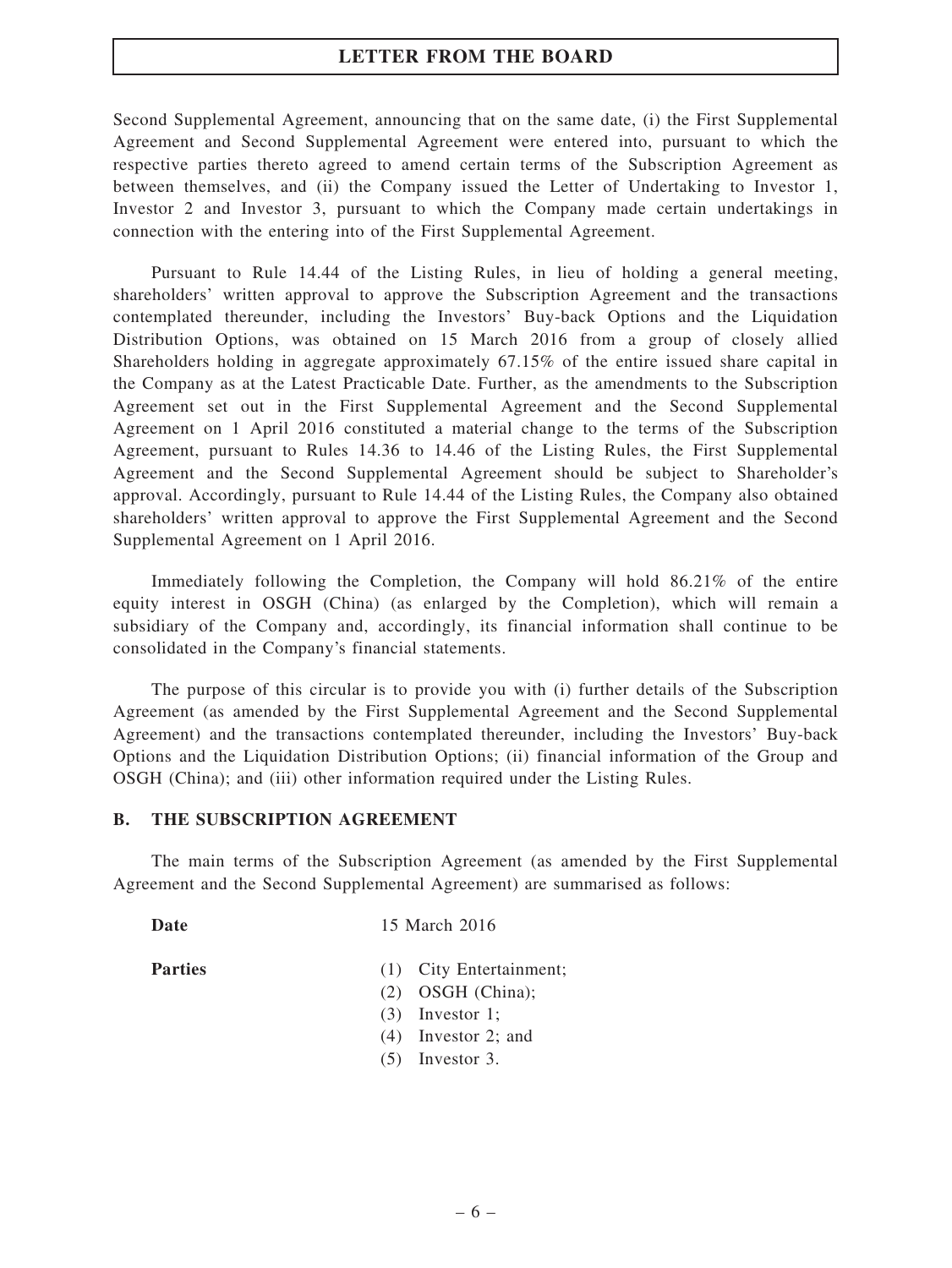To the best of the Directors' knowledge, information and belief, having made all reasonable enquiries, the Investors and their ultimate beneficial owners are third parties independent of the Company and connected persons of the Company.

Percentage of Equity Interest Subscribed For The Investors shall subscribe for an aggregate of 13.79% of the entire equity interest in OSGH (China), as enlarged by the Completion.

> Immediately upon the Completion, the respective shareholdings of the relevant Parties in OSGH (China) shall be as follows:

> Total RMB400 million

|                                                  |                                                                                      | Percentage of equity interest held<br>in OSGH (China) immediately<br>upon completion of the                      |  |  |
|--------------------------------------------------|--------------------------------------------------------------------------------------|------------------------------------------------------------------------------------------------------------------|--|--|
|                                                  | <b>Shareholder</b>                                                                   | <b>Subscription</b>                                                                                              |  |  |
|                                                  | City Entertainment                                                                   | 86.21%                                                                                                           |  |  |
|                                                  | Investor 1                                                                           | $6.90\%$                                                                                                         |  |  |
|                                                  | Investor 2                                                                           | 5.17%                                                                                                            |  |  |
|                                                  | Investor 3                                                                           | 1.72%                                                                                                            |  |  |
| <b>Consideration payable</b><br>by the Investors | An aggregate of RMB400 million, to be paid in lump sums<br>by each of the Investors. |                                                                                                                  |  |  |
|                                                  | follows:                                                                             | The respective consideration amounts payable by each of<br>the Investors under the Subscription Agreement are as |  |  |
|                                                  | <b>Shareholder</b>                                                                   | <b>Consideration Payable</b>                                                                                     |  |  |
|                                                  | Investor 1                                                                           | RMB <sub>200</sub> million                                                                                       |  |  |
|                                                  | Investor 2                                                                           | RMB150 million                                                                                                   |  |  |
|                                                  | Investor 3                                                                           | RMB50 million                                                                                                    |  |  |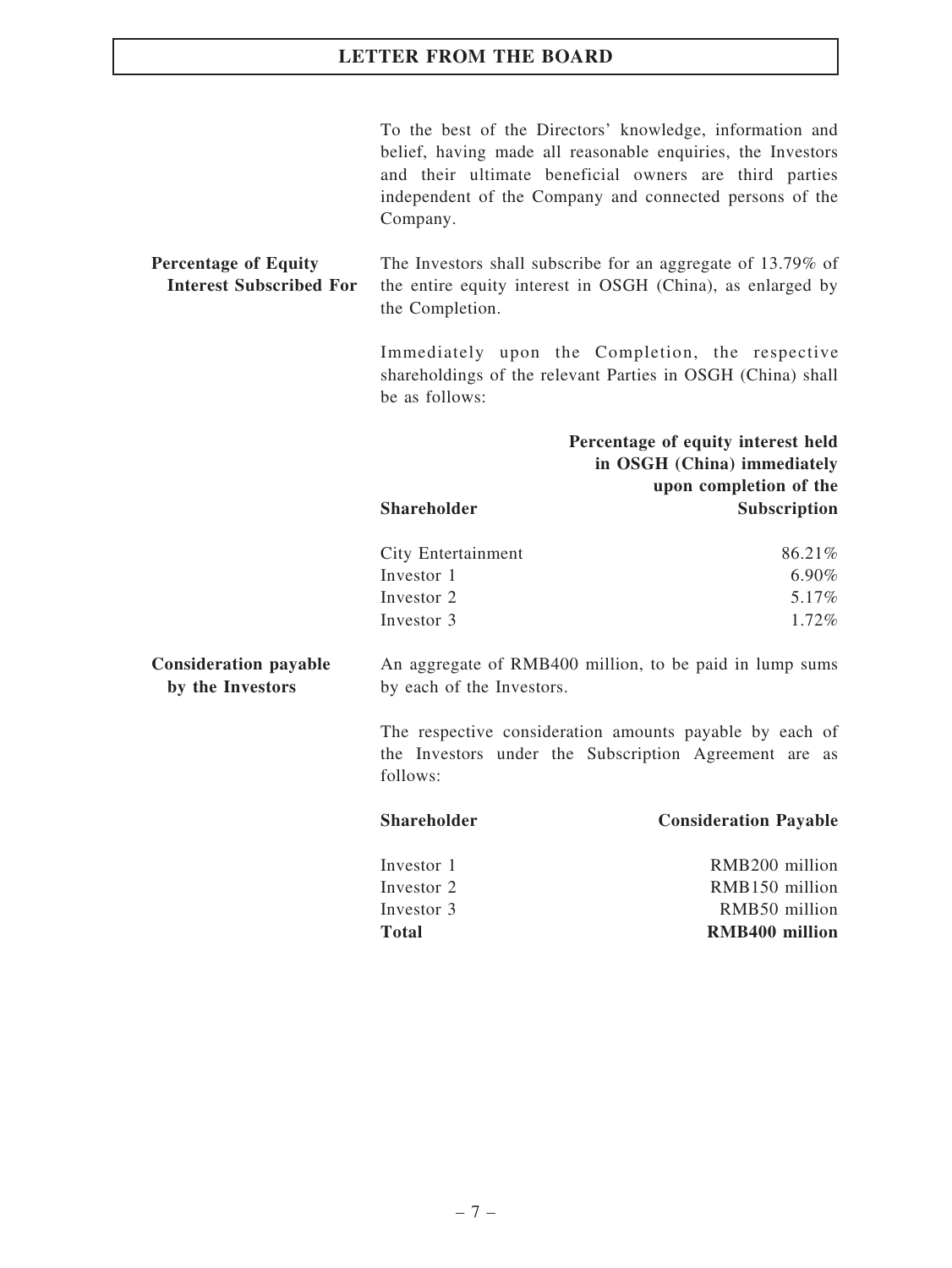## Conditions Precedent The completion of the Subscription Agreement is conditional upon, among other things, the following main conditions being satisfied:

- (1) the legally valid execution of the Subscription Agreement by each of the Parties;
- (2) the obtaining of all necessary approvals and authorisations from the relevant competent authorities by each of the parties to the Subscription Agreement in accordance with the relevant laws, regulations and constitutional documents applicable to each of them;
- (3) the approval of the Subscription Agreement by the board of directors of each of the Company and OSGH (China) and the approval of the Subscription Agreement and the transactions contemplated thereunder by the Shareholders;
- (4) the approval of the transactions contemplated under the Subscription Agreement by the competent commerce authorities in the PRC;
- (5) the entering into of a mutually agreed joint venture agreement by the Parties to the Subscription Agreement (the ''Joint Venture Agreement'') and revision of the articles of association of OSGH (China); and
- (6) receipt by the Investors of a legal opinion from the legal advisors to OSGH (China) in respect of the Subscription Agreement, the contents of which having been considered reasonably satisfactory by the Investors prior to its issuance.

Following satisfaction of all conditions precedent to the Subscription Agreement, OSGH (China) or its PRC legal counsel shall deliver a notice to the Investors providing that such conditions precedent have been satisfied, and the Investors shall, within five Business Days, reasonably conclude whether such conditions precedent have been so satisfied.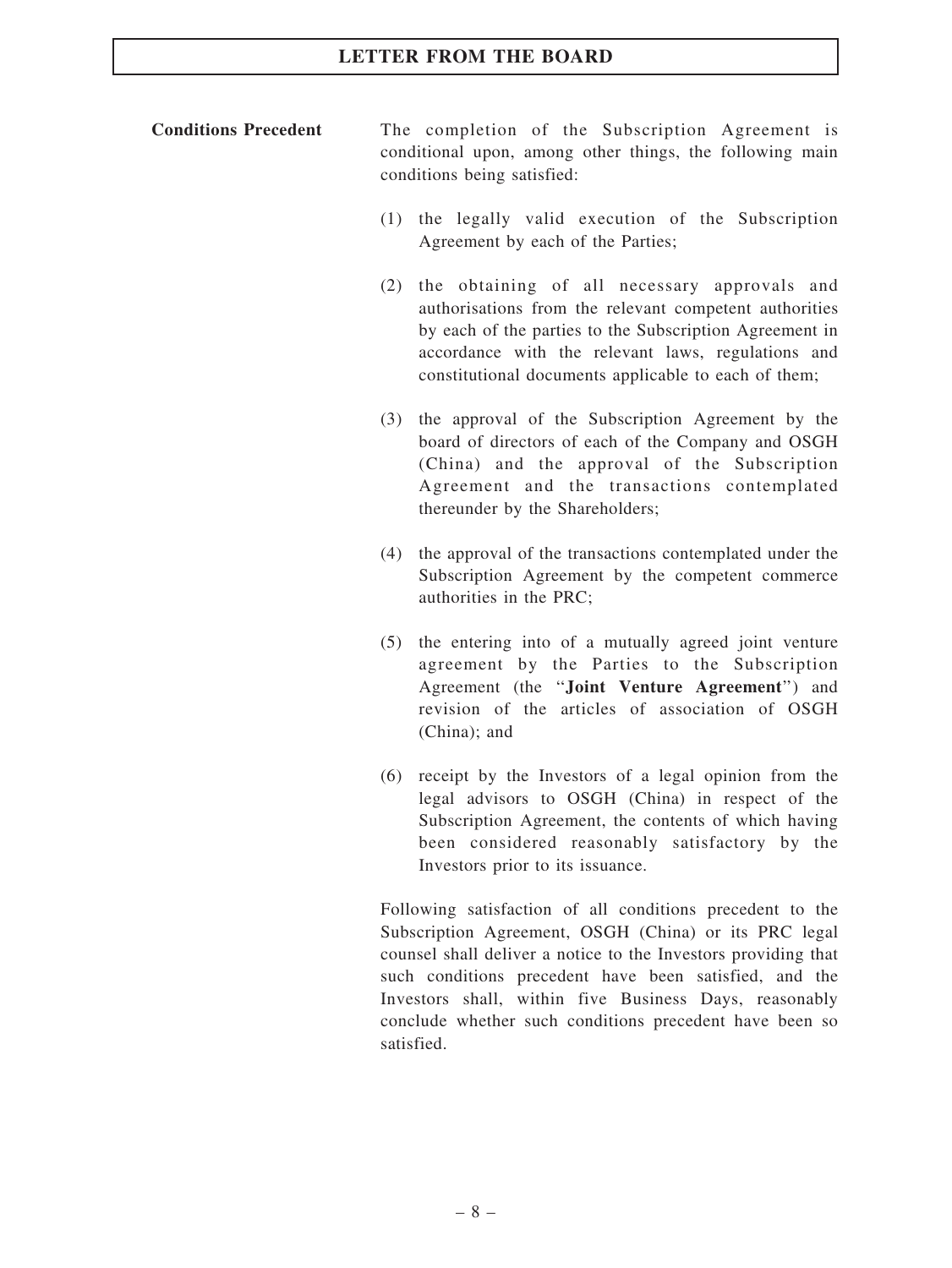Rights and obligations of City Entertainment, OSGH (China), Investor 1 and Investor 3 between the date of the Subscription Agreement and the date of Completion (inclusive)

City Entertainment, OSGH (China), Investor 1 and Investor 3 agreed that, from the date of the Subscription Agreement to the date of Completion (inclusive), should City Entertainment enter into any written agreement for the disposal of more than 50% of the equity interest in OSGH (China) to any third party purchaser (the date of such agreement being the ''Pre-Completion Third Party Agreement Date''):

- (1) the Subscription Agreement shall be terminated as between City Entertainment, OSGH (China), and each of Investor 1 and Investor 3 from the Pre-Completion Third Party Agreement Date onwards;
- (2) in the event that each of Investor 1 and Investor 3 has already paid the deposits required of them under the Subscription Agreement, OSGH (China) shall return such deposits to the Investors on the Pre-Completion Third Party Agreement Date; and
- (3) within 30 calendar days of the Pre-Completion Third Party Agreement Date, City Entertainment shall pay to Investor 1 and Investor 3 an aggregate of RMB25 million as compensation.

If Investor 1 and/or Investor 3 fail to perform its payment obligations pursuant to the Subscription Agreement within 30 calendar days of such amount becoming due, City Entertainment and OSGH (China) may collectively terminate the Subscription Agreement as among the parties to the First Supplemental Agreement and OSGH (China) is entitled to a maximum compensation of RMB6.25 million. In addition, if City Entertainment terminates the Subscription Agreement due to any reason caused by Investor 1 and/or Investor 3, Investor 1 and Investor 3 shall pay RMB6.25 million to City Entertainment within 30 calendar days of such termination.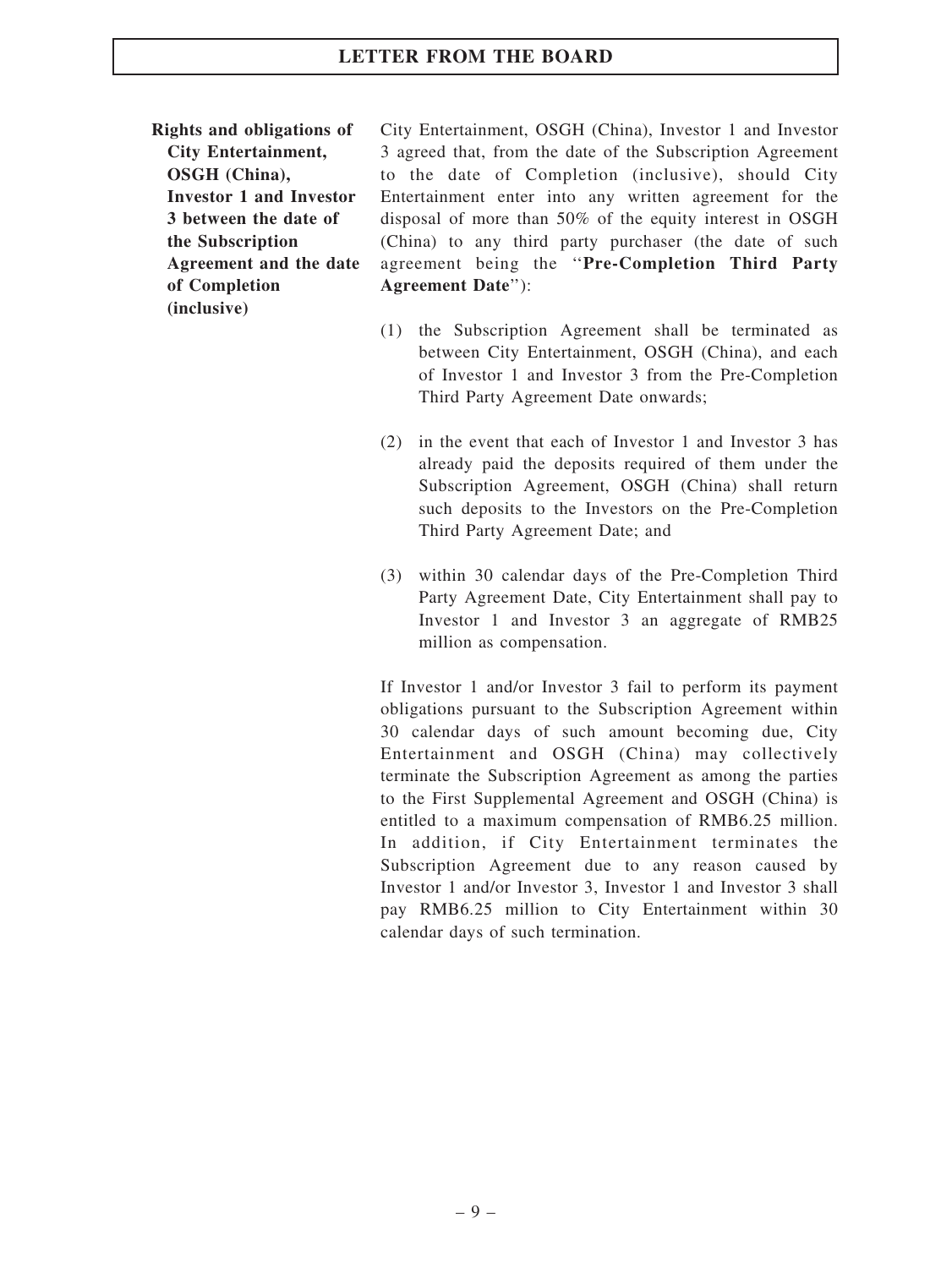If City Entertainment and/or OSGH (China) fail to complete the registration of the change of equity interest in OSGH (China) through the Subscription with the competent authorities pursuant to the Subscription Agreement within 30 calendar days of expiry of the period as agreed under the Subscription Agreement, Investor 1 and Investor 3 may collectively terminate the Subscription Agreement as among the parties to the First Supplemental Agreement and are entitled to a maximum compensation of RMB6.25 million. In addition, if Investor 1 and Investor 3 collectively terminate the Subscription Agreement due to any reason caused by City Entertainment, City Entertainment shall pay a maximum compensation of RMB6.25 million to Investor 1 and Investor 3; if the parties fail to complete the Subscription as a result of the failure of City Entertainment and the Subscription Agreement is terminated, and City Entertainment disposes its controlling interest in OSGH (China) to any third party or loses its controlling interest in OSGH (China) within 60 calendar days of such termination date, City Entertainment shall pay RMB25 million to Investor 1 and Investor 3 as compensation.

Termination of the Subscription Agreement as between City Entertainment, OSGH (China), and Investor 2

The parties to the Second Supplemental Agreement, namely City Entertainment, OSGH (China) and Investor 2, agreed that, within 180 calendar days following the date of execution of the Subscription Agreement, Investor 2 on the one hand, and City Entertainment and OSGH (China) on the other hand, may by notice, unilaterally terminate all of its rights and obligations under the Subscription Agreement, without any claim or liability towards the other parties.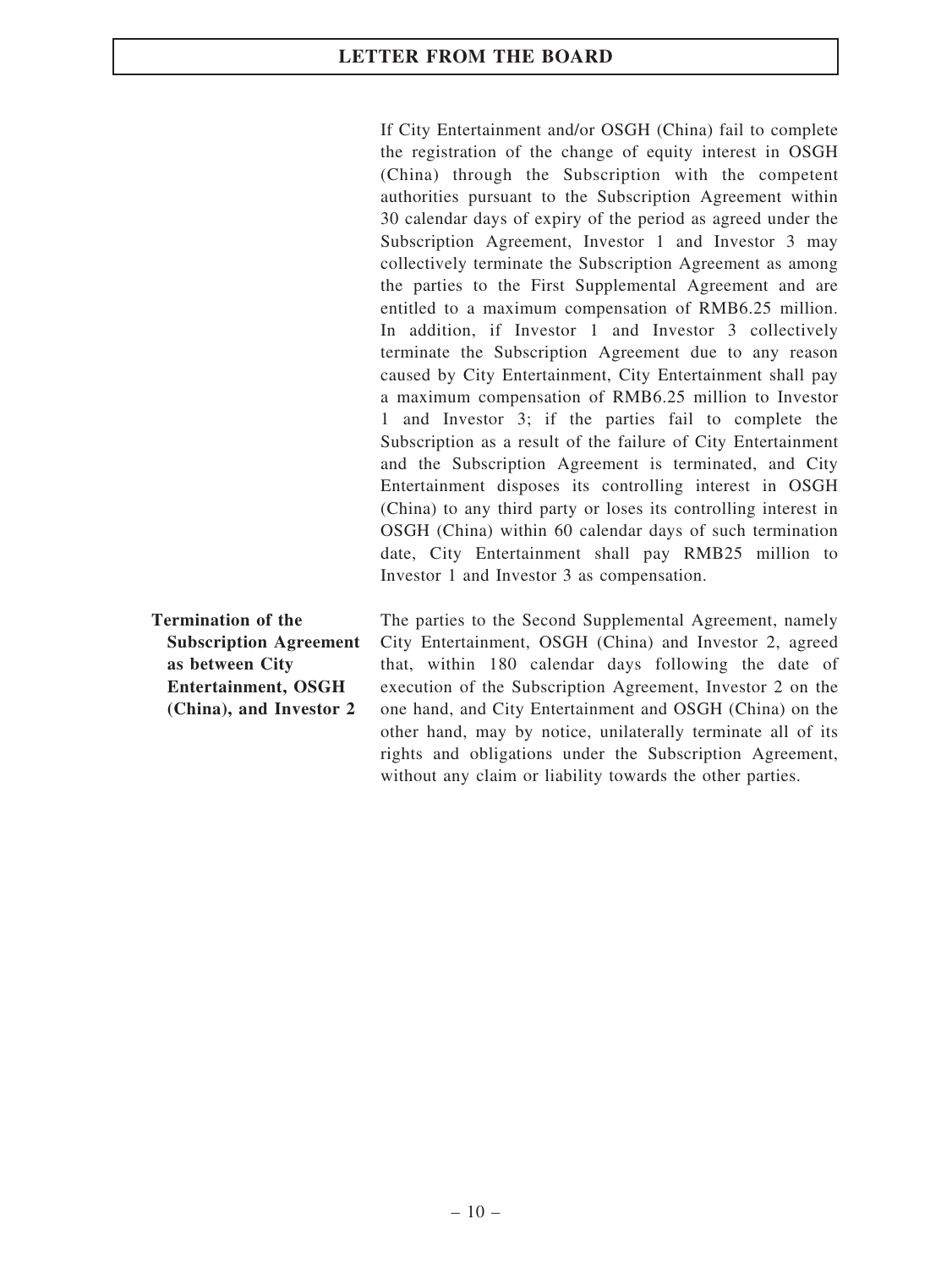City Entertainment Buyback Options and New City Entertainment Buy-back Options of City Entertainment

Under the Subscription Agreement, City Entertainment may exercise certain options with respect to the equity interest in OSGH (China) held by the Investors following the Completion in the manner, summarised as follows:

#### With respect to the equity interest held in OSGH (China) by Investor 2:

- (1) Within 182 calendar days of Completion, should City Entertainment enter into any written agreement for the disposal of more than 50% of the entire equity interest in OSGH (China) to a third party purchaser (the ''First Triggering Event'' and the date of such written agreement shall be referred to as the ''Third Party Agreement Date''), City Entertainment shall have the option to deliver a written notice within 30 calendar days following the Third Party Agreement Date to Investor 2, requiring the sale of all of the equity interest in OSGH (China) held by Investor 2 at such relevant time for the aggregate consideration of RMB165 million (the ''First Option Notice''). Within 30 calendar days of receipt of the First Option Notice, or such shorter period as required by the provisions of such third party agreement, Investor 2 shall sell the entire equity interest in OSGH (China) held by it to City Entertainment and complete all requisite transfer procedures,
- (2) During the period between 183 calendar days and 365 calendar days (inclusive) following the Completion, should City Entertainment enter into any written agreement for the disposal of more than 50% of the entire equity interest in OSGH (China) to a third party purchaser (the ''Second Triggering Event'', and the date of such written agreement shall be referred to as the ''Second Third Party Agreement Date''), City Entertainment shall have the option to deliver a written notice within 30 calendar days following the Second Third Party Agreement Date to Investor 2, requiring the sale of all of the entire equity interest in OSGH (China) held by Investor 2 at such relevant time for the aggregate consideration of RMB180 million (the "Second Option Notice"). Within 30 calendar days of receipt of the Second Option Notice, or such shorter period as required by the provisions of such third party agreement, Investor 2 shall sell the entire equity interest in OSGH (China) held by it to City Entertainment and complete all requisite transfer procedures,

(collectively, the ''City Entertainment Buy-back Options'').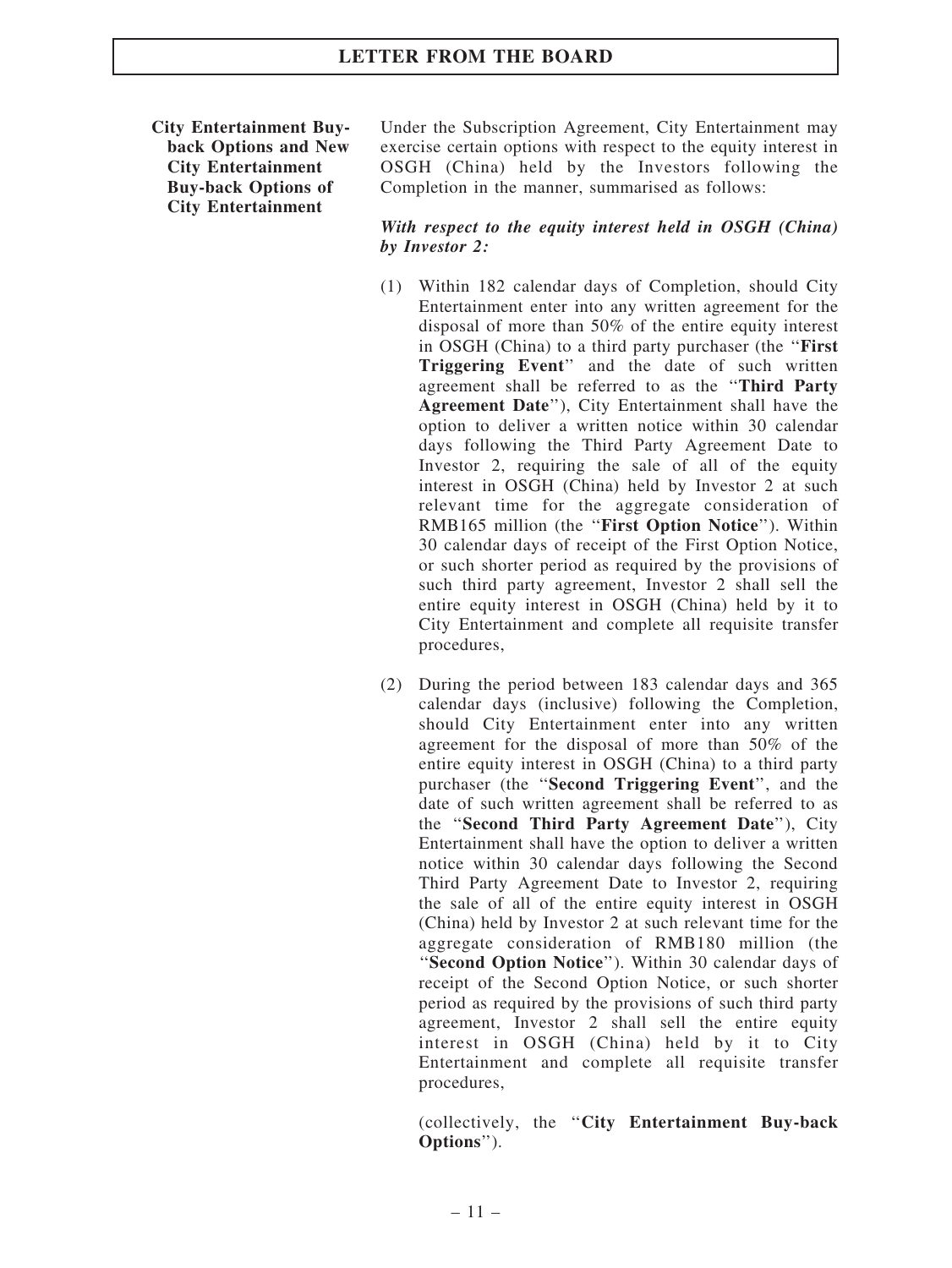#### With respect to the equity interest held in OSGH (China) by Investor 1 and Investor 3:

- (3) Upon the occurrence of the First Triggering Event, City Entertainment shall not only have the option, but also the obligation to require the sale of all the equity interest held by Investor 1 and Investor 3 at the relevant time, and the exercise of such option shall follow the same mechanism as set out in sub-paragraph (1) above as if Investor 1 and Investor 3 are in the same position as Investor 2, save that the aggregate consideration payable to Investor 1 and 3 for the sale of all the equity interest held by them at such relevant time shall amount to RMB275 million (with RMB220 million out of such aggregate consideration being payable to Investor 1, while the remaining RMB55 million shall be payable to Investor 3),
- (4) Upon the occurrence of the Second Triggering Event, City Entertainment shall not only have the option, but also the obligation to require the sale of all the equity interest held by Investor 1 and Investor 3 at the relevant time, and the exercise of such option shall follow the same mechanism as set out in sub-paragraph (2) above as if Investor 1 and Investor 3 are in the same position as Investor 2, save that the aggregate consideration payable to Investor 1 and Investor 3 for the sale of all the equity interest held by them at such relevant time shall amount to RMB300 million (with RMB240 million out of such aggregate consideration being payable to Investor 1, while the remaining RMB60 million shall be payable to Investor 3),

(collectively, the ''New City Entertainment Buy-back Options'').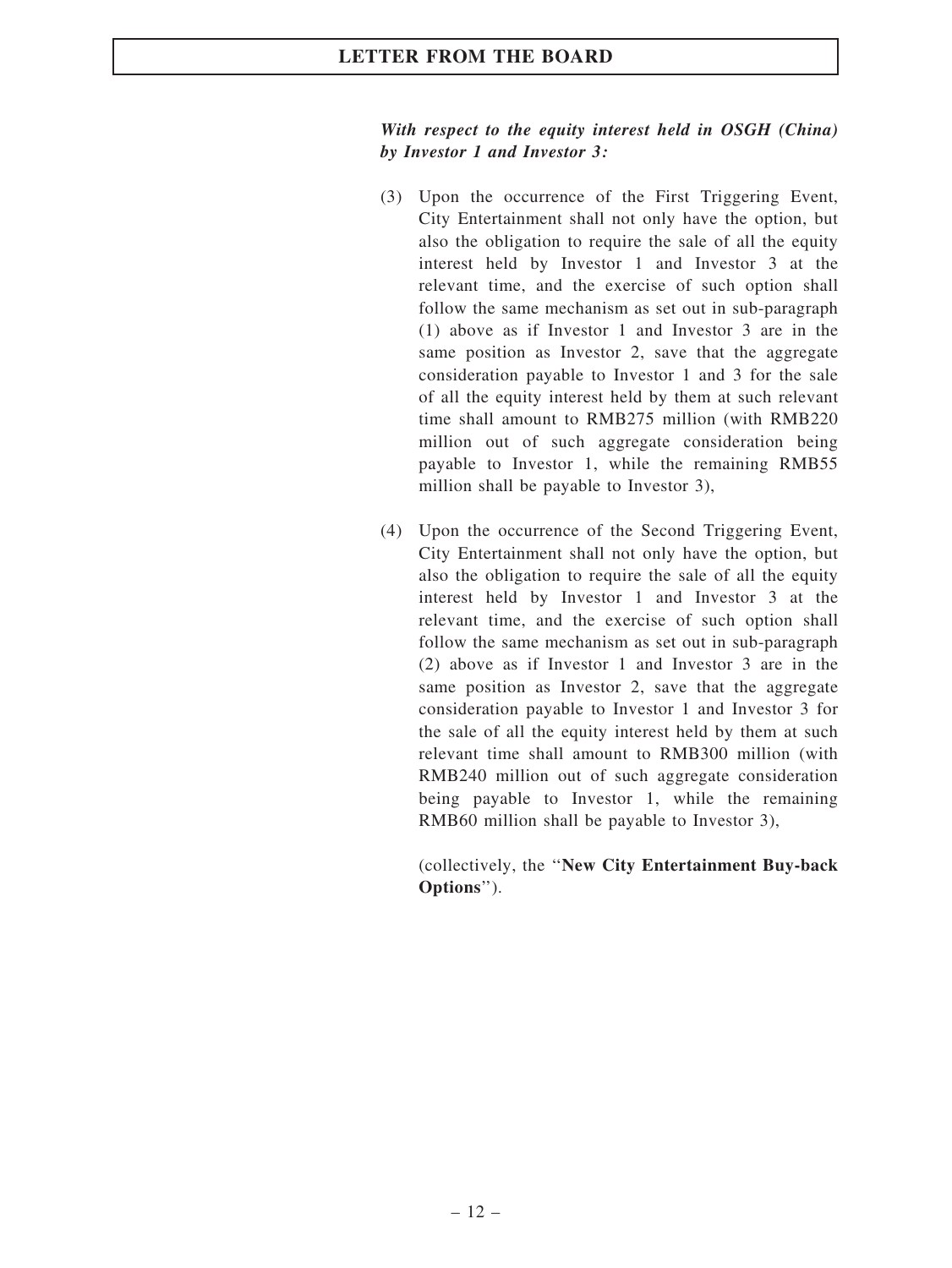(5) Within 365 calendar days of the Completion, if OSGH (China) commences trading on the National Equities Exchange and Quotations system in the PRC, the New City Entertainment Buy-back Options shall automatically expire. For the avoidance of doubt, in the circumstances as described in this sub-paragraph (5), the City Entertainment Buy-back Options, (which are applicable to the equity interest held by Investor 2 at the relevant time) shall remain exercisable upon the occurrence of the First Triggering Event or Second Triggering Event.

## Anti-Dilution Rights The Parties agree that, following the Completion and prior to any Qualified IPO of OSGH (China), should:

- (a) OSGH (China) invite investment through subscription of new registered capital in OSGH (China) by further investors (the ''New Investors'') (other than the Investors or their associates) (the ''New Subscription Exercise").
- (b) at such relevant time, the consideration payable in respect of such New Subscription Exercise by the New Investors in proportion to the new proposed shareholdings is lower than the price paid by the Investors in proportion to the Investors' respective shareholdings under the Subscription Agreement (the ''Lower Subscription Price''),

upon completion of such New Subscription Exercise, City Entertainment shall adjust the shareholdings of Investors in OSGH (China) through transfer of its equity interest in OSGH (China) for the nominal consideration of RMB1.00 to the Investors, such that the revised shareholding of each of the Investors reflects the proportional shareholding that they would have held, had they subscribed for equity interests in OSGH (China) on the basis of the Lower Subscription Price under the Subscription Agreement,

(collectively, the ''Anti-Dilution Rights'')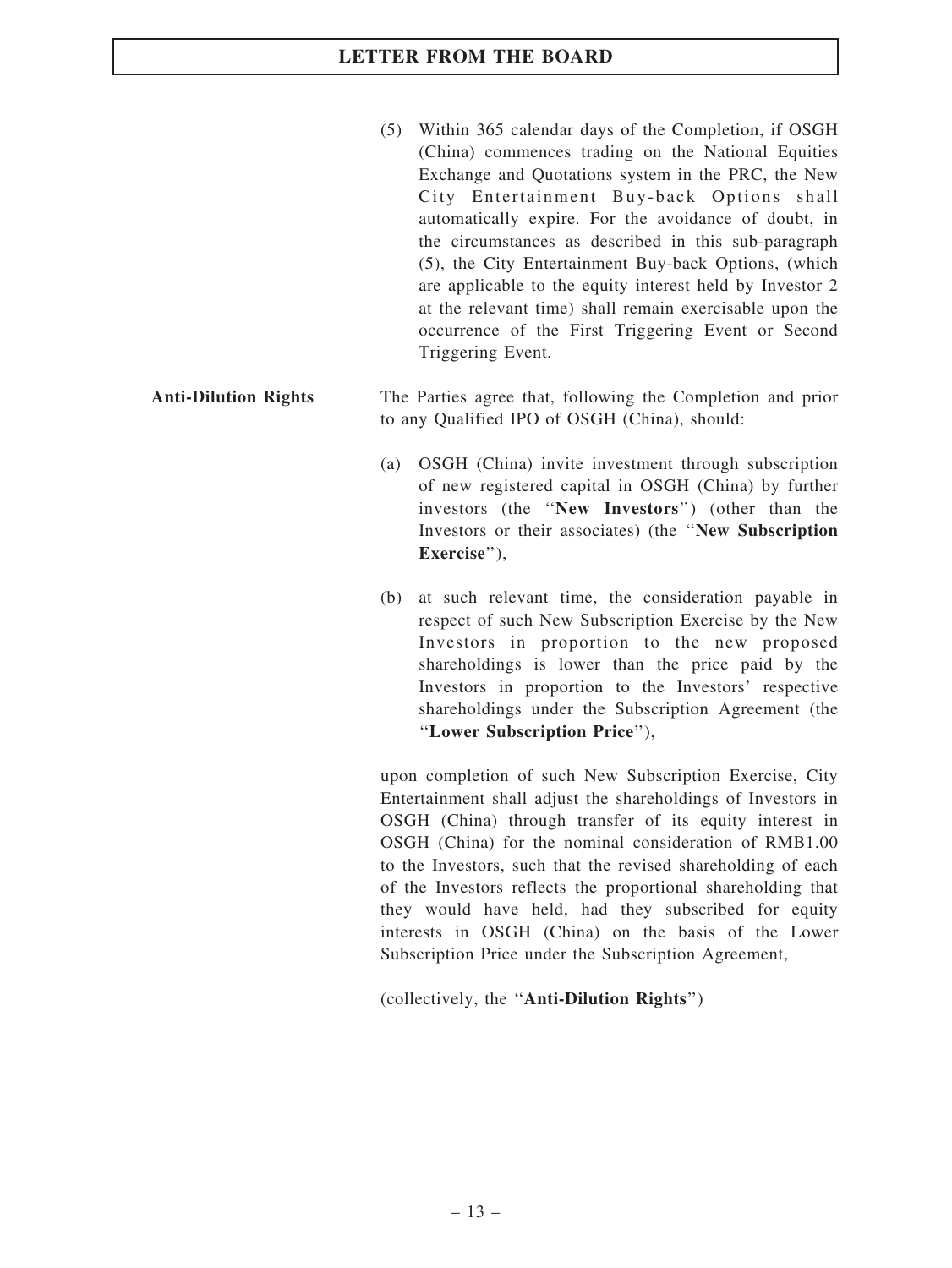## Investors' Buy-back Options of the Investors

The Parties agree that, save as otherwise provided in the Subscription Agreement, the Investors may exercise the following options:

- (a) following the expiry of three full calendar years after the date of the Completion, if (i) OSGH (China) is unable to satisfy the qualifications for a Qualified IPO, or (ii) OSGH (China) is able to satisfy the qualifications for a Qualified IPO but the preparation for application for a Qualified IPO has not yet commenced due to City Entertainment; or
- (b) following the expiry of four full calendar years after the date of the Completion, OSGH (China) is unable to achieve a Qualified IPO; or
- (c) following the expiry of four full calendar years after the date of the Completion, OSGH (China) is unable to achieve a Qualified IPO, but its has commenced trading on the National Equities Exchange and Quotations system in the PRC,

the Investors shall have the option to require City Entertainment to purchase the equity interest subscribed for by them pursuant to the Subscription Agreement (and which has not been transferred to another party) by delivery of written notice to City Entertainment (the "Option Notice") within 10 Business Days following the events described in sub-paragraphs (a) to (c) above, at a consideration being the sum of the following:

(i) the declared but unpaid dividends of OSGH (China) to its shareholders, based on the portion of equity interest subscribed for by the Investors pursuant to the Subscription Agreement and still held by the Investors at the relevant time (which shall, in any event, not exceed RMB80 million); and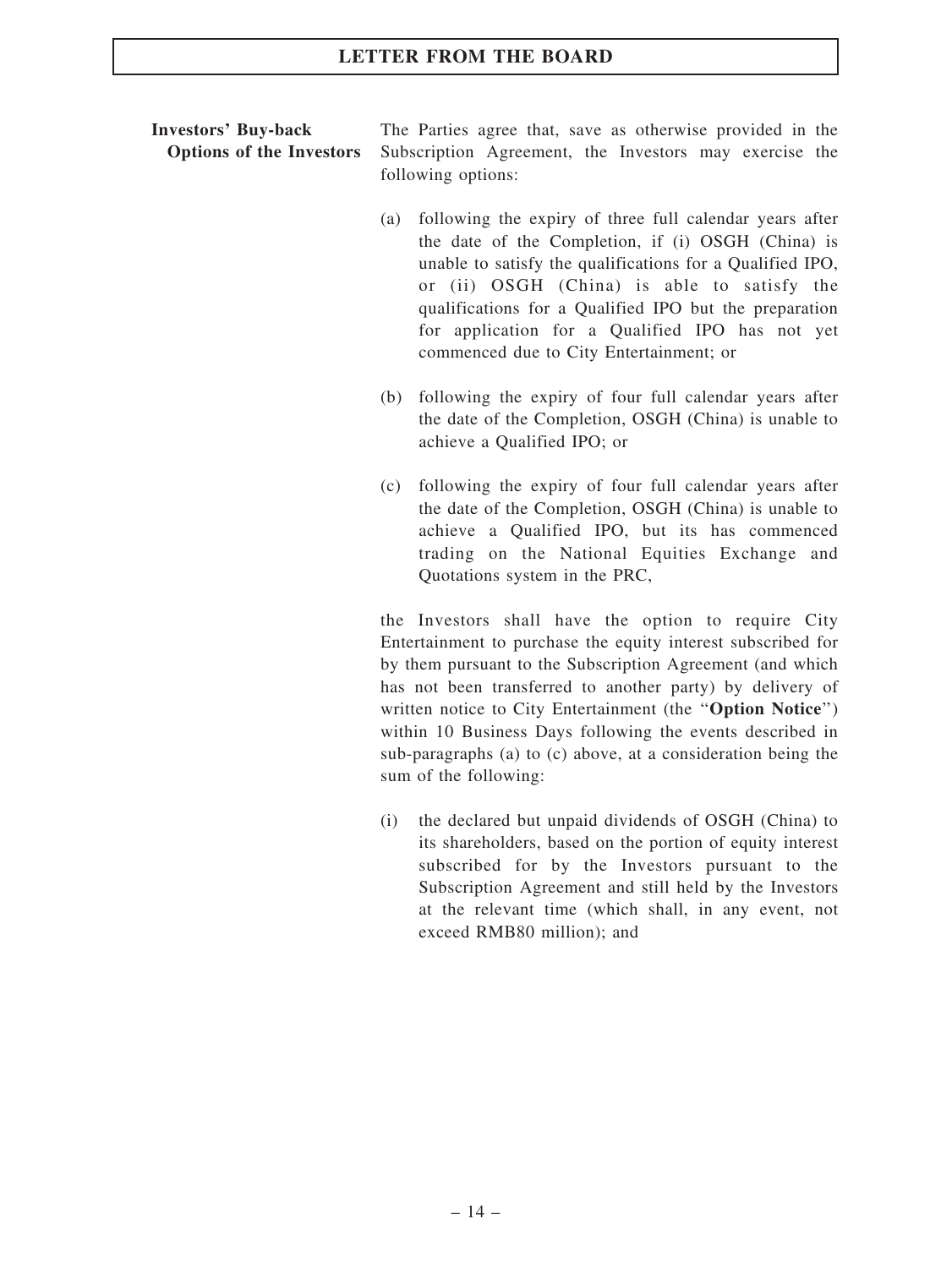(ii) the value of the equity interest held by the Investors at such relevant time, which shall represent the consideration paid by the Investors under the Subscription Agreement in respect of such equity interest (and shall not include the consideration sums paid for any equity interest in OSGH (China) that has been transferred by the Investors to another party), together with interest of 11% per annum on such proportionate sums during the period between the Completion and the date of the Option Notice,

## (collectively, the ''Investors' Buy-back Options'')

In accordance with the Listing Rules, the separate listing of OSGH (China) on a stock exchange will be subject to compliance with the requirements under Practice Note 15 of the Listing Rules. In the event the Group seeks to separately list the businesses of OSGH (China) on a stock exchange, the Company will make further announcements in connection with such proposal, and will fully comply with the relevant requirements of the Listing Rules, including the provisions of Practice Note 15 of the Listing Rules at the relevant time.

In connection with the grant of such Investors' Buy-back Options, the Company executed a letter of undertaking in favour of the Investors, providing that the performance of City Entertainment's obligations pursuant to the exercise of the Investors' Buy-back Options shall be guaranteed by the Company.

Tag-along right and preemption right of the Investors Following the Completion and prior to any Qualified IPO of OSGH (China), the Investors shall be entitled to a preemption right in respect of the equity interests of City Entertainment in OSGH (China). In the event that City Entertainment proposes to sell its equity interests in the OSGH (China) to any third party (where any Investor chooses not to exercise its pre-emption right pursuant to the Subscription Agreement), such Investor may exercise its tag-along right to sell its equity interest in OSGH (China) to the same party proportionate to its shareholding in OSGH (China) on the same terms and conditions as those offered by City Entertainment.

 $-15-$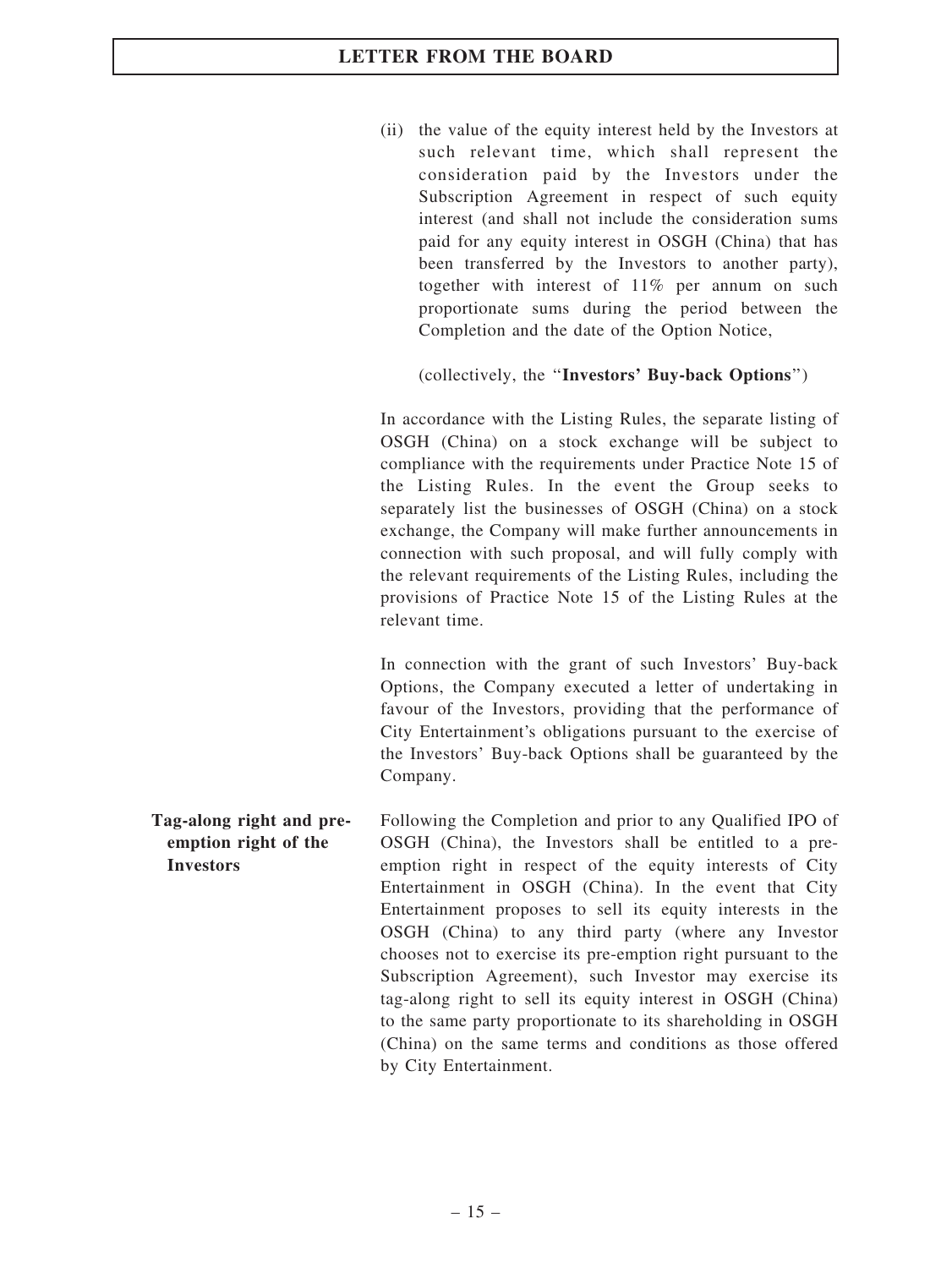City Entertainment has undertaken to the Investors that, without the Investors' written consent, it will not create any charge over or option on its controlling equity interest in OSGH (China) representing more than 50% of the registered capital of OSGH (China), or set up any entrustment arrangements over such equity interest in OSGH (China).

#### Liquidation Distribution **Options**

The Parties agree that:

- (A) In the event that OSGH (China) commences liquidation procedures (due to including, but not limited to, the revocation of the business license of the OSGH (China) or the dissolution of OSGH (China) by a resolution of the OSGH (China) Board) (''Liquidation''), within four calendar years of the Completion, following the payment by OSGH (China) of all liquidation expenses, salaries, social insurance premiums and other legal compensation in accordance with the applicable priority laws, at the time of the distribution of distributable assets to the shareholders of OSGH (China):
	- (i) the Investors shall have the right to require an amount representing the sum of:
		- (a) the value of the equity interest held by the Investors at such relevant time, which shall represent the consideration paid by the Investors under the Subscription Agreement in respect of such equity interest (and shall not include the consideration sums paid pursuant to the Subscription Agreement for any equity interest in OSGH (China) that has been transferred by the Investors to another party), together with interest of 11% per annum on such proportionate sums during the period between Completion and the date of payment of such sums; and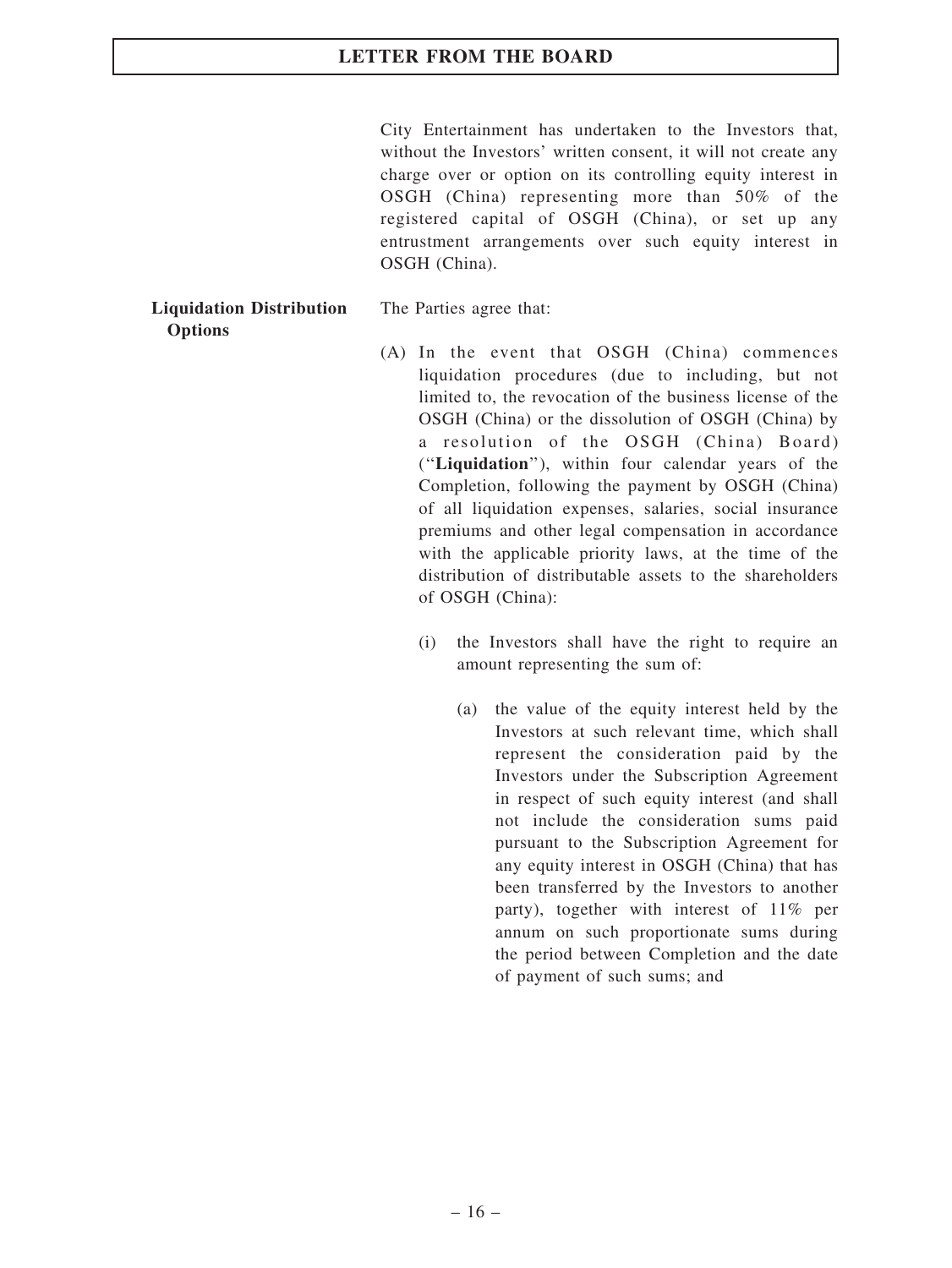(b) the declared but unpaid dividends OSGH (China) to its shareholders, based on the portion of equity interest subscribed by the Investors pursuant Subscription Agreement and still held by the Investors at the relevant time (which shall, in any event, not exceed RMB80 million),

to be paid out of the remaining assets distributable to the shareholders of OSGH (China) ahead of other shareholders of OSGH (China) on a priority basis; and

- (ii) with respect to the remaining assets of OSGH (China) that would be available for distribution following the distribution of the amounts under subparagraph (i) above, if any, the Investors may require that such remaining assets be distributed to the Investors in proportion to their respective portions of equity interest in OSGH (China) subscribed for by them pursuant to the Subscription Agreement (and still held by the Investors at such relevant time), together with the other shareholders of OSGH (China); and
- (B) In the event that OSGH (China) commences Liquidation after the expiry of four full calendar years following Completion, following the payment by OSGH (China) of all liquidation expenses, salaries, social insurance premiums and other legal compensations in accordance with the applicable priority laws, the Investors shall have the right to require an amount representing the sum of:
	- (a) the value of the equity interest held by the Investors at such relevant time, which shall represent the consideration paid by the Investors under the Subscription Agreement in respect of such equity interest (and shall not include the consideration sums paid pursuant to the Subscription Agreement for any equity interest in OSGH (China) that has been transferred by the Investors to another party); and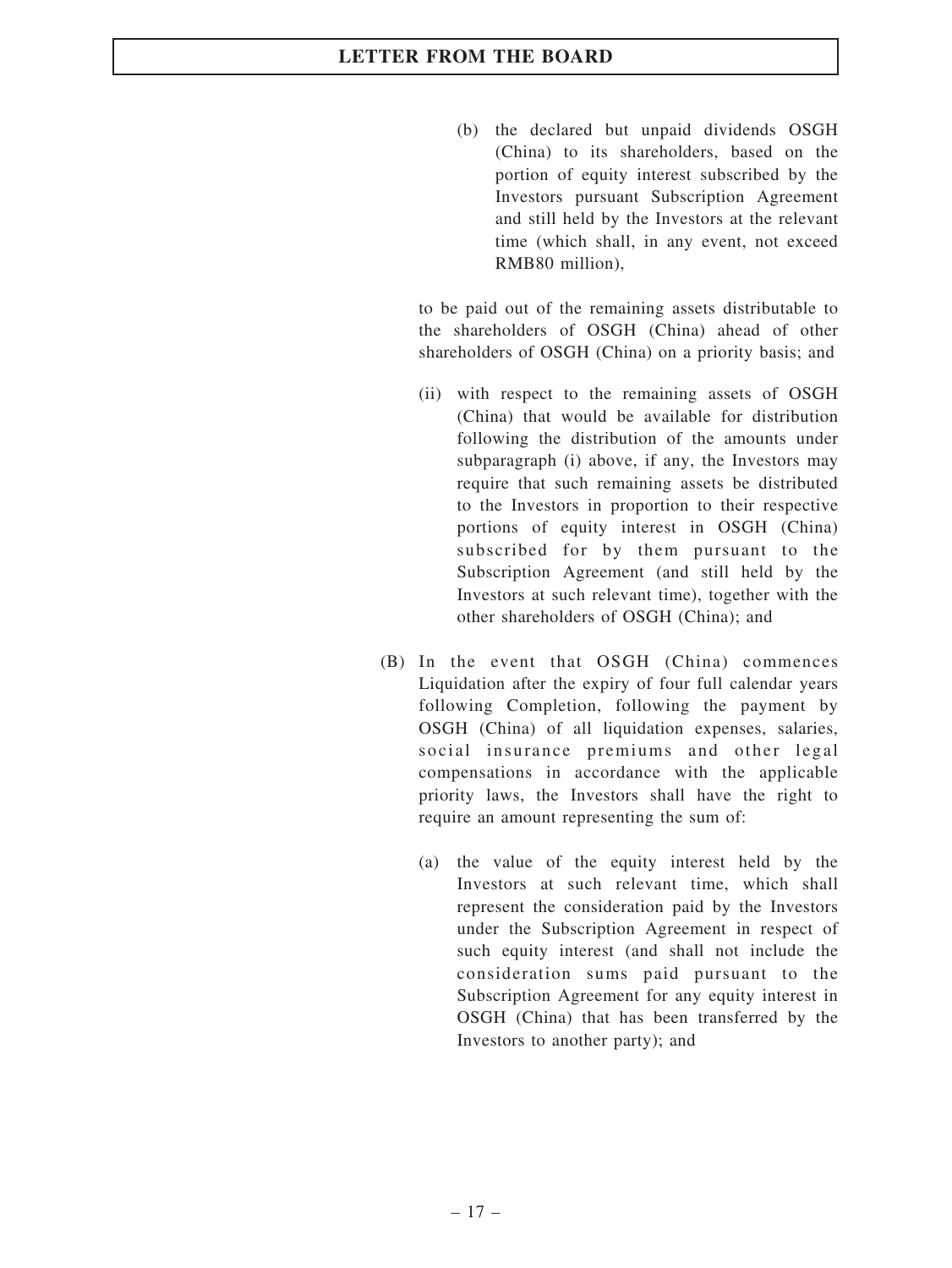(b) the declared but unpaid dividends of OSGH (China) to its shareholders, based on the portion of equity interest subscribed for by the Investors pursuant to the Subscription Agreement and still held by the Investors at the relevant time (which shall, in any event, not exceed RMB80 million),

to be paid out of the remaining assets distributable to the shareholders of OSGH (China) to the Investors ahead of other shareholders of OSGH (China) on a priority basis,

(collectively, the ''Liquidation Distribution Options'').

Completion of the Subscription Completion shall take place within 10 Business Days of the satisfaction (or where appropriate, waiver) of all conditions precedent under the Subscription Agreement as reasonably concluded by the Investors in accordance with the terms and conditions thereunder, or at such other date as mutually agreed in writing between the Parties.

> The Parties further agree that each party to the Subscription Agreement shall use its best endeavours to procure Completion within 180 calendar days of the date of the Subscription Agreement.

> Within 60 calendar days following the Completion, OSGH (China) must apply for, and complete, all requisite registration and filing procedures with the State Administration for Industry and Commerce of the PRC.

Post-completion Covenants The Parties agreed that, following the completion of registration procedures for changes in relation to the Subscription Agreement by OSGH (China) and subject to the issuance of business license by the State Administrative Department for Industry and Commerce of the PRC, upon the fulfilment (or where appropriate, waiver) of the conditions precedent under the Subscription Agreement as reasonably determined by the Investors:

> (1) the OSGH (China) Board shall comprise seven directors, and City Entertainment shall be entitled to appoint six directors to the OSGH (China) Board while the Investors shall be entitled to jointly appoint one director to the OSGH (China) Board;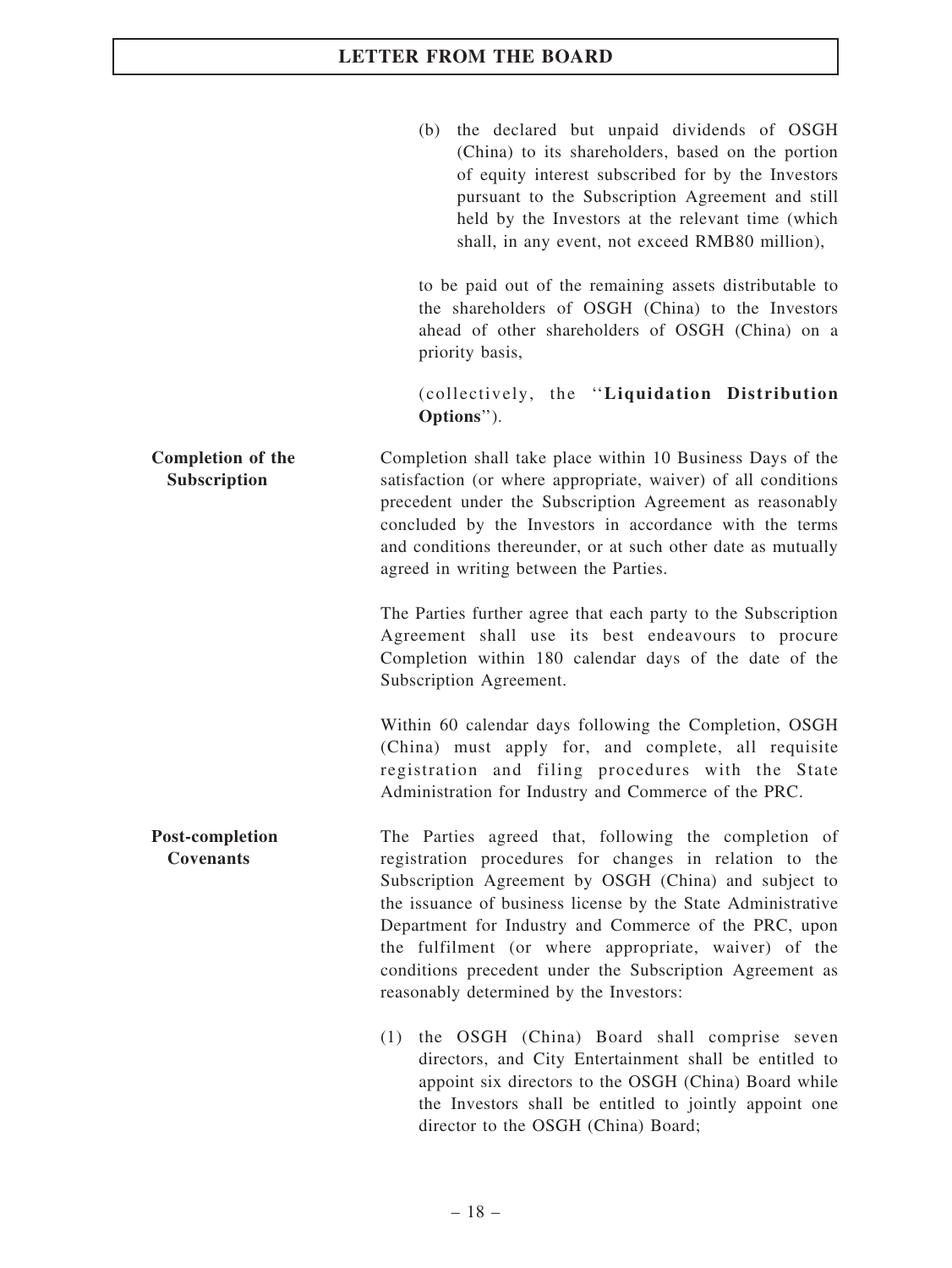- (2) the following key matters of OSGH (China), among others, is subject to approval of more than 70% of the OSGH (China) Board, including the approval of the director appointed to the OSGH (China) Board by the Investors:
	- (a) any amendment to the articles of association of OSGH (China) or the Joint Venture Agreement;
	- (b) any increase or reduction in the registered capital of OSGH (China);
	- (c) any issuance or repurchase of securities, including the submission, suspension or termination of any Qualified IPO by OSGH (China);
	- (d) any merger, consolidation, spin-off, reorganisation, of OSGH (China) and its material assets or any other consolidation by OSGH (China) (save in respect of the exercise of the repurchase options of City Entertainment pursuant to the Subscription Agreement, which, for the avoidance of doubt, shall not require the approval of the director appointed to the OSGH (China) Board);
	- (e) the approval of, and any material modification of, OSGH (China)'s annual budget (and in the context of this provision, "material modification" shall mean an increase of the annual budget by more than 30% of the originally approved annual budget sums), capital expenditure plans, loans and business plans; and
	- (f) any appointment or change of auditors of OSGH (China).

City Entertainment has undertaken not to compete, directly or indirectly, in whatever manner, with OSGH (China) or engage in any business similar to or in competition with the main business of OSGH (China) without consent of the Investors for a period of five years of entering into the Subscription Agreement.

#### Non-competition Undertakings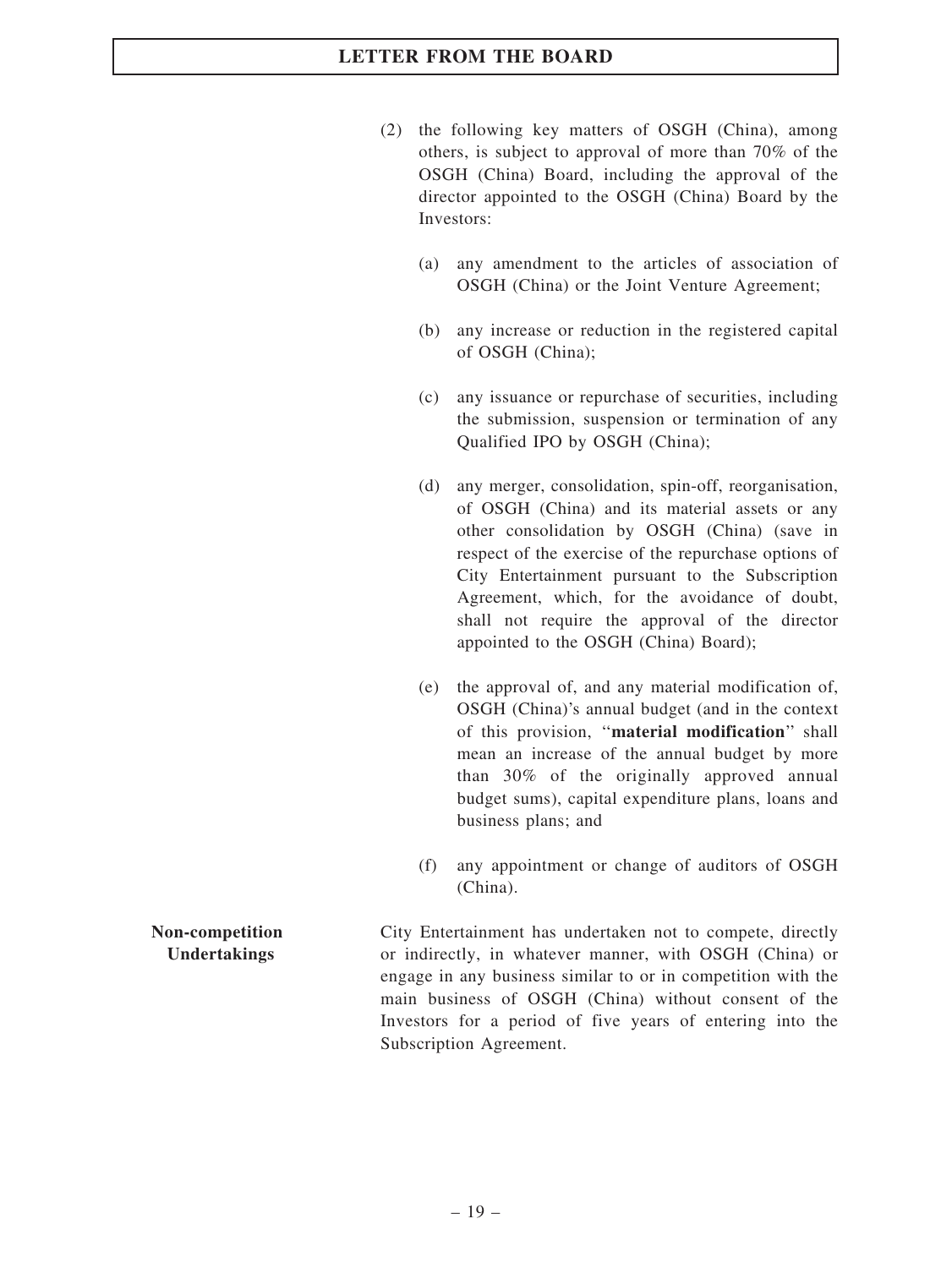### Lock-up Undertakings of Investors

Save as permitted pursuant to the exercise of the City Entertainment Buy-back Options and the New City Entertainment Buy-back Options by City Entertainment in accordance with the Subscription Agreement:

- (1) The Investors undertake not to transfer any of the equity interest in OSGH (China) subscribed for by them pursuant to the Subscription Agreement within 365 calendar days following the Completion, save in respect of transfers by the Investors to their associates;
- (2) Following the expiry of 365 calendar days after the Completion, the Investors may transfer the equity interest in OSGH (China) held by them to third parties, without prejudice to the statutory pre-emption rights of the other shareholders of OSGH (China); and
- (3) Notwithstanding the provisions set out above, save pursuant to the exercise of the City Entertainment Buy-back Options, the New City Entertainment Buyback Options and the arrangements contemplated thereunder, the Investors may not, under any circumstances, transfer any part of the equity interest in OSGH (China) to any competitors to the businesses of OSGH (China). The Investors further undertake to procure that any transferees of their equity interest in OSGH (China) shall be bound by the same undertaking as described in this subparagraph (3).

#### Basis of the considerations payable under the Subscription Agreement

The consideration for the Subscription Agreement, as well as the sums payable under the Investors' Buy-back Options and the Liquidation Distribution Options, were determined after arm's length negotiations between the Parties, taking into consideration, among other things, (i) the strong branding and extensive network of OSGH (China) in the PRC market; (ii) the growth potential and future development of the cinema operation industry in the PRC; and (iii) the prevailing market prices with reference to the recent similar transactions within the industry.

In addition to the factors described above, the consideration payable pursuant to the exercise of the City Entertainment Options and the New City Entertainment Options was determined by taking into consideration, among other things, the following factors:

(i) the respective proportions of equity interest subscribed for by the Investors pursuant to the Subscription Agreement;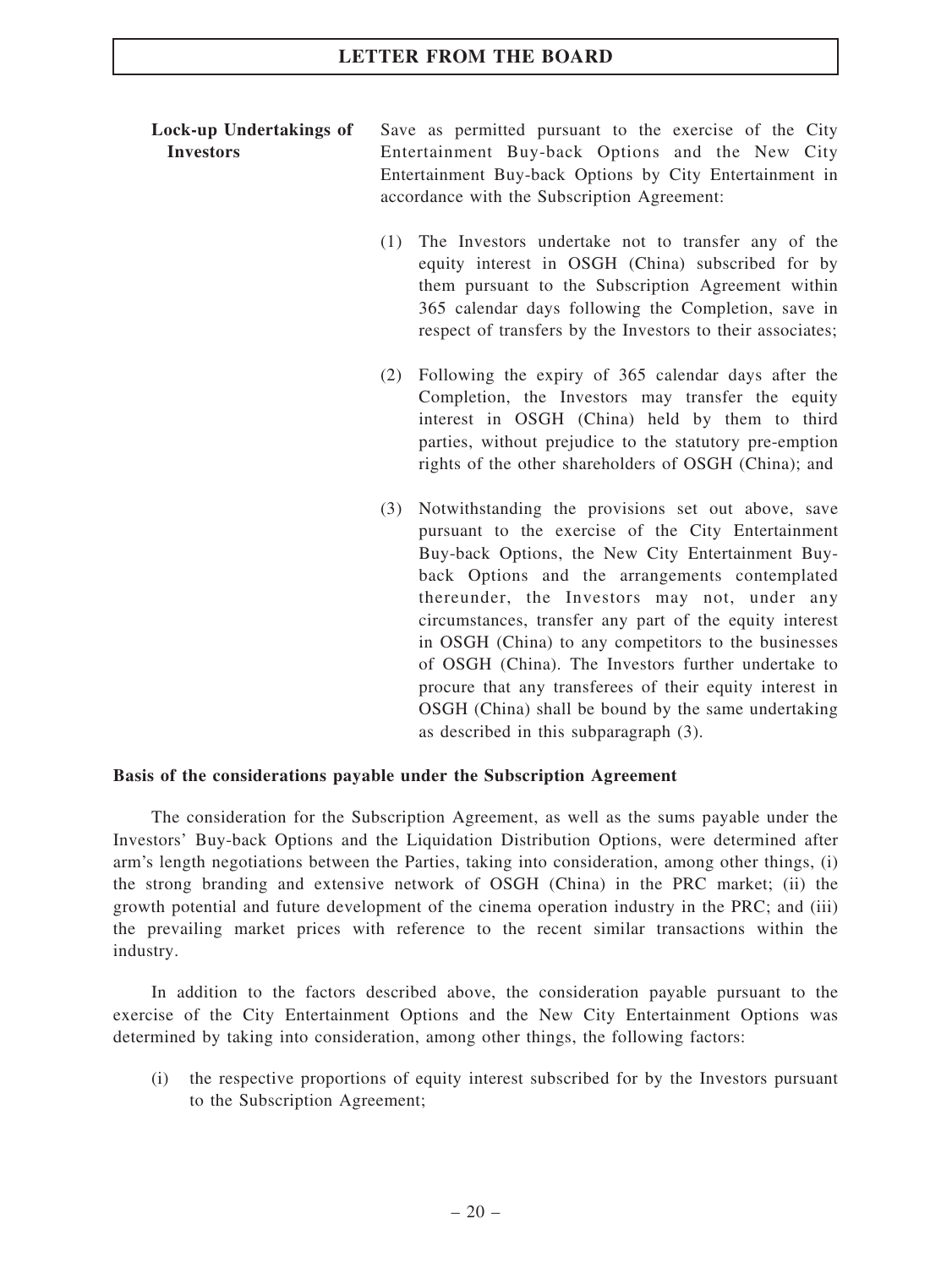- (ii) the non-liquid nature of the equity interest in OSGH (China), as OSGH (China) itself is not a listed vehicle whose equity interest may be quoted and traded on the open market;
- (iii) the costs of comparable alternative financing available to OSGH (China), such as the market interest rate of 6–7% per annum for loan financing in the PRC; and
- (iv) the market practice of providing exit mechanisms to strategic investors in the PRC.

On top of the above considerations, the amounts payable to the Investors under the Investors' Buyback Options were determined by specifically considering the internal rate of return of 11% per annum at the maturity of the convertible bonds issued by the Company as disclosed in the announcements of the Company dated 22 January 2016, 31 January 2016 and 1 February 2016. The maximum amount payable by the Group in the event of exercise of the Investors' Buyback Options, as at the expiry of four full calendar years after the date of the Completion, is approximately RMB656 million, which represents (i) the principal consideration paid by the Investors under the Subscription Agreement with an 11% per annum internal rate of return of the Subscription to the Investors, along with (ii) the capped sum of RMB80 million, being the maximum amount of declared but unpaid dividends payable to the Investors.

With respect to the time period for the exit mechanism represented by the Investors' Buyback Option, in the experience of the Group, 3-4 years is a common time period for exits by strategic investors in similar investments in the PRC market and the provision of such an exit option in the same context, is common practice.

Further to the above considerations, it was also considered that the exercise of the Investors' Buy-back Options is only a possible event, which may or may not occur if OSGH (China) is able to successfully achieve a Qualified IPO within four years of the Completion. It is expected that, in the event that the Investors' Buy-back Options are exercised, the consideration for the buy-back of the equity interest as contemplated under the Investors' Buyback Options may be funded by bank borrowings, internal operating cash flows or dividends received from our joint ventures and associated companies (or a combination of any of them). At such relevant time, if necessary, the Group will review its business development policy accordingly. It is expected, however, that even if the Investor Buy-back Options are exercised, this would not have a significant impact upon the Group's cash flows, as in the PRC region alone, the Group is operating in over 70 cinemas with a healthy and positive operating cash inflow.

The basis of determining the amounts distributable to the Investors pursuant to the Liquidation Distribution Options has also been determined on the same basis as the consideration payable by the Investors pursuant to the Investors' Buy-back Options.

For the reasons set out above, the Directors, including the independent non-executive Directors, consider that the consideration payable by the Investors under the Subscription Agreement, as well as the sums payable under the Investors' Buy-back Options and the Liquidation Distribution Options, are fair and reasonable.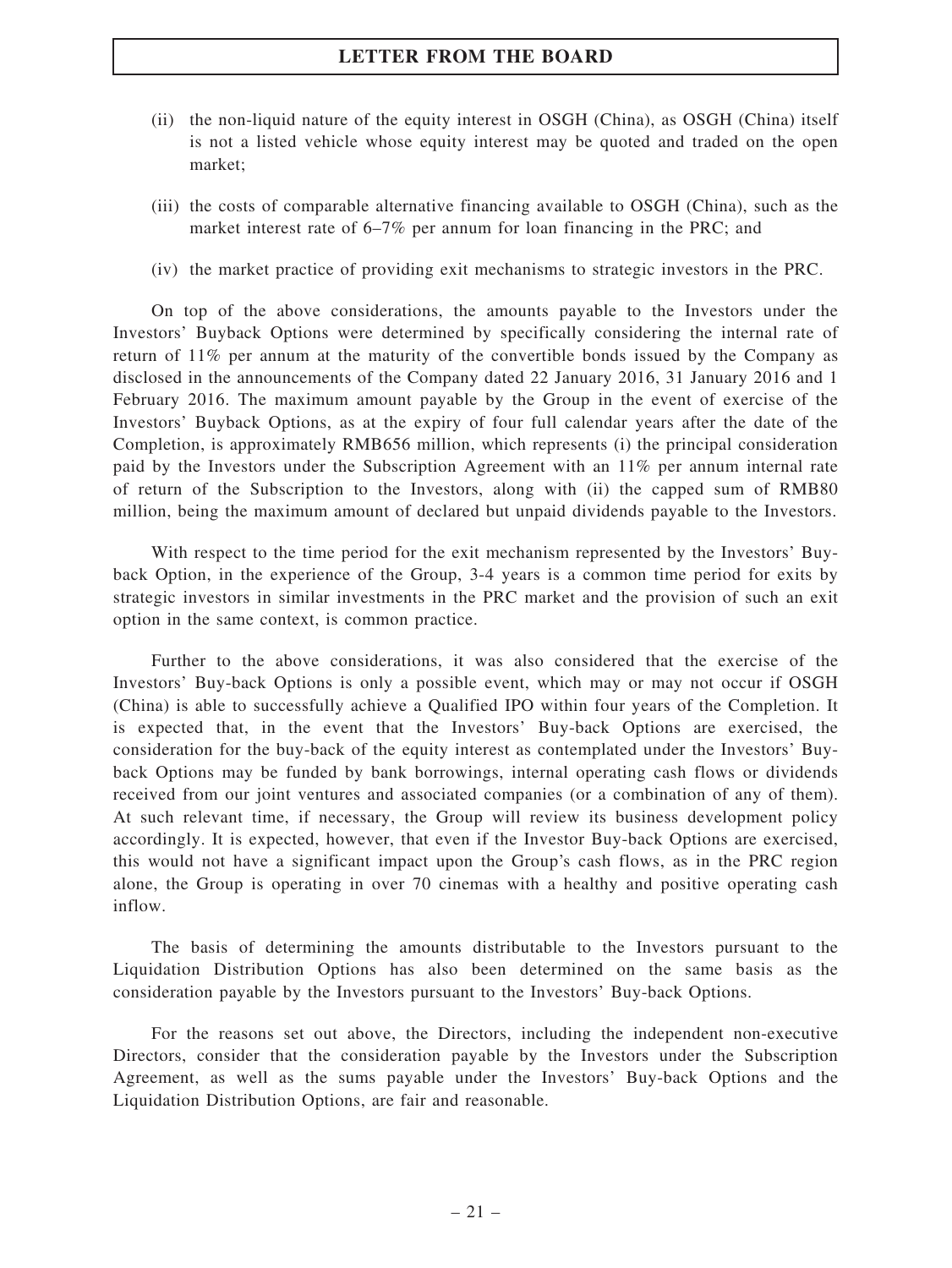#### C. THE LETTER OF UNDERTAKING

In connection with the entering into of the First Supplemental Agreement, on 1 April 2016, the Company issued a letter of undertaking to Investor 1, Investor 2 and Investor 3, pursuant to which the Company undertook as follows:

- (1) to guarantee all of the obligations and liabilities of City Entertainment under the Subscription Agreement and the First Supplemental Agreement; and
- (2) from the date of the Subscription Agreement, should the Company lose its controlling interest (''Change of Control'') in City Entertainment, the Change of Control shall be deemed as a transfer of City Entertainment's controlling interest in OSGH (China), and the Parties shall exercise their rights and obligations under the Subscription Agreement and the First Supplemental Agreement as if City Entertainment has lost its control in OSGH (China). All the obligations and liabilities of City Entertainment under the Subscription Agreement and the First Supplemental Agreement in a Change of Control event is guaranteed by the Company.

#### D. FINANCIAL INFORMATION ON OSGH (CHINA)

OSGH (China), together with its subsidiaries and associates, is the operating unit for the theatrical exhibition business of the Group in the PRC. The historical disclosures and statistical information set out in the Group's financial statements with respect to the Group's exhibition activities in the PRC represent the business of OSGH (China).

Set out below is the financial information relating to the exhibition segment of the Group's operations in the PRC, as extracted from the audited consolidated financial statements of the Company:

> Segment revenue from external customers

Year ended 31 December 2015 Approximately HK\$1,020,710,000 Year ended 31 December 2014 Approximately HK\$859,104,000 Year ended 31 December 2013 Approximately HK\$674,698,000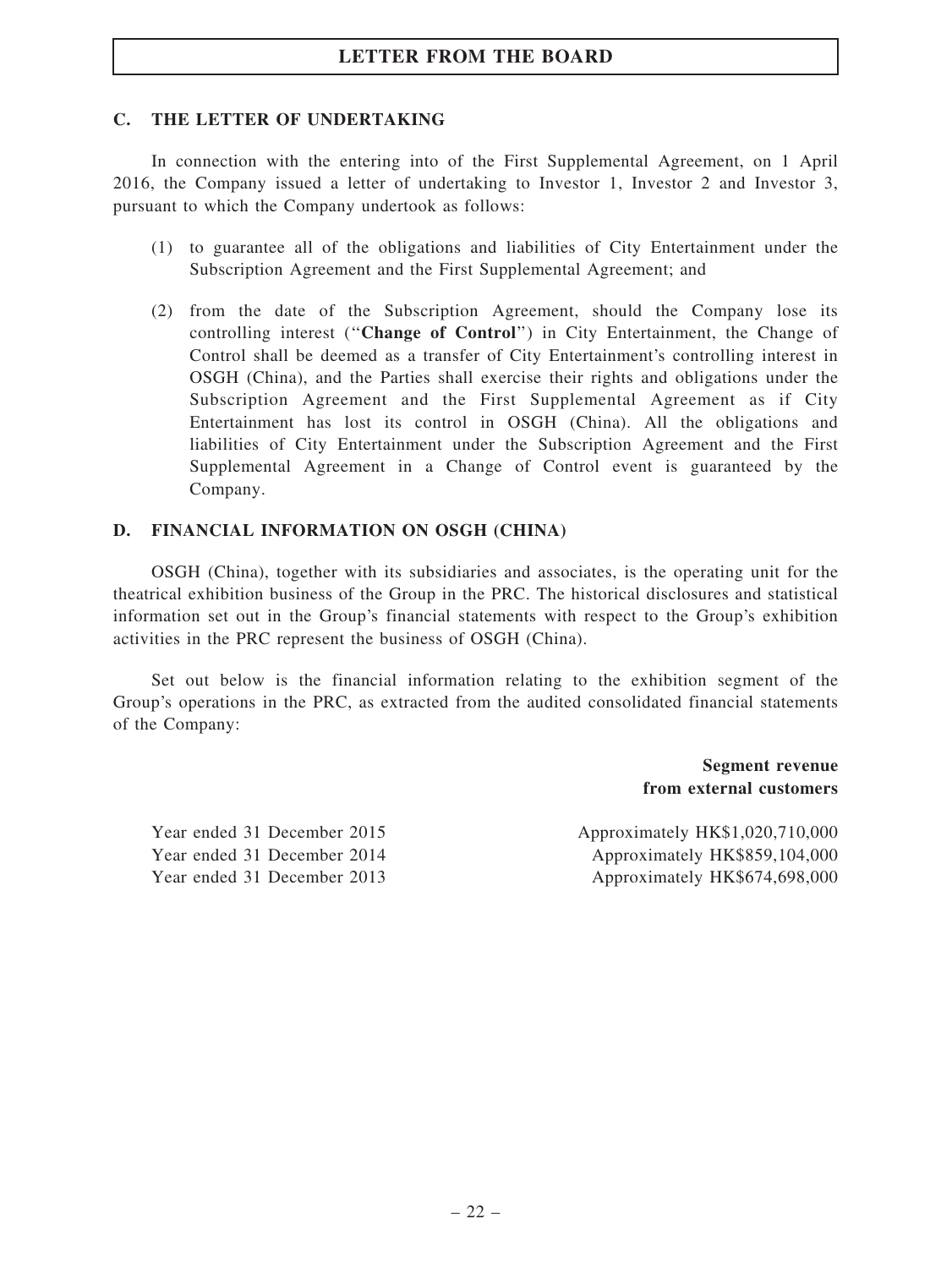Set out below is a breakdown of certain segment financial information of the Group's operations in the PRC for the years ended 31 December 2013, 2014 and 2015 respectively:

### Net profit/(loss)

|                                                  | <b>Year ended 31 December</b> |           |           |
|--------------------------------------------------|-------------------------------|-----------|-----------|
|                                                  | 2015                          | 2014      | 2013      |
|                                                  | HK\$'000                      | HK\$'000  | HK\$'000  |
| Exhibition <i>(unaudited) (based on the</i>      |                               |           |           |
| management information of OSGH (China))          | (14, 836)                     | 51,230    | 35,462    |
| Distribution and Production ( <i>unaudited</i> ) | (24, 103)                     | 129       | 22,632    |
| Corporate <i>(unaudited)</i>                     | (81,966)                      | (67, 057) | (54, 531) |
| Total segment profit/(loss) for the Group's      |                               |           |           |
| operations in the PRC (audited)                  | (120, 905)                    | (15,698)  | 3,563     |

The unaudited consolidated net asset value of OSGH (China) was approximately RMB516,179,538 as at 31 December 2013, RMB559,307,479 as at 31 December 2014 and RMB468,883,783 as at 31 December 2015. As at the Latest Practicable Date, the book value of 13.79% of the interest in OSGH (China) is equivalent to approximately RMB64,659,074.

### E. LISTING RULE IMPLICATIONS

### (1) Deemed Disposal

As one or more of the applicable percentage ratios for the Subscription under the Subscription Agreement is more than 25% and each of them is less than 75%, the Subscription under the Subscription Agreement constitutes a deemed major disposal for the Company under Chapter 14 of the Listing Rules. Accordingly, the Subscription under the Subscription Agreement is subject to the reporting, announcement and shareholders' approval requirements under Chapter 14 of the Listing Rules.

## (2) The City Entertainment Buy-back Options and the new City Entertainment Buyback Options

Since the right of exercise of the City Entertainment Buy-back Options and the new City Entertainment Buy-back Options lies with City Entertainment, a wholly owned subsidiary of the Company, the exercise of the City Entertainment Buy-back Options and the new City Entertainment Buy-back Options is at the Group's discretion. Pursuant to Rule 14.75 of the Listing Rules, upon the acquisition or the grant of an option which is exercisable at the discretion of the Group, only the premium will be taken into consideration for the purpose of classification of notifiable transactions. The premium for the acquisition or the grant of the City Entertainment Buy-back Options and the new City Entertainment Buy-back Options is nil.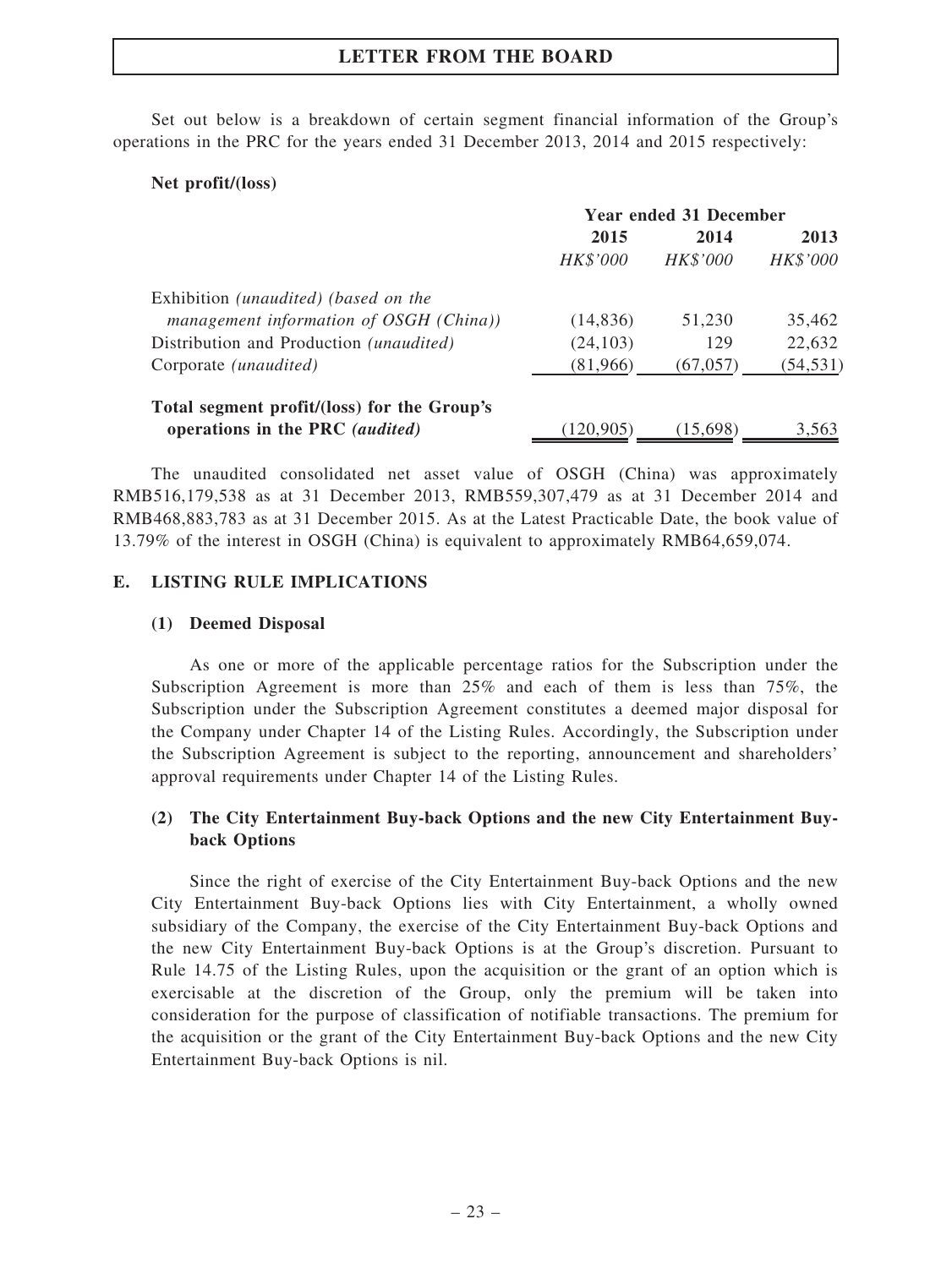If the Group intends to exercise the City Entertainment Buy-back Options and/or the new City Entertainment Buy-back Options through City Entertainment, the Company will comply with the requisite requirements under the Listing Rules.

#### (3) The Anti-Dilution Rights

City Entertainment, a wholly owned subsidiary of the Company, is the sole shareholder of OSGH (China) before the Completion and will, following the Completion, control six out of seven positions of the OSGH (China) Board. As such, the Group will have control over whether, and when, the Anti-Dilution Rights will be triggered. Therefore, the Anti-Dilution Rights shall be classified as an option which is exercisable at the discretion of the Group. Pursuant to Rule 14.75 of the Listing Rules, upon grant of an option by the Investors to the Group which is exercisable at the discretion of the Group, only the premium will be taken into consideration for the purpose of classification of notifiable transactions. The premium for the acquisition or the grant of the Anti-Dilution Rights is nil.

If the Group intends to conduct any trigger event of the exercise of the Anti-Dilution Rights through City Entertainment and OSGH (China), the Company will comply with the requisite requirements under the Listing Rules.

#### (4) Possible Major Transactions

#### The Investors' Buy-back Options

As disclosed in the section headed ''B. The Subscription Agreement'' above, the exercise of the Investors' Buy-back Options is at the discretion of the Investors. Accordingly, pursuant to Rule 14.74 of the Listing Rules, the grant of the Investors' Buy-back Options will be classified as if the option had been exercised. As one or more of the applicable percentage ratios is more than 25% and each of them is less than 75%, the grant of the Investors' Buy-back Options pursuant to the Subscription Agreement constitutes a possible major acquisition of the Company that is subject to the reporting, publication and shareholders' approval requirements under Chapter 14 of the Listing Rules.

#### The Liquidation Distribution Options

As disclosed in the section headed ''B. The Subscription Agreement'' above, the exercise of the Liquidation Distribution Options is at the discretion of the Investors. Accordingly, pursuant to Rule 14.74 of the Listing Rules, the grant of the Liquidation Distribution Options will be classified as if the option had been exercised.

As one or more of the applicable percentage ratios is more than 25% and each of them is less than 75%, the grant of the Liquidation Distribution Options pursuant to the Subscription Agreement constitutes a possible major disposal of the Company that is subject to the reporting, publication and shareholders' approval requirements under Chapter 14 of the Listing Rules.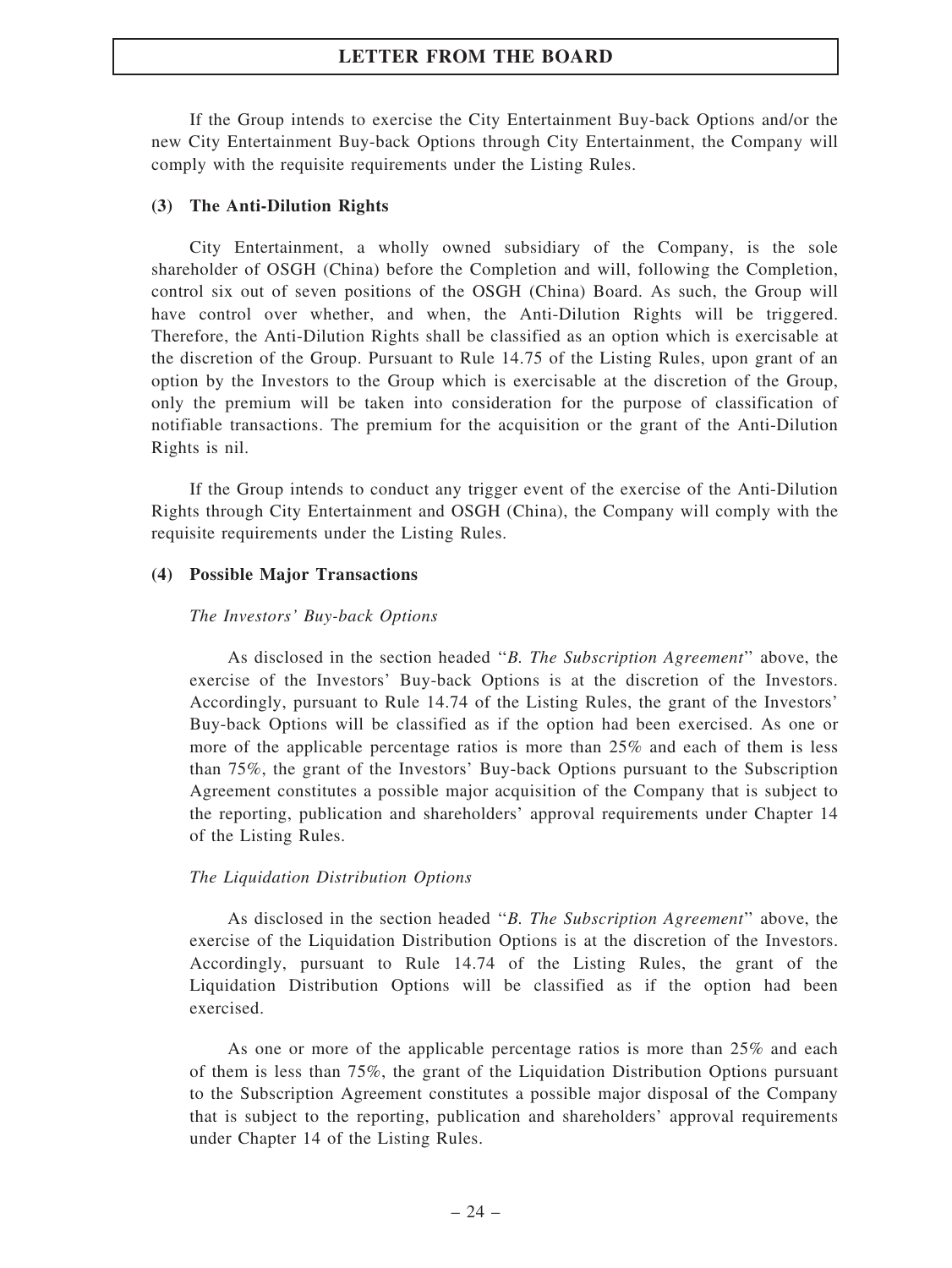## (5) Shareholders' approval of the Subscription Agreement, the First Supplemental Agreement, the Second Supplemental Agreement and the transactions contemplated thereunder, including the Investors' Buy-back Options and the Liquidation Distribution Options

To the best of the knowledge, information and belief of the Directors, having made all reasonable enquiries, no Shareholder has a material interest in the Subscription Agreement, the First Supplemental Agreement, the Second Supplemental Agreement or the transactions contemplated thereunder, including the Investors' Buy-back Options and the Liquidation Distribution Options, and would be required to abstain from voting on the resolutions in connection with the Subscription Agreement, the First Supplemental Agreement, the Second Supplemental Agreement and the transactions contemplated thereunder, including the Investors' Buy-back Options and the Liquidation Distribution Options, if the Company were to convene a general meeting for the approval of the Subscription Agreement, the First Supplemental Agreement, the Second Supplemental Agreement and the transactions contemplated thereunder, including the Investors' Buyback Options and the Liquidation Distribution Options.

Pursuant to the Listing Rules, shareholders' approval is required for major transactions. As disclosed in the Announcement, as no Shareholder is required to abstain from voting if the Company were to convene a general meeting for approving the Subscription Agreement and the transactions contemplated thereunder, including the Investors' Buy-back Options and the Liquidation Distribution Options, the Company has obtained a written approval of the Subscription Agreement and the transactions contemplated thereunder, including the Investors' Buy-back Options and the Liquidation Distribution Options, from a closely allied group of Shareholders, holding in aggregate approximately 67.15% of the entire issued share capital in the Company as at the Latest Practicable Date, pursuant to Rule 14.44 of the Listing Rules. Such closely allied group of Shareholders consists of: (i) Mr. Wu, (ii) Skyera International; (iii) Mainway Enterprises; (iv) Orange Sky Entertainment; (v) Cyber International; and (vi) Noble Biz (the ''Allied Shareholders'').

Further, the entering into of the First Supplemental Agreement and the Second Supplemental Agreement on 1 April 2016 constitutes a material change to the terms of the Subscription Agreement. Therefore, pursuant to Rules 14.36 to 14.46 of the Listing Rules, the First Supplemental Agreement and the Second Supplemental Agreement should be subject to Shareholder's approval. As disclosed in the Supplemental Announcement, as no Shareholder is required to abstain from voting if the Company were to convene a general meeting for approving the First Supplemental Agreement and the Second Supplemental Agreement, the Company has also obtained a written approval of the First Supplemental Agreement and the Second Supplemental Agreement from the Allied Shareholders, pursuant to Rule 14.44 of the Listing Rules.

Accordingly, no extraordinary general meeting of the Company will be convened for the purpose of approving the Subscription Agreement, the First Supplemental Agreement, the Second Supplemental Agreement and the transactions contemplated thereunder, including the Investors' Buy-back Options and the Liquidation Distribution Options.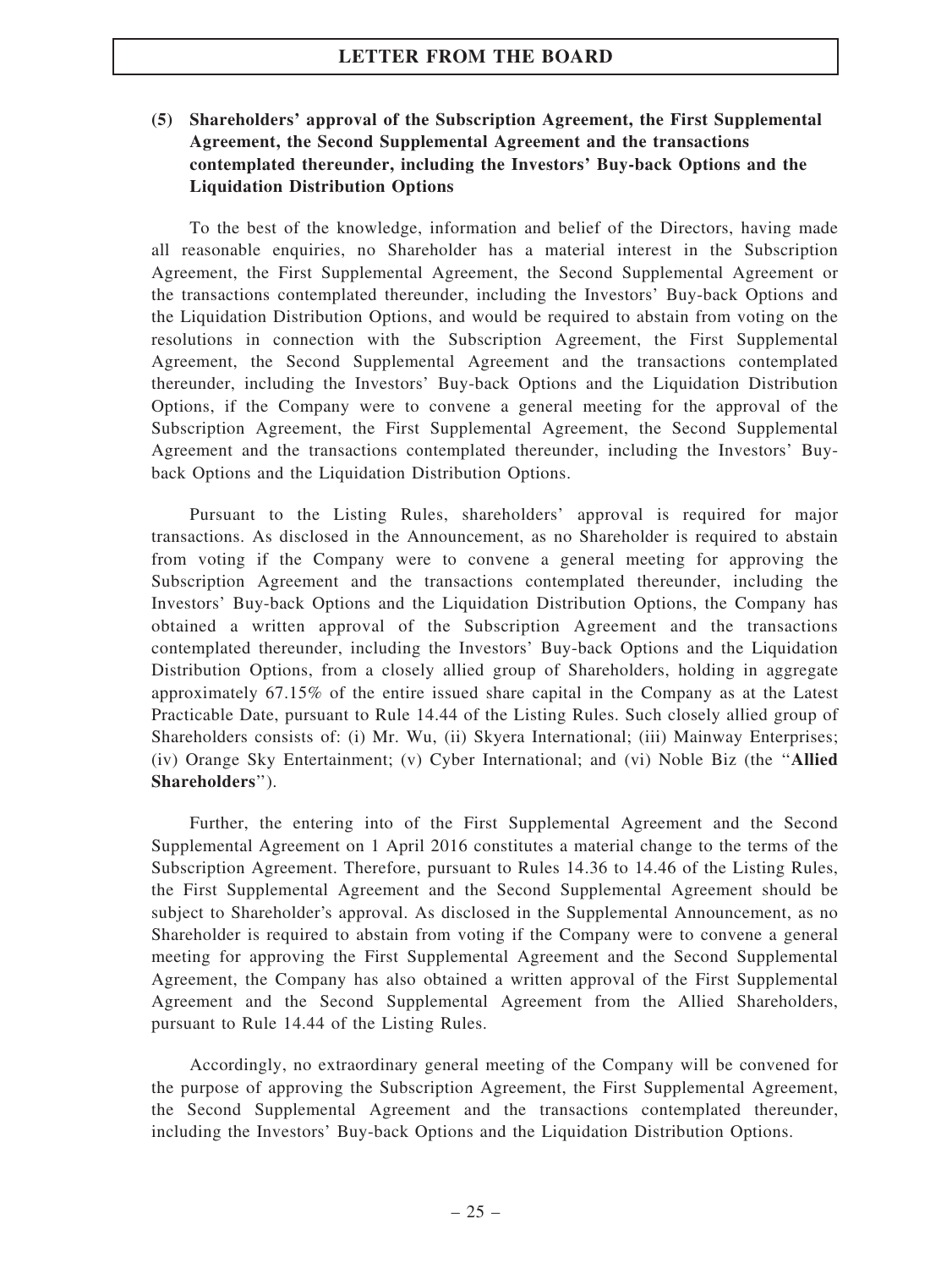### (6) Waiver from strict compliance with Rules  $14.67(6)(a)(i)$  and (ii) of the Listing Rules

Pursuant to Rule  $14.67(6)(a)(i)$  of the Listing Rules, on an acquisition of any business, company or companies, a circular issued in relation to an acquisition constituting a major transaction must contain an accountants' report on the business, company or companies being acquired in accordance with Chapter 4 of the Listing Rules, provided that, where any company in question has not or will not become a subsidiary of the listed issuer, the Stock Exchange may be prepared to relax this requirement.

According to Rule  $14.67(6)(a)(i)$ , the accounts on which the report is based must relate to a financial period ended six months or less before the circular is issued, and that the financial information on the business, company or companies being acquired as contained in the accountants' report must be prepared using accounting policies which should be materially consistent with those of the listed issuer.

Furthermore, Rule  $14.67(6)(a)(ii)$  of the Listing Rules provides that the listed issuer is also further required to prepare a pro forma statement of the assets and liabilities of the listed issuer's group combined with the assets and liabilities of the business, company or companies being acquired on the same accounting basis, and which must also comply with Chapter 4 of the Listing Rules.

According to the provisions of the Listing Rules provisions described above, the Company will need to carry out the following work, in order to comply with the relevant requirements of the possible major acquisition arising from the grant of the Investors' Buy-back Options:

- (i) draw up the separate financial statements of OSGH (China) and its subsidiaries in conformity with the Hong Kong Financial Reporting Standards for the three years ended 31 December 2015 and the relevant stub periods; and
- (ii) prepare a pro forma statement of the assets and liabilities of the Group combined with that of OSGH (China) on the same accounting basis.

The Company considers that full compliance with Rules  $14.67(a)(i)$  and (ii) of the Listing Rules would involve considerable work and cost on the part of the Company, but not yield information that is meaningful to the Shareholders' assessment of the Investors' Buy-back Options, for the following reasons.

(a) The requirement to prepare an accountants' report of OSGH (China) would be unduly onerous

The financial information of OSGH (China) has already been disclosed as part of the Company's consolidated financial statements in the past, as OSGH (China) has been a long-standing subsidiary of the Company for years and is the operating unit for the Group's entire film exhibition business in the PRC. While the financial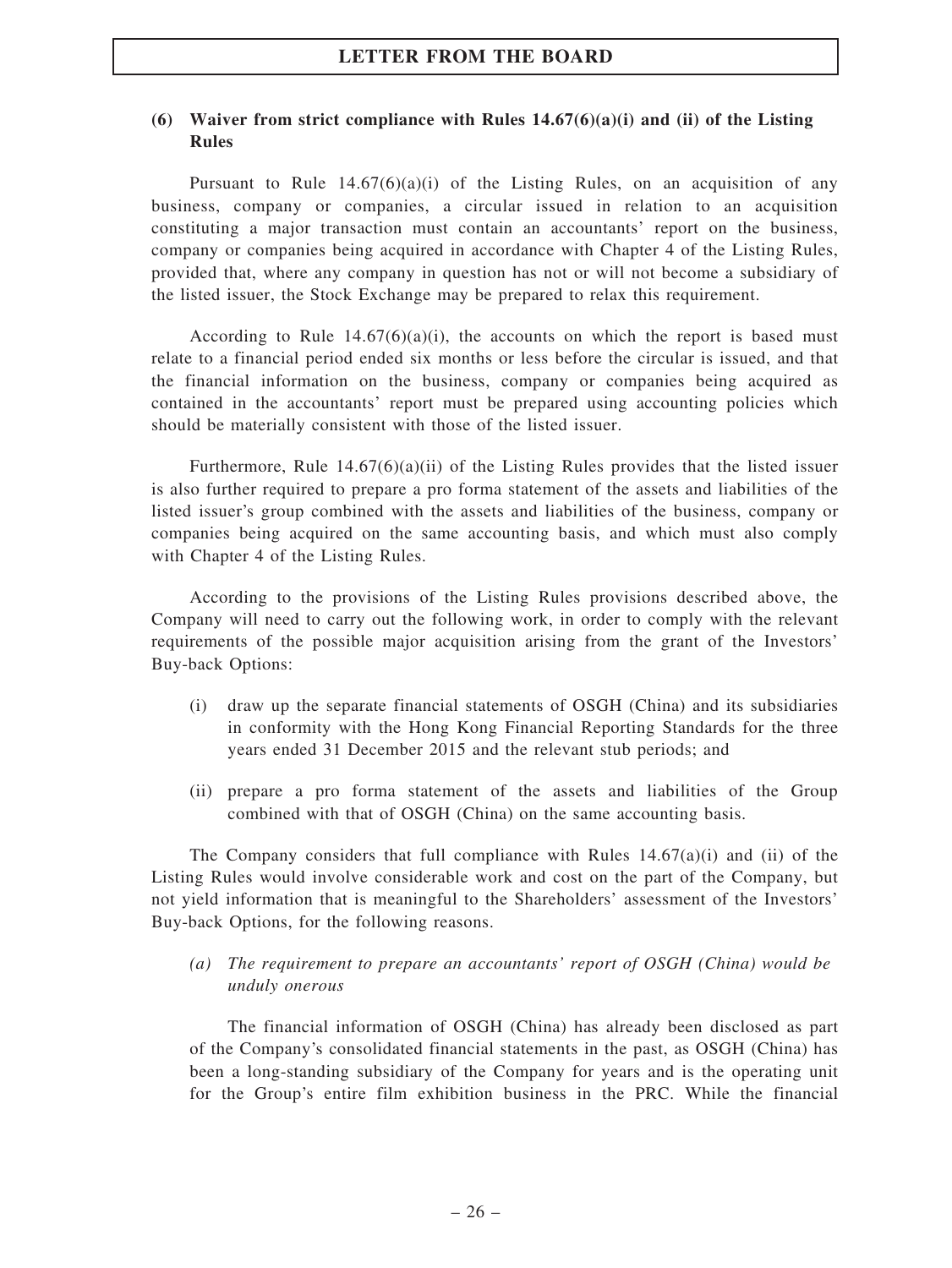information of OSGH (China) has not been separately presented historically, the business performance of OSGH (China) can be derived from the segmented financial information of the Company.

In addition, pursuant to the Subscription Agreement, the Investors agreed to subscribe for 13.79% of the entire equity interest in OSGH (China). As such, assuming a full exercise of the Investors' Buy-back Options and that the registered capital of OSGH (China) will remain unchanged, the Company will only be required to acquire 13.79% of the entire equity interest in OSGH (China) and OSGH (China) would remain as a subsidiary of the Company after such acquisition.

Further, the Investors' Buy-back Options will only be exercisable at a minimum of three years following the Completion. Accordingly, the inclusion of historical financial information of OSGH (China), would be confusing and of little relevance to the Shareholders, as presentation of such information would not illustrate the impact of Investors' Buy-back Options as at the time when such options become exercisable.

Taking into account of the factors set out above, and considering that OSGH (China)'s results are not readily available and would involve considerable work and cost on the part of the Company to prepare them, the Company considered that it would be unduly onerous to require the Company set out an accountants' report of OSGH (China) in this circular.

#### (b) Preparation of a pro forma statement would only yield unmeaningful information

Given that OSGH (China) has been a wholly owned subsidiary of the Company during the course of the relevant reporting period and will remain as a subsidiary of the Company after the Completion, OSGH (China)'s assets and liabilities would have already been and will continue to be consolidated in the consolidated statement of financial position of the Company.

As such, the Company considered that the preparation of a pro forma statement of the assets and liabilities of the Group, combined with the equity interest in OSGH (China) that may be acquired (and which currently represents 13.79% of the entire equity interest in OSGH (China) only), would only yield information that is not meaningful to the Shareholders' assessment of the Investors' Buy-back Options.

#### (c) OSGH (China) to remain a subsidiary of the Company

As OSGH (China) shall remain a subsidiary of the Company following Completion, the impact of its operating results will continue to be reflected in the financial results of the Company. The Investors' Buy-back Options, if exercised, will only increase the Company's interest in OSGH (China) in the future. Accordingly, the Shareholders and the investing public would have adequate access to the financial information of OSGH (China) at the relevant time when the Investors' Buyback Option is exercised by the Investors.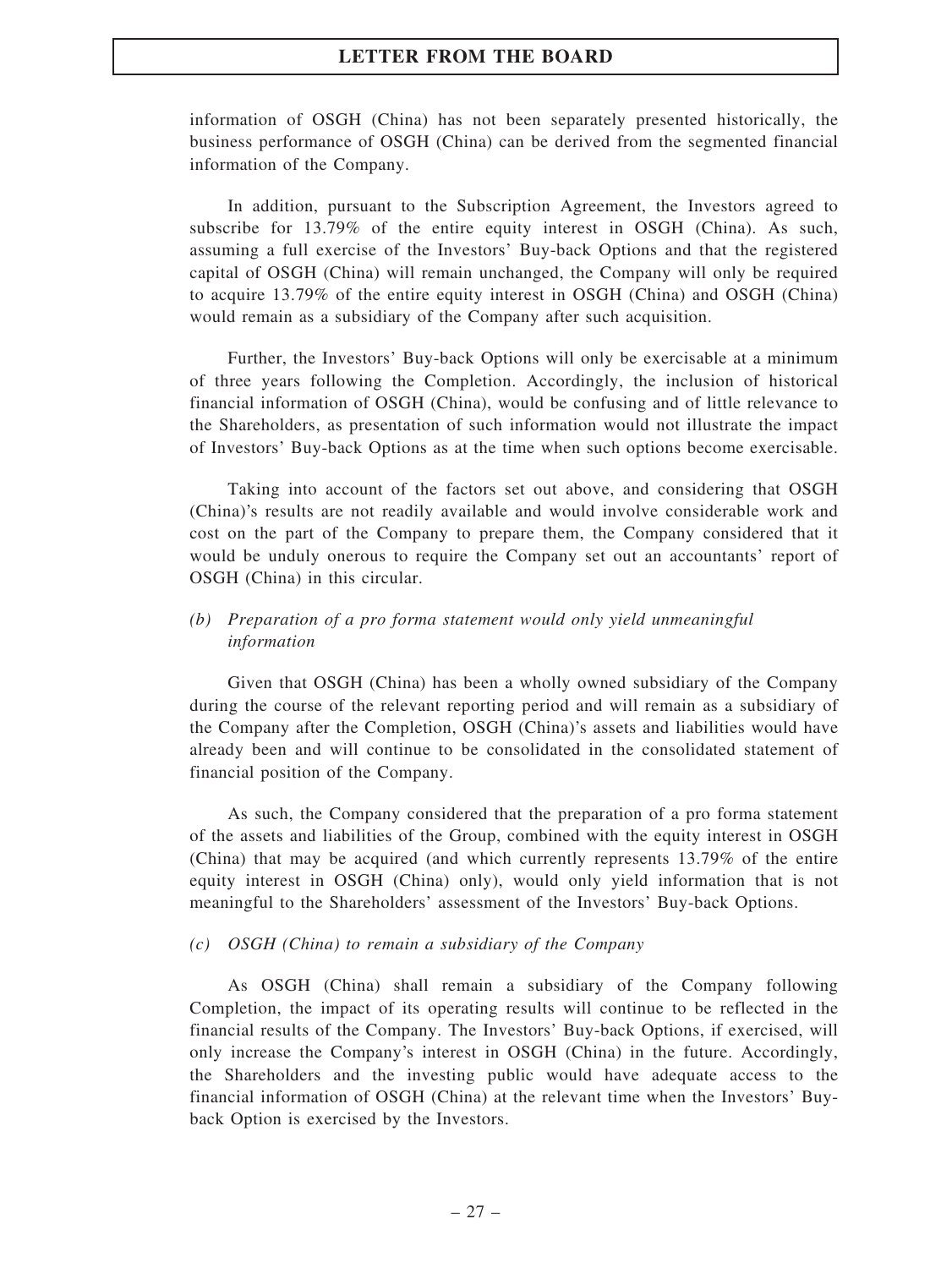For the above reasons, the Company has applied for, and the Stock Exchange has granted, a waiver from the strict compliance with the requirements of Rules  $14.67(a)(i)$  and (ii) of the Listing Rules.

### F. FINANCIAL EFFECTS OF THE SUBSCRIPTION AND USE OF PROCEEDS BY OSGH (CHINA)

Following Completion, OSGH (China) will remain an indirect subsidiary of OSGH (China) of the Company, which will hold approximately 86.21% (as enlarged by Completion) of OSGH (China), and the financial statements of OSGH (China) will continue to be consolidated into the financial statements of the Group.

The Company is not expected to record in the consolidated income statement any gain or loss arising from the deemed major disposal under the Subscription Agreement. Upon Completion of the Subscription Agreement, OSGH (China) is expected to receive proceeds of RMB400 million.

Assuming if the Investors exercise the Liquidation Distribution Options immediately following Completion, the Company is expected to pay approximately RMB400 million to the Investors. If the Liquidation Distribution Options and the Investors' Buy-back Options are exercised by the Investors on the expiry of four full calendar years following the Completion, the Company is expected to pay approximately RMB656 million to the Investors. Such possible payments pursuant to the potential exercise of the Liquidation Distribution Options and the Investors' Buy-back Options will be financed by the Company's internal funding. The Company is not expected to record any gain or loss in the consolidated income statement arising from the exercise of Liquidation Distribution Options or the Investors' Buy-back Options during the applicable periods in which such options may be exercised.

The exact financial effects of these transactions are subject to the review of the Company's auditors at the relevant time.

Aside from the immediate financial effect of the Subscription Agreement, as summarised above, the injection of new key players into the management of OSGH (China) is expected to optimise the Group's financial structure as a whole. The proceeds from the Subscription Agreement will support OSGH (China) in building its cinema network in the PRC through acquisition, thereby driving organic expansion through new leases development.

#### G. REASONS FOR AND BENEFITS OF ENTERING INTO THE SUBSCRIPTION AGREEMENT, THE FIRST SUPPLEMENTAL AGREEMENT, THE LETTER OF UNDERTAKING AND THE SECOND SUPPLEMENTAL AGREEMENT

The Company is a diversified player in the business of cinema theatres, with business interests in various stages of film and television programmes' production and distribution process. The participation and involvement of strategic investors through the Subscription Agreement provides a strong source of ongoing funds for capital expenditure, to support future development of its cinema operation business. Further, collaboration with such strategic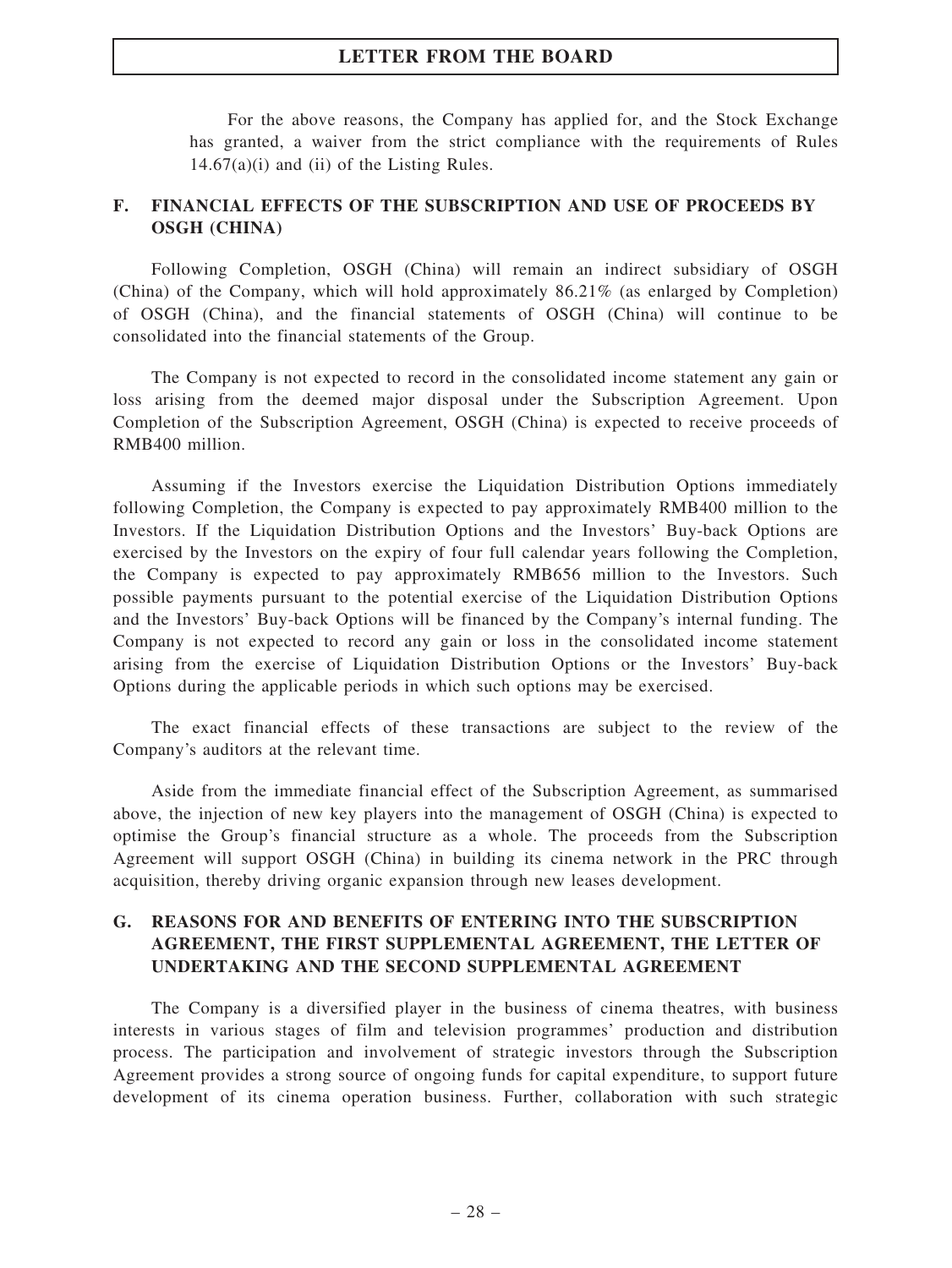investors will promote the reputation and standing of the Group within the cinematic industry, paving its way towards becoming a leading market player in the PRC, and shall also greatly expand its pool of potential opportunities in the PRC capital markets on a long term basis.

In connection with the Subscription, the Investors have been brought into the management of OSGH (China). It is considered by the Board that the strategic participation of the Investors would increase investor confidence in the operations of OSGH (China) and that their involvement in the management of OSGH (China) would expand the resource pool available to OSGH (China) as it contemplates continuous business development and expansion.

Before the introduction of the Investors, the Company considered fund raising methods other than the Subscription, such as debt financing. Debt financing will however increase the liabilities of the Group and also cause the Group to incur further financial costs. In addition, the Company has already issued convertible bonds recently, the details of which are more particularly disclosed in the announcements of the Company dated 22 January 2016, 31 January 2016 and 1 February 2016. As compared to further debt financing, the equity injection through the Subscription will (a) bring benefits to the Group by drawing strategic investors into the operations of OSGH (China), without incurring any financial costs, and (b) as OSGH (China) has been reliant on debt financing during the past few years, the injection of fresh capital by the Investors is expected to improve the gearing ratio of OSGH (China) and will diversify its funding sources.

In light of the relatively long period of time between the date of the Subscription Agreement and the date of the Completion (being 180 days), the Parties have agreed to enter into the First Supplemental Agreement, the Letter of Undertaking and/or the Second Supplemental Agreement (as applicable), with an aim to clearly define the rights and obligations of each Party and to further protect their respective interests between the date of the Subscription Agreement and the Completion.

Based on the above, the Directors (including the independent non-executive Directors) are of the view that the terms of the Subscription Agreement are fair and reasonable, and that the Subscription Agreement and the transactions contemplated thereunder, including the Investors' Buy-back Options and the Liquidation Distribution Options are in the interests of the Company and the Shareholders as a whole. On the basis that, in addition to the reasons and benefits set out above, the signing of the First Supplemental Agreement, the Letter of Undertaking and the Second Supplemental Agreement will improve the certainty over the rights and obligations of each Party between the date of the Subscription Agreement and the Completion, the Directors (including the independent non-executive Directors) are also of the view that the terms of the First Supplemental Agreement, the Letter of Undertaking and the Second Supplemental Agreement are fair and reasonable, and that the First Supplemental Agreement, the Letter of Undertaking and the Second Supplemental Agreement and the transactions contemplated thereunder are in the interests of the Company and the Shareholders as a whole.

The Company is in the process of formulating the business plan for ultimately progressing towards achievement of the Qualified IPO, which will take into account, among other things, the financial performance of OSGH (China).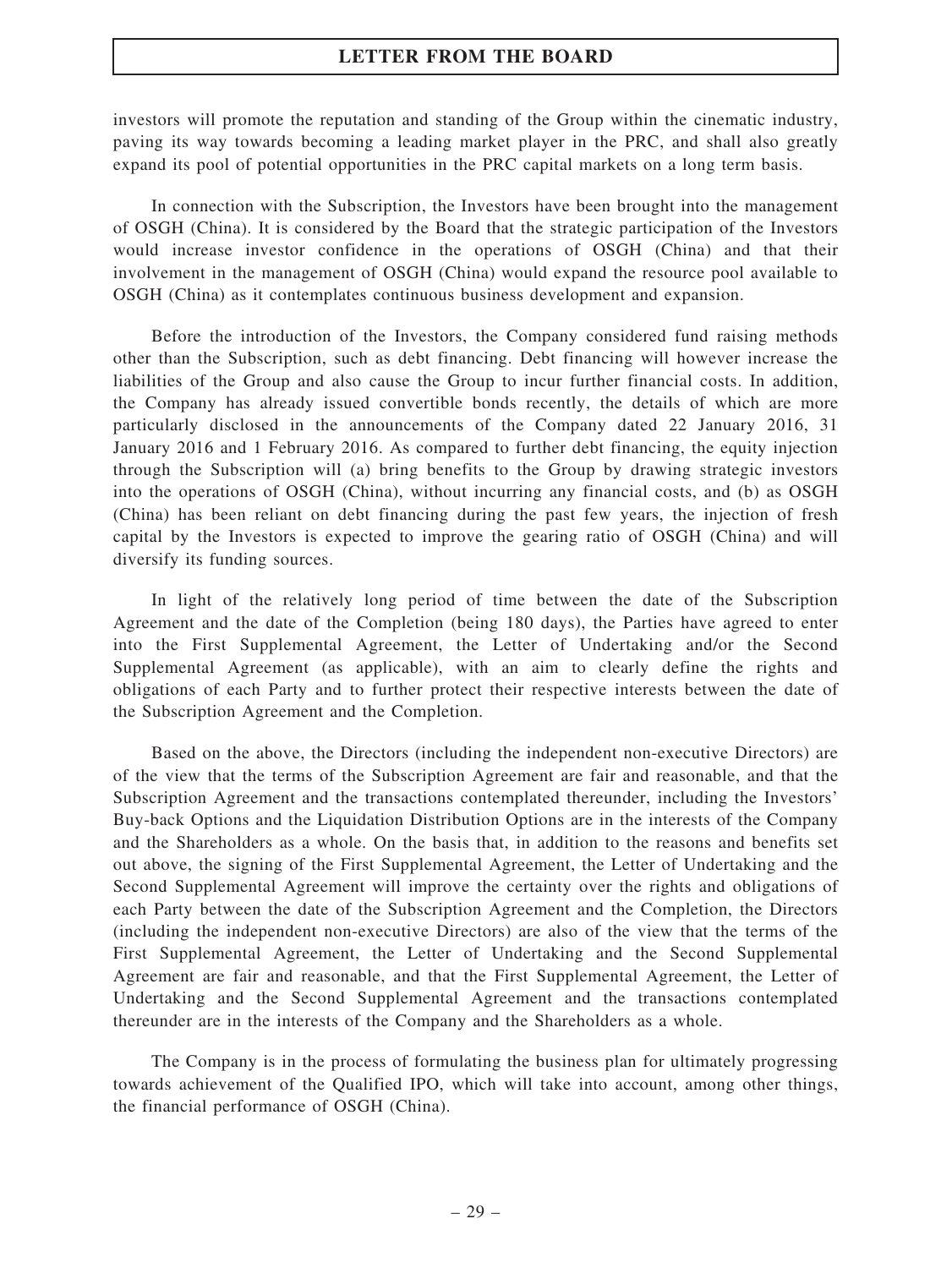It is anticipated that OSGH (China) will sustain its organic growth by building its own cinemas, while expanding its exhibition network through acquisition of profitable cinemas with more than three years' operating experience, thereby increasing the stability of the customer base for its cinemas and the resulting box office income from its operations.

The Subscription will reduce the financial burden of the Group in using bank borrowings for business development, thereby increasing the flexibility of the Group in terms of resources and funding. As at the Latest Practicable Date, the Group has signed further lease agreements with respect to more than 100 cinema screens which will be built during the coming three years, the majority of which are located in 1st and 2nd tier cities in the PRC, and which will therefore yield considerable revenue and a heightened average ticketing price. The expected capital expenditure per screen, which will be built during the coming three years will amount to approximately RMB2.5 million to RMB3.0 million, which will be primarily funded by the proceeds of the Subscription. The remaining proceeds from the Subscription not utilised will be used for cinema acquisition projects but as working capital for the OSGH (China) Group. With the support of the proceeds from the Subscription, the Group will be able to drive growth through acquisition of further cinematic theatre operations in the PRC without heavy reliance upon debt, thus paving the way towards achieving a Qualified IPO.

The Board further believes that there is a positive development trend in the cinematic industry in the PRC, which has great potential for growth. According to statistics published by EntGroup Inc., an entertainment research services firm based in Beijing, the PRC, the national box office of the PRC for the years 2014 and 2015 were approximately RMB29.7 billion and approximately RMB44.0 billion respectively, representing a 48% growth from the preceding year, and the forecast national box office of the PRC for the year 2016 amounts to approximately RMB60.0 billion. According to the same source, the market share for domestically produced Chinese-language films comprised approximately 62% of the market share in the year 2015 and, as such, irrespective of whether the limitations on foreign film screenings in PRC will continue to hold, the demand for locally made and produced films will continue to sustain the cinematic industry in the PRC. Aside from box office income, these figures also indicate an increase in non-box office income consequentially enjoyed by the cinematic industry, such as concessionary sales and advertising income which are always directly related to the box office income. Together with the strategic benefits brought into OSGH (China) by the Investors as disclosed in the section headed ''I. Information relating to the Investors'' below and the support to the business development of OSGH (China) from the proceeds from the Subscription, the Board is of the view that a Qualified IPO will be eventually realisable by OSGH (China).

### H. INFORMATION RELATING TO THE COMPANY, CITY ENTERTAINMENT AND OSGH (CHINA)

#### The Company

The Company is a company incorporated in Bermuda with limited liability, the shares of which are listed on the Main Board of the Stock Exchange. The principal business activities of the Group are in production, financing, distribution and theatrical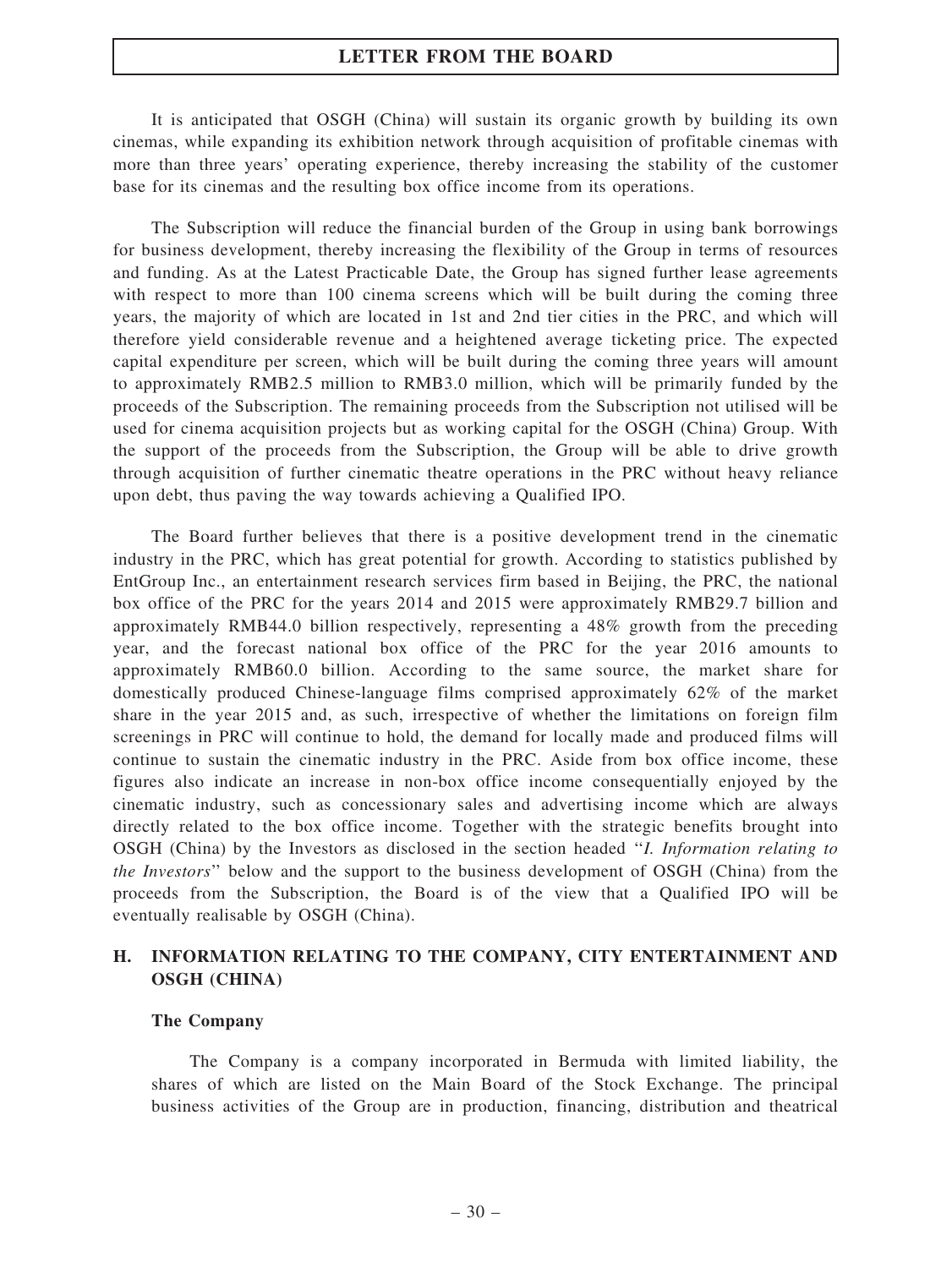exhibition of motion pictures. As of 31 January 2016, the Group operated 99 cinemas with 729 screens across the PRC, Hong Kong, Taiwan and Singapore and is a leading distributor in the region.

#### City Entertainment

City Entertainment is a company incorporated in Hong Kong and an indirect wholly owned subsidiary of the Company which is principally engaged in investment holding.

#### OSGH (China)

OSGH (China) is a company incorporated in the PRC and an indirect wholly owned subsidiary of the Company, which was established on 23 September 2004, and is the holding company managing the Group's entire film exhibition business in the PRC. As of 31 December 2015, the Group, through OSGH (China) Group, operated 67 cinemas in the PRC with 474 screens, serving over 21 million domestic patrons. The gross box-office receipts in respect of the business activities of OSGH (China) and its subsidiaries and associates amounted to HK\$925 million.

#### I. INFORMATION RELATING TO THE INVESTORS

#### (1) Investor 1

Investor 1 is the investment vehicle of the Credit Prosperity Fund Management Co., Ltd.\* ("Credit Prosperity Fund"). Credit Prosperity Fund is a private fund management company based in the PRC, which is jointly funded by CITIC Securities Co., Ltd and strategic investors, and which specialises in launching, building and managing various investment funds, carrying out the investment and financing activities with self-owned funds and trusted assets, and providing assets management and consulting services. The funds managed by Credit Prosperity Fund include, among others, domestic and crossborder real estate funds, buyout funds, private placement investment funds, private equity investment funds, National Equity Exchanges and Quotations' based funds, mezzanine funds, infrastructure funds, asset securitization funds, and secondary market funds. Among its investments, the Credit Prosperity Fund has also made significant investments in technology, media and telecom projects, as well as cultural and entertainment projects. As at the end of February 2016, the accumulated fund management assets of Credit Prosperity Fund exceeded RMB40 billion.

Due to its past experience in investing in technology, media and telecommunications businesses, and its status as an affiliate of a leading investment bank in the PRC which is well known in the local equity market for its involvement in successful initial public offerings, the participation of Investor 1 is expected to boost the reputation of OSGH (China) within the industry, and also provide a competitive edge to the expansion plans for the growth of OSGH (China) through its invaluable insight as a seasoned market player, together with its extensive banking and funding network and vast capital market resources.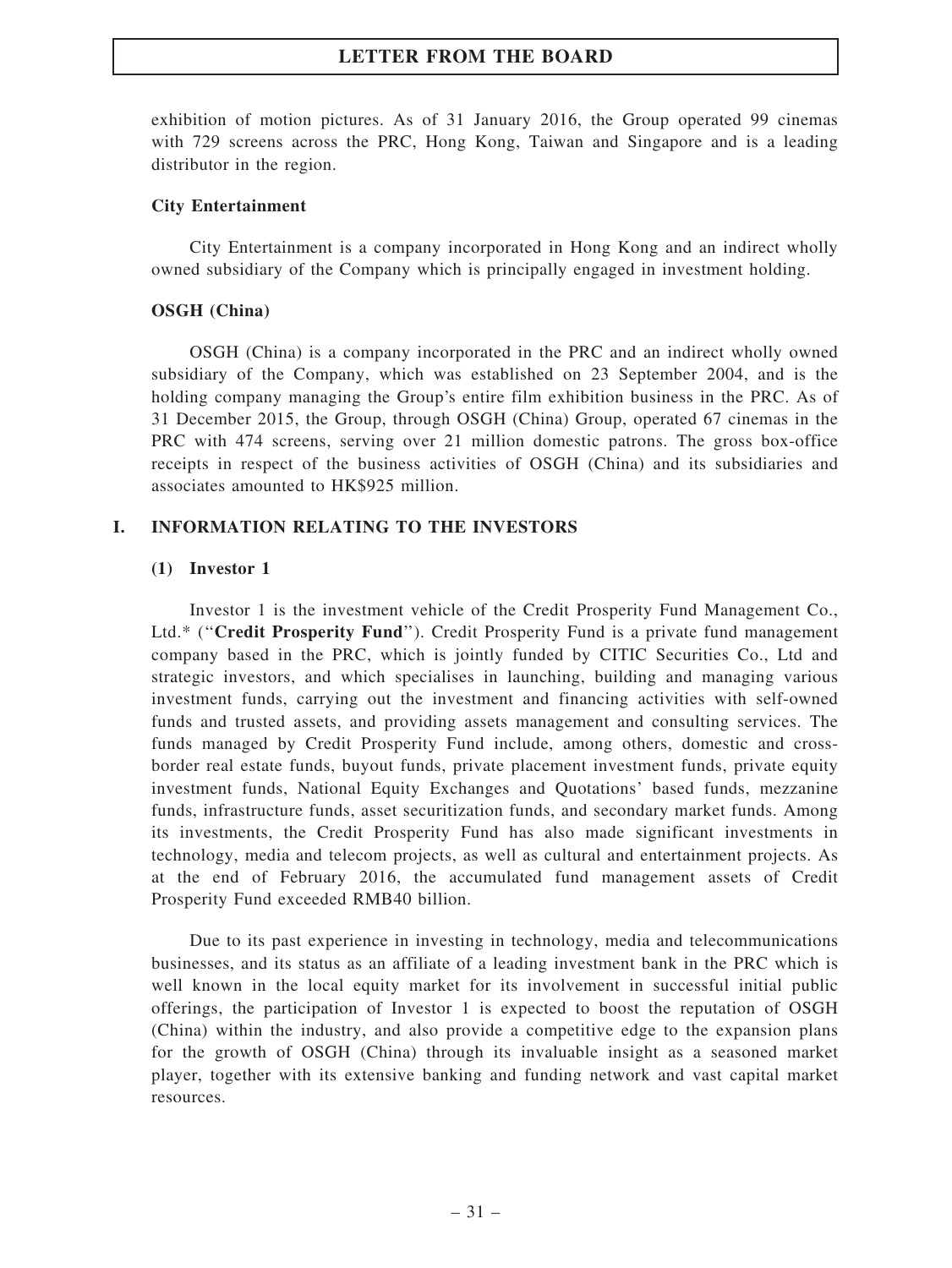### (2) Investor 2

Investor 2 is a company based in Beijing, the PRC, which is principally engaged, among other things, in developing and providing an on-line ticketing platform known as ''Wepiao'' in the PRC, which has a leading market share in the on-line ticketing market in the PRC. Beijing Weiying was established in the year 2014 by a group of strategic investors, including the China Culture Industrial Investment Fund, as well as investment vehicles established by the Tencent and Wanda brand name conglomerates, all of whom are based in the PRC. Cooperation with Investor 2 is accordingly expected to bring synergy to the operations of OSGH (China).

### (3) Investor 3

Investor 3 was established in 2015, and is a PRC domestic private investment fund management company. The principal investment spheres of Investor 3 include, but are not limited to, film and television, cultural activities, sustainable energy resources and other emerging industries, as well as private equity investment in the secondary market. The management team of Investor 3 comprises past members of leading domestic banks, brokerages and fund companies, and the past investments under the management of Investor 3 have exceeded RMB20 billion. Due to the strong financial background and expertise of Investor 3, it is expected that Investor 3 will strengthen the financial management of OSGH (China) and extend the banking and funding network of OSGH (China) through its involvement.

#### J. GENERAL

Your attention is drawn towards the information set out in the appendices to this circular.

> Yours faithfully, By order of the board of directors of Orange Sky Golden Harvest Entertainment (Holdings) Limited Wu Kebo Chairman and Executive Director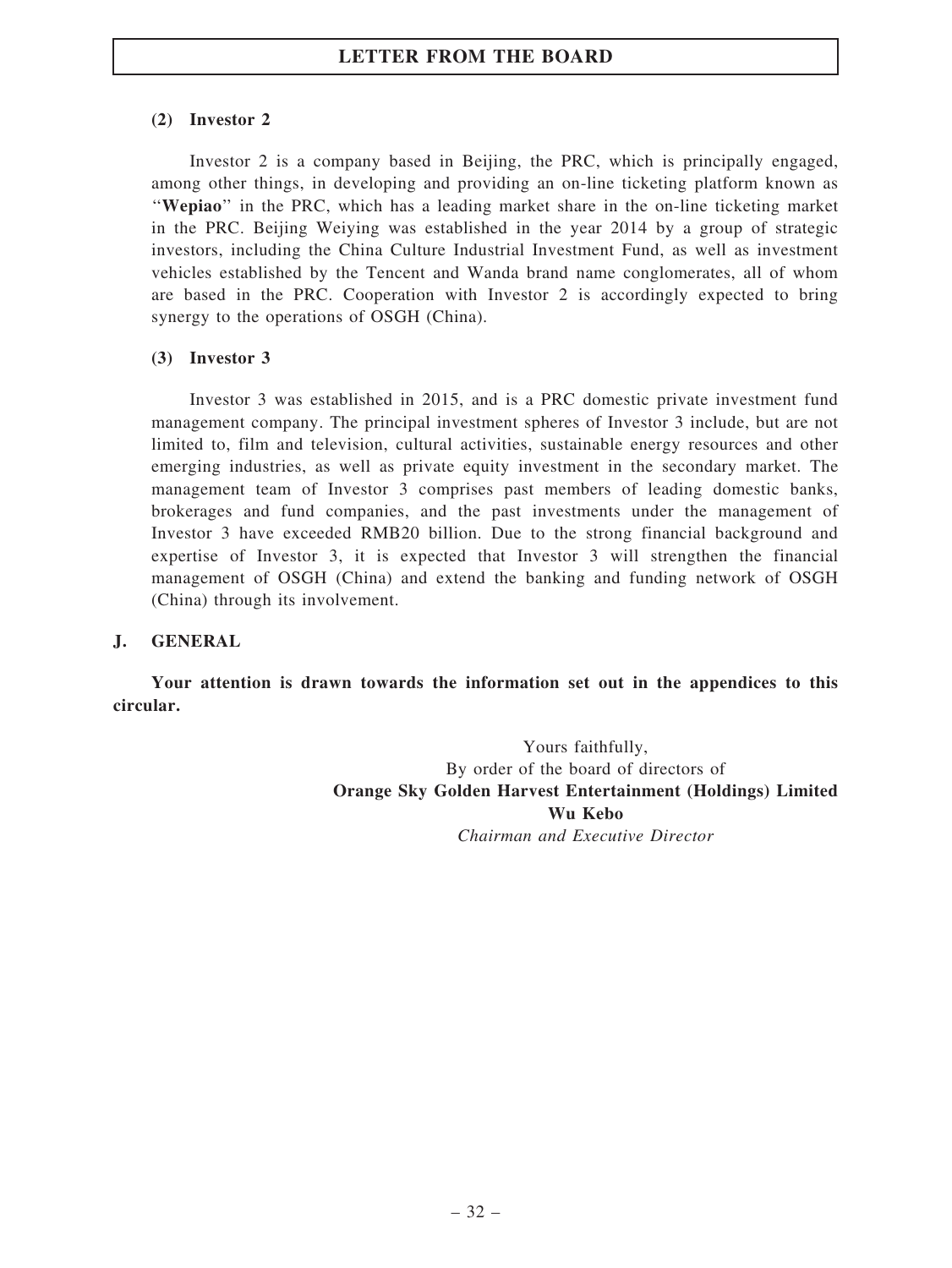### 1. SUMMARY OF FINANCIAL INFORMATION

The table set out below is the summary financial information of the Group for the three years ended 31 December 2015, 2014 and 2013:

#### Results

|                                     | <b>Year ended 31 December</b> |              |            |  |
|-------------------------------------|-------------------------------|--------------|------------|--|
|                                     | 2015                          | 2014         |            |  |
|                                     | HK\$'000                      | HK\$'000     | HK\$'000   |  |
| <b>Revenue</b>                      | 1,277,132                     | 1,082,791    | 929,334    |  |
| Costs of sales                      | (548, 204)                    | (441, 837)   | (364,740)  |  |
| Gross profit                        | 728,928                       | 640,954      | 564,594    |  |
| Other net (loss)/income             | (41, 964)                     | (4,043)      | 24,410     |  |
| Selling and distribution costs      | (775, 424)                    | (619, 284)   | (502, 205) |  |
| General and administrative expenses | (160, 024)                    | (104, 019)   | (100, 543) |  |
| Other operating expenses            | (52, 415)                     | (167)        | (7, 741)   |  |
| Finance costs                       | (39, 635)                     | (44, 717)    | (47,378)   |  |
| Share of results of associates      | 1,580                         | 1,427        | (266)      |  |
| (Loss)/profit before taxation       | (186, 179)                    | 23,128       | 116,407    |  |
| Income tax                          | 4,961                         | (9, 467)     | (1,230)    |  |
| (Loss)/profit for the year          | (181, 218)                    | 13,661       | 115,177    |  |
| (Loss)/earnings per share (Basic)   | $(6.58)$ cents                | $0.47$ cents | 4.29 cents |  |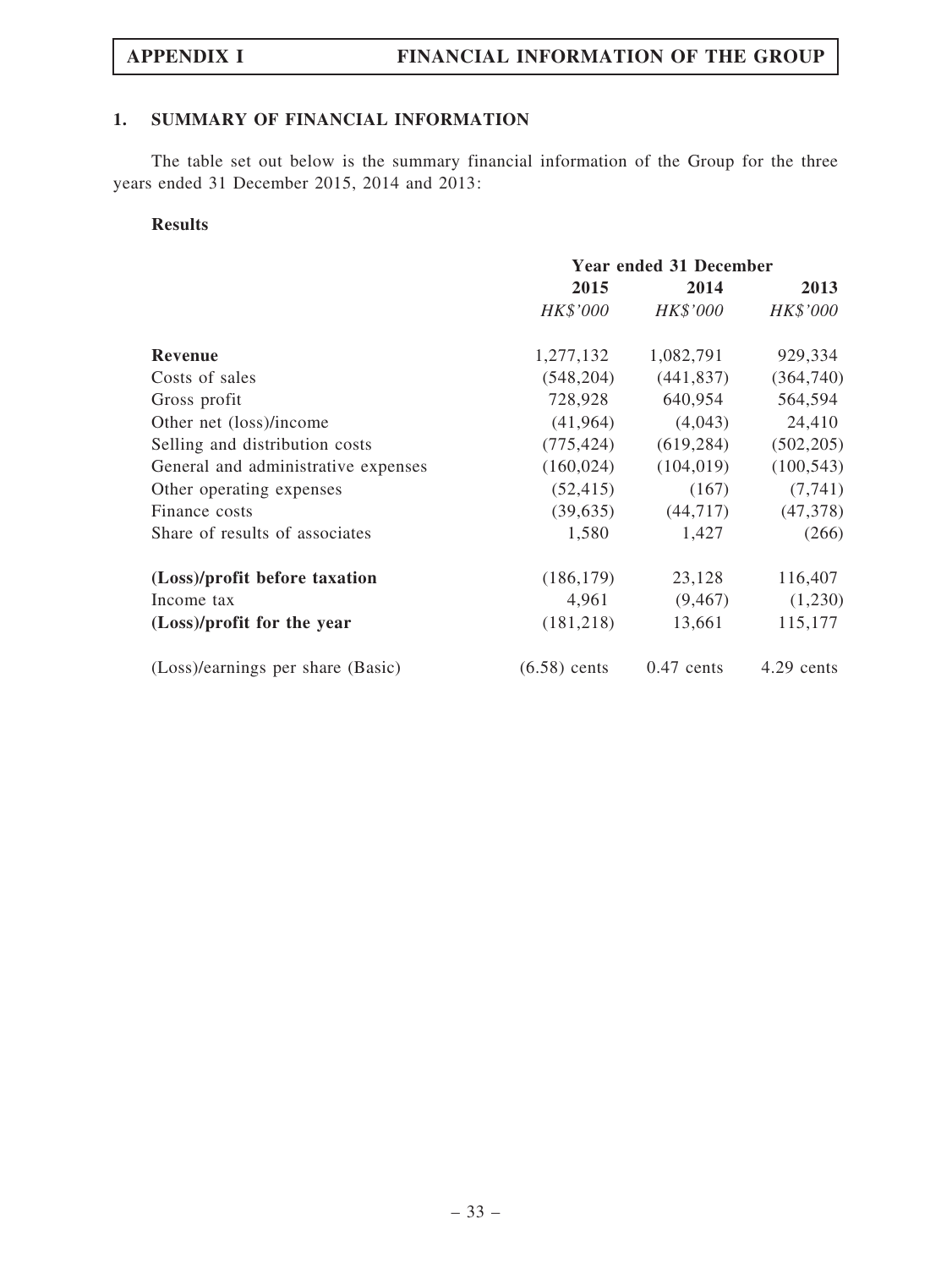#### Assets and liabilities

|                                             | As at 31 December |           |           |
|---------------------------------------------|-------------------|-----------|-----------|
|                                             | 2015              | 2014      | 2013      |
|                                             | HK\$'000          | HK\$'000  | HK\$'000  |
| <b>Assets</b>                               |                   |           |           |
| Non-current assets                          | 2,132,899         | 2,089,376 | 2,295,888 |
| Current assets                              | 732,294           | 841,528   | 873,372   |
| <b>Total assets</b>                         | 2,865,193         | 2,930,904 | 3,169,260 |
| <b>Equity and liabilities</b>               | 2,865,193         | 2,930,904 | 3,169,260 |
| Issued capital                              | 274,252           | 274,252   | 267,982   |
| Reserves                                    | 1,305,585         | 1,494,948 | 1,486,689 |
| Total equity attributable to equity holders |                   |           |           |
| of the Company                              | 1,579,837         | 1,769,200 | 1,754,671 |
| Non-controlling interests                   | 13,378            | 11,447    | 10,661    |
| <b>Total equity</b>                         | 1,593,215         | 1,780,647 | 1,765,332 |
| Non-current liabilities                     | 386,728           | 500,892   | 641,959   |
| <b>Current liabilities</b>                  | 885,250           | 649,365   | 761,969   |
| <b>Total liabilities</b>                    | 1,271,978         | 1,150,257 | 1,403,928 |
| Total assets less current liabilities       | 1,979,943         | 2,281,539 | 2,407,291 |

The financial information and the management discussion and analysis of the Group for each of the three years ended 31 December 2015, 2014 and 2013 are disclosed in the following documents, which have been published on the websites of the Stock Exchange (http://www.hkexnews.hk) and the Company (http://www.osgh.com.hk):

- . annual report of the Company for the year ended 31 December 2015, on pages 12 to 24, and on pages 61 to 188;
- . annual report of the Company for the year ended 31 December 2014, on pages 12 to 24, and pages 65 to 192; and
- . annual report of the Company for the year ended 31 December 2013, on pages 12 to 24, and pages 64 to 204.

#### 2. WORKING CAPITAL

The Directors, after due and careful enquiry, are of the opinion that, after taking into consideration the financial resources available to the Group including internally generated funds and other financial resources, the Group will have sufficient working capital for its present requirements, that is for at least the next twelve months from the date of publication of this circular, in the absence of unforeseeable circumstances.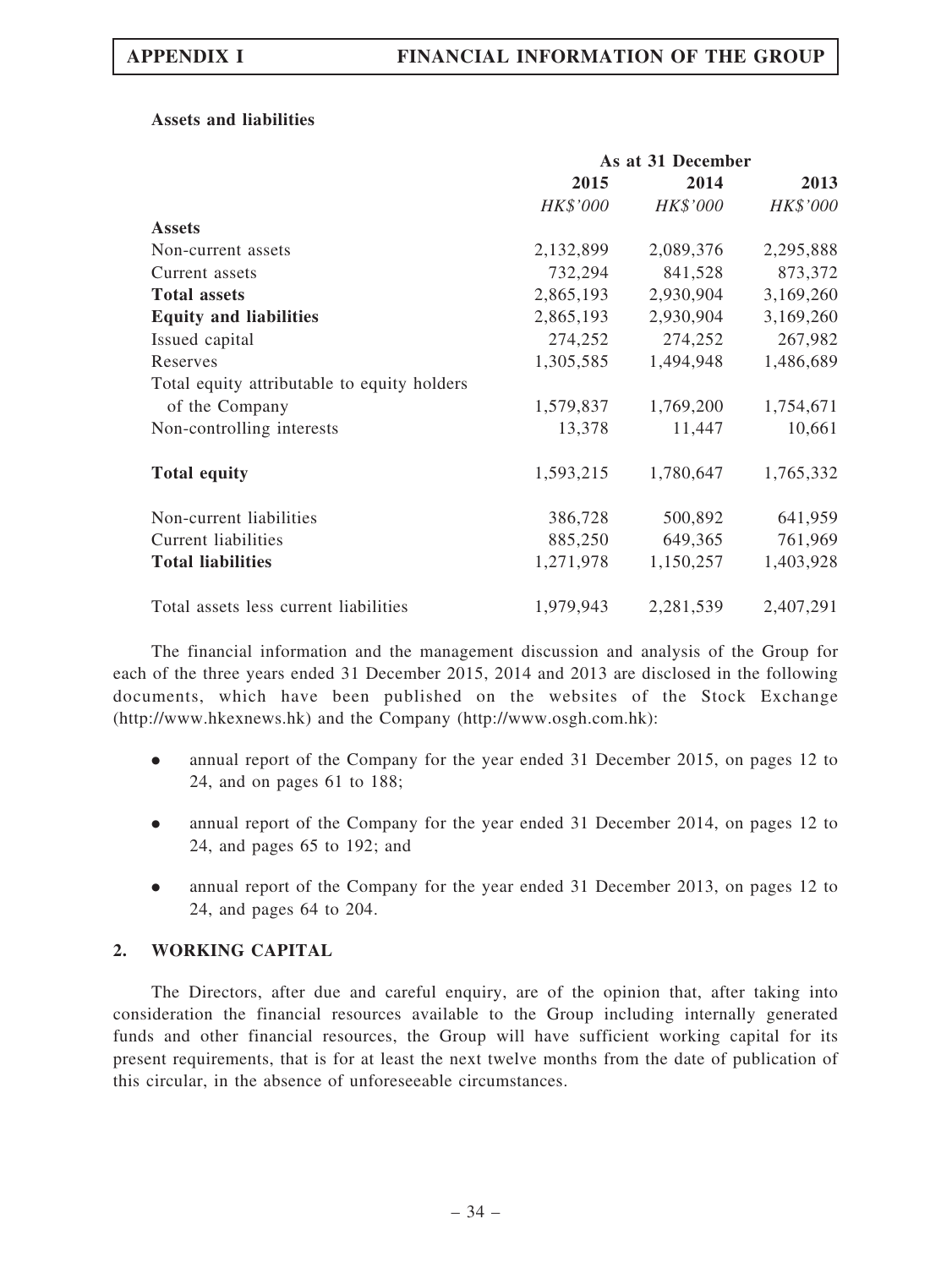#### 3. STATEMENT OF INDEBTEDNESS

#### Bank borrowings

At the close of business on 30 April 2016, being the latest practicable date for the purpose of this statement of indebtedness prior to the printing of this circular, the Group had aggregate outstanding bank borrowings of approximately HK\$736,573,000, details of which are set out below:

|                                            | $H K$ \$    |
|--------------------------------------------|-------------|
| Bank borrowings — secured and guaranteed   | 452,520,000 |
| Bank borrowings — unsecured and guaranteed | 284,053,000 |
|                                            | 736,573,000 |

#### Convertible bond

As at 30 April 2016, the Group had issued an unsecured and unguaranteed convertible bond in the principal amount of HK\$200,000,000 to an independent third party which will mature on 1 February 2019. The convertible bond is interest bearing at 5% per annum and repayable semi-annually in arrears. The convertible bond will be redeemed at its outstanding principal amount plus any accrued but unpaid interest and an amount that would yield an internal rate of return of 11%.

The outstanding carrying amount and principal amount of such convertible bond as at 30 April 2016 was approximately HK\$164,544,000 and HK\$200,000,000 respectively.

On 27 May 2016, City Entertainment entered into a corporate guarantee with the holder of the convertible bond and agreed to guarantee the holder punctual performance by the Company of all its obligations under the terms and conditions as stated in the subscription agreement of the convertible bond.

#### Obligations under finance leases

As at 30 April 2016, the Group has guaranteed finance lease obligations of its subsidiaries of approximately HK\$58,975,000, which are secured by the assets underlying the finance leases.

#### Pledged assets

The Group has pledged certain buildings and leasehold land, cash deposits and equity shares of two subsidiaries which hold interests in joint ventures to secure the bank borrowings of the Group.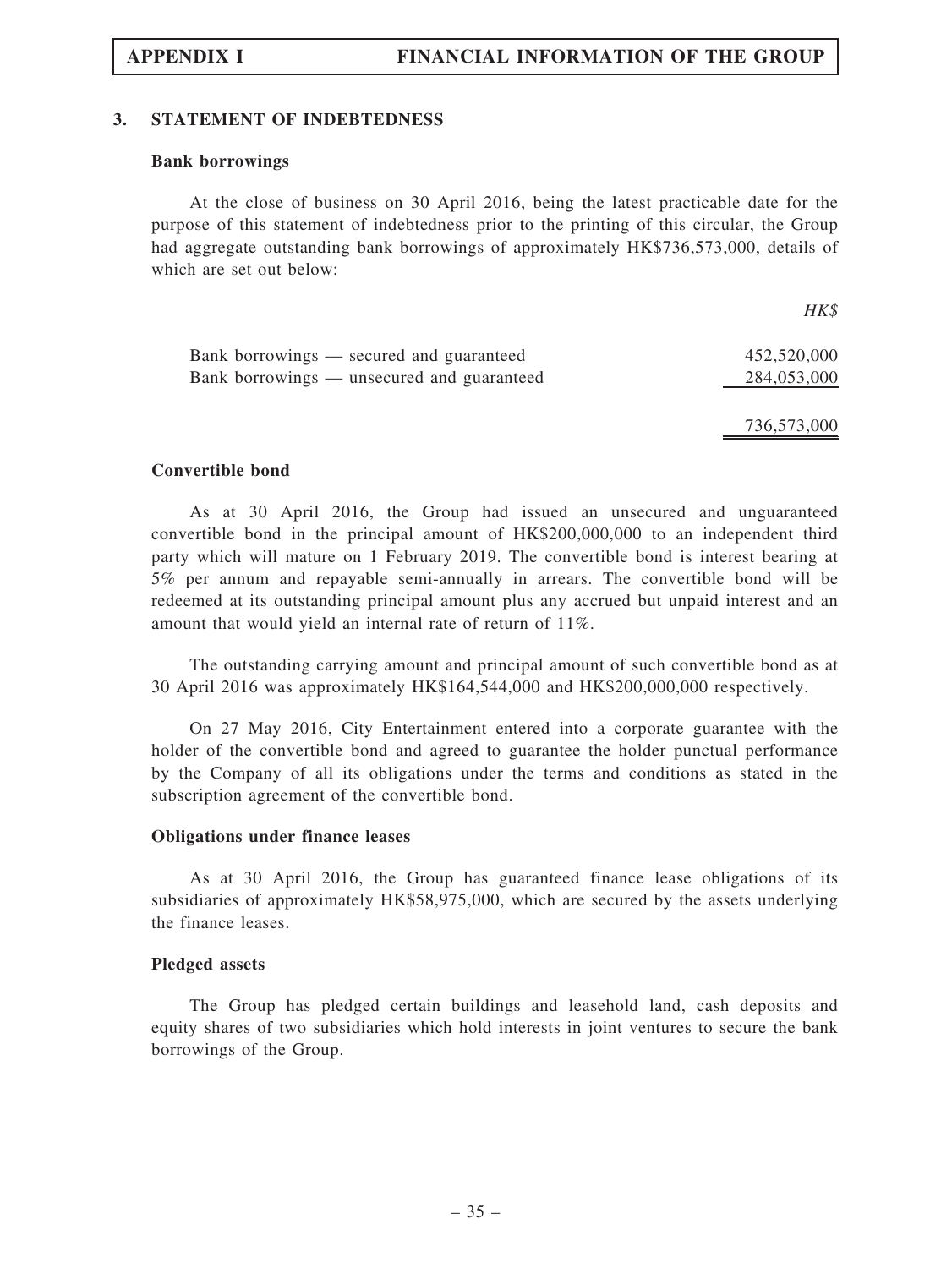Save as aforesaid and apart from intra-group liabilities and normal trade payables, at the close of business on 30 April 2016, the Group did not have any material mortgages, charges, debentures, loan capital, debt securities, term loans, bank overdrafts or other similar indebtedness, finance lease or hire purchase commitments, liabilities under acceptances (other than normal trade payables) or acceptance credits, guarantees or other material contingent liabilities.

### 4. FINANCIAL AND TRADING PROSPECTS OF THE GROUP

The Group has focused on strengthening and expanding both the exhibition and distribution networks in the territories where the Group operates, especially in the PRC market. The Group's long term goal is to become one of the leading exhibitors in the PRC. In the coming year of 2016, the Group will continue its cinema networks expansion strategy. Our high calibre team in different regions will keep analysing potential sites, acquisition targets and cooperation opportunities in the market. The Group is expected to operate 79 cinemas with 530 screens in various cities in the PRC by the end of 2016 based on lease agreements signed as at 30 March 2016. The captioned numbers above may vary due to the actual handover dates, the progress of internal renovations, applications for relevant licenses and the entering into of new lease agreements. Furthermore, a new cinema with nine screens is expected to open in June 2016 in Taipei. Vie Show Cinemas Company Limited (''Vie Show'') targets to develop 10 to 15 new cinemas in the coming five years. With regards to the cinema networks in Hong Kong, the Group will maintain a steady growth pace. We will revamp GH Citywalk (a cinema in Hong Kong under the Group) to provide a more comfy and stylish environment in 2016. At the same time, we will continue our negotiation with potential landlords, hoping to secure one to two more sites. In Singapore, Golden Village Multiplex Pte Ltd. (''GV'') will actively bid for potential cinema sites and expects to open two to three new cinemas in the next two years. Through organic growth as well as potential acquisitions, plus the improvement of efficiency of mature cinemas, the profitability of the Group is expected to improve.

#### 5. MATERIAL ADVERSE CHANGE

The Directors were not aware of any material adverse change in the financial or trading position of the Group since 31 December 2015 (being the date to which the latest published audited financial statements of the Company have been made up) and up to and including the Latest Practicable Date.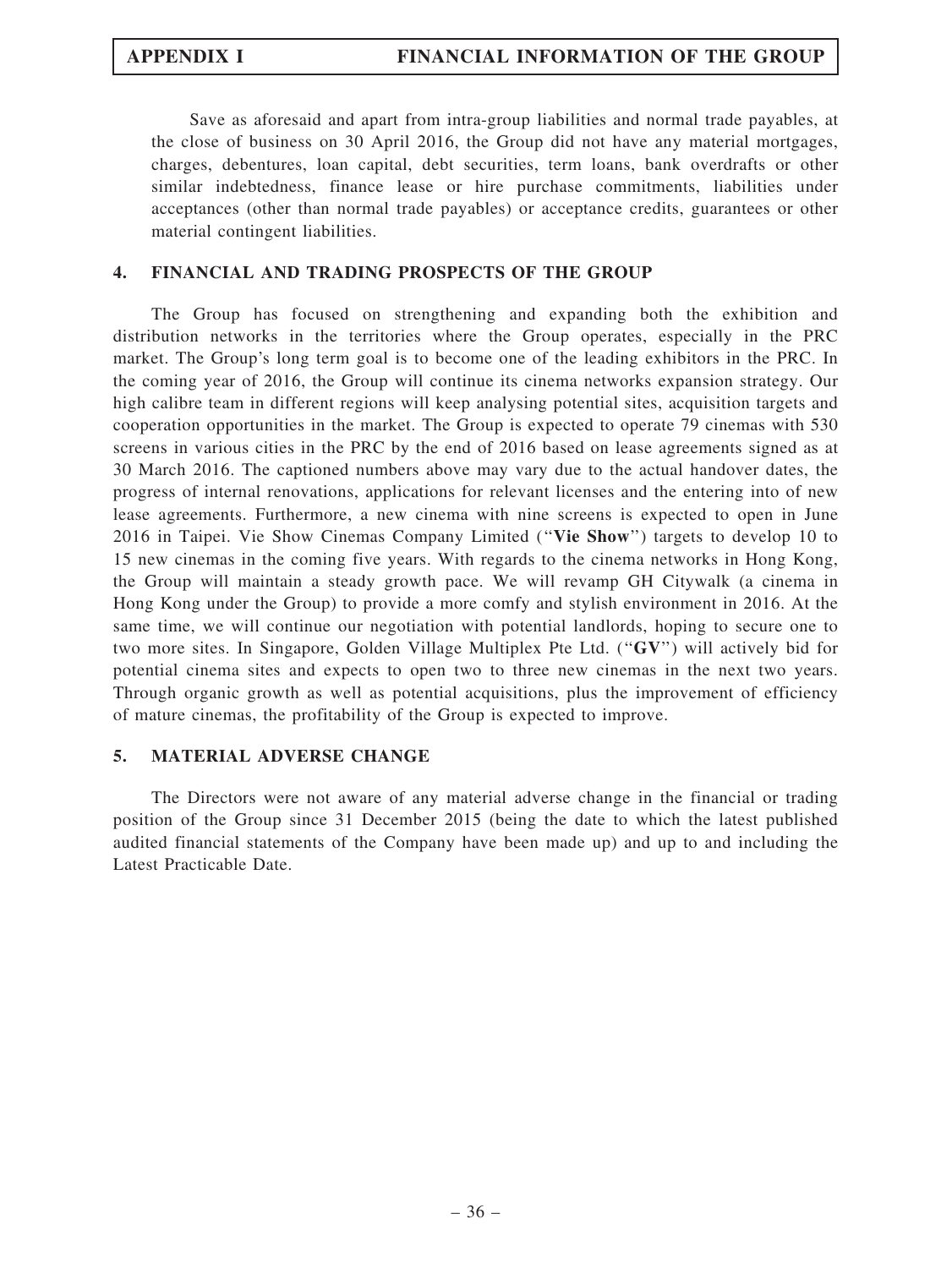## APPENDIX II MANAGEMENT DISCUSSION AND ANALYSIS OF OSGH (CHINA)

#### MANAGEMENT DISCUSSION AND ANALYSIS OF OSGH (CHINA)

Set out below is the management discussion and analysis of the OSGH (China) Group for each of the financial years ended 31 December 2013, 2014 and 2015 (the "Relevant Period").

#### Business review

During the Relevant Period, and as at the Latest Practicable Date, OSGH (China), together with its subsidiaries and associates, is the operating unit for the film exhibition business of the Group in the PRC. The historical disclosures and statistical information set out in the Company's annual reports with respect to the Group's exhibition activities in the PRC represent the business of the OSGH (China) Group.

Set out below are the operating statistics of the OSGH (China) Group in the PRC during the Relevant Period:

|                                                       | As at 31 December |      |      |
|-------------------------------------------------------|-------------------|------|------|
|                                                       | 2015              | 2014 | 2013 |
| Number of cinemas                                     | 67                | 59   | 49   |
| Number of screens                                     | 474               | 420  | 354  |
| Admissions (million)                                  | 21.3              | 16.5 | 12.9 |
| Net average ticket price (RMB)                        | 33                | 32   | 31   |
| Gross box office receipts $(RMB\text{ million})^{\#}$ | 752               | 581  | 438. |

# before deduction of government taxes and charges

In 2013, the market gross box office receipts of urban areas in the PRC increased to RMB21.8 billion by 27% while the OSGH (China) Group's gross box office receipts generated by multiplexes in the PRC increased by 39% compared with the year 2012. During the year 2013, the OSGH (China) Group opened 7 new cinemas with 48 screens in the cities of Beijing, Dongguang, Fushun, Jinan, Maanshan, Nantong and Yancheng in the PRC. Due to a strong Chinese films lineup during the year 2013, growing demand for a high quality entertainment experience and favourable policies implemented by the Chinese government, the OSGH (China) Group's multiplexes in the PRC served approximately 12.9 million patrons, representing 56% growth from the year 2012. The average ticket price dropped from RMB35 to RMB31 because fewer 3D films with higher ticket prices were released during the year 2013 and more discount promotions were offered for newly opened multiplexes as well as special group ticket promotion campaigns to maintain the competitiveness of the OSGH (China) Group with other cinema operators.

In 2014, the market gross box office receipts of urban areas in the PRC increased by 36% to RMB29.6 billion while the OSGH (China) Group's gross box office receipts generated by multiplexes in the PRC increased by 33% compared with same period in the year 2013, in-line with general market growth. During the year 2014, the OSGH (China) Group opened 10 new cinemas with 66 screens in the cities such as Beijing, Shanghai, Wuxi and Chengdu. The OSGH (China) Group's multiplexes in the PRC served approximately 16.5 million patrons,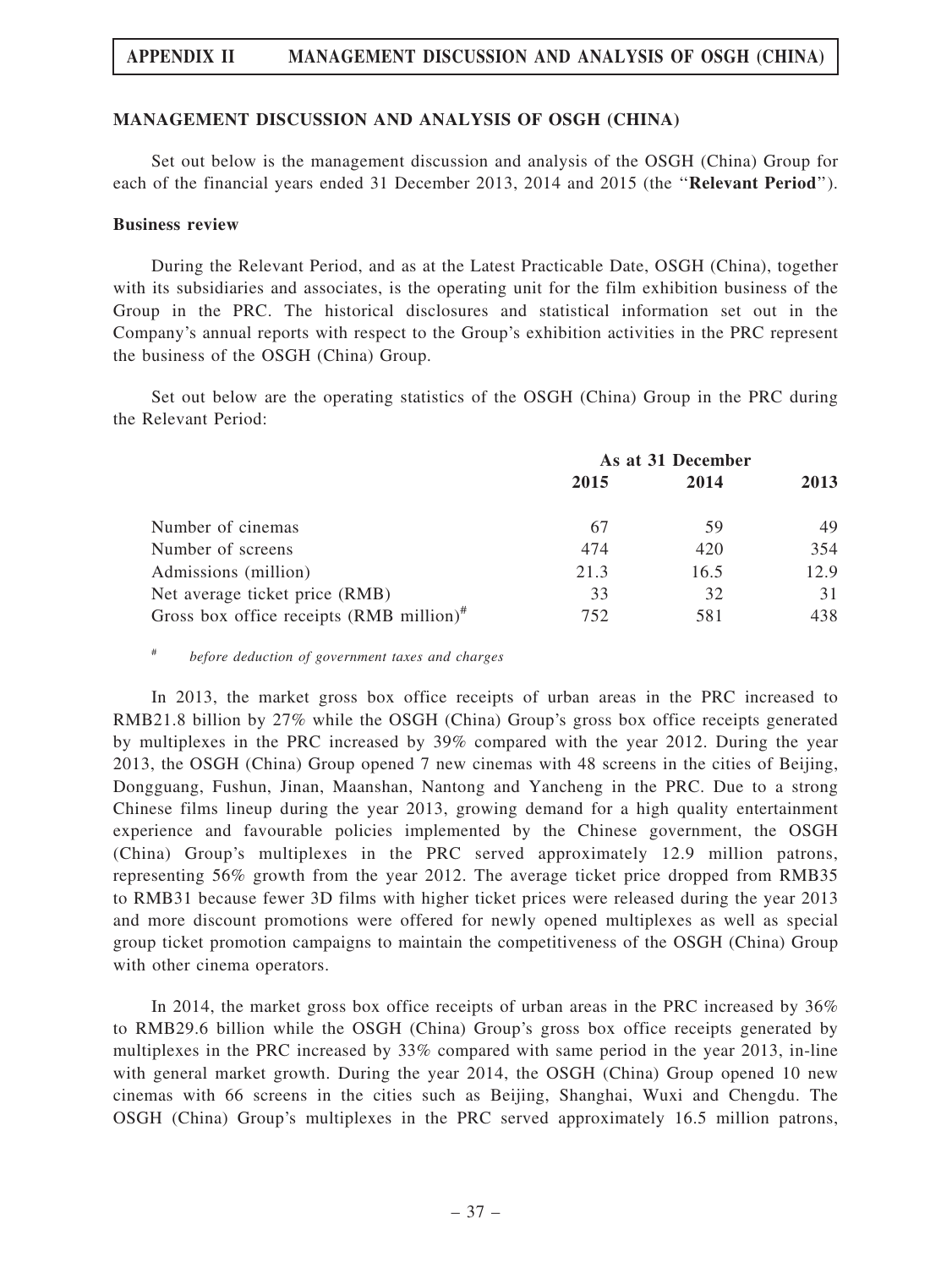## APPENDIX II MANAGEMENT DISCUSSION AND ANALYSIS OF OSGH (CHINA)

representing 28% growth from same period in the year 2013. The average ticket price slightly increased from RMB31 to RMB32 due to more 3D films with higher ticket prices being released during the year 2014.

In 2015, the market gross box office receipts of urban areas in the PRC increased by 48% to RMB44 billion while the OSGH (China) Group's gross box office receipts generated by multiplexes in the PRC increased by 30% compared with the same period in the year 2014. During the year 2015, the OSGH (China) Group opened 3 new cinemas with 25 screens in the cities of Shenyang, Wuhan and Changsha and acquired 6 cinemas with 32 screens from local operators in the cities of Shenzhen, Shanghai, Changchun and Fushun. The OSGH (China) Group's multiplexes in the PRC served approximately 21.3 million patrons, representing 29% growth from the same period in the year 2014. The average ticket price slightly increased from RMB32 to RMB33 because more 3D films with higher ticket prices were released and because of the OSGH (China) Group's price adjusting policy launched in third quarter of the year 2015.

#### Significant Investment

There were no significant investments by the OSGH (China) Group during the Relevant Period.

#### Future Prospects and Funding of the OSGH (China) Group

The OSGH (China) Group intends to sustain its organic growth by building its own cinemas, while expanding its exhibition network through acquisition of cinemas with more than three years' operating experience, thereby increasing the stability of the customer base for its cinemas and the resulting box office income from its operations.

In 2016, the OSGH (China) Group is expected to open 9 cinemas with 60 screens in various cities in the PRC by the end of 2016. It is expected that the proceeds of the Subscription will be used to fund the expansion of the PRC exhibition business in the coming year.

#### Material acquisitions

During the year 2015, the OSGH (China) Group acquired 6 cinemas with 32 screens from certain independent local operators in the cities of Shenzhen, Shanghai, Changchun and Fushun in the PRC, for an aggregate consideration of approximately RMB61 million, in order to expand its exhibition business. The OSGH (China) Group did not carry out any material acquisitions or disposals in the years 2013 and 2014.

#### Financial Review

#### Reportable segment revenue and reportable segment profit or loss

The OSGH (China) Group recorded reportable segment revenue for each of the financial years ended 31 December 2013, 2014 and 2015 of approximately HK\$674,698,000, HK\$859,104,000, and HK\$1,020,710,000 respectively. Reportable segment revenue of the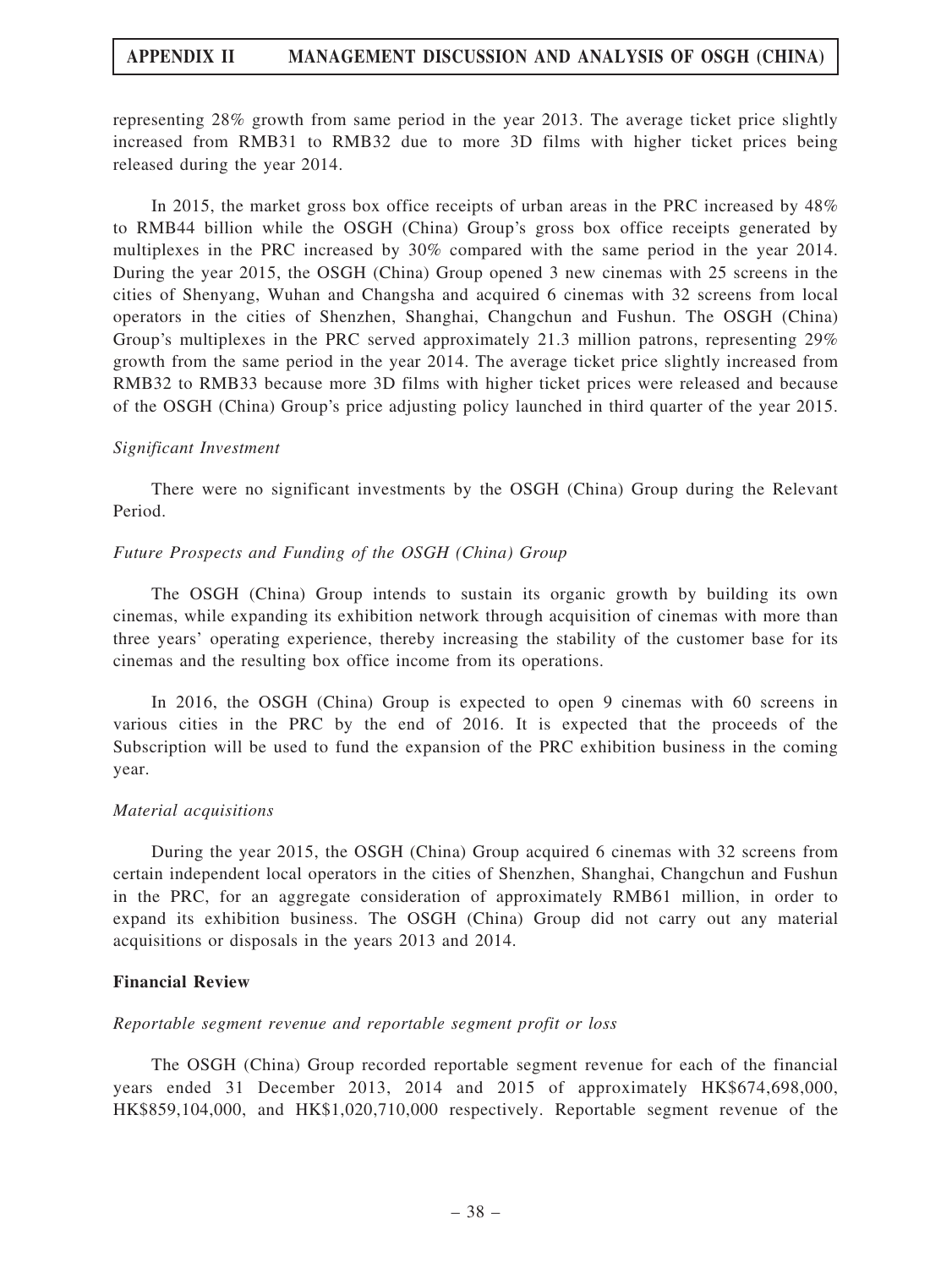## APPENDIX II MANAGEMENT DISCUSSION AND ANALYSIS OF OSGH (CHINA)

OSGH (China) Group increased over the Relevant Period, mainly attributable by the increase of the number of cinemas operated by the OSGH (China) Group and the general market growth.

The OSGH (China) Group recorded a reportable segment profit for each of the financial years ended 31 December 2013 and 2014 of approximately HK\$35,462,000 and HK\$51,230,000, and recorded a reportable segment loss for the financial year ended 31 December 2015 of HK\$14,836,000.

#### Financial resources and liquidity

As of 31 December 2013, 2014 and 2015, the OSGH (China) Group had cash and cash equivalents amounting to HK\$310 million, HK\$324 million and HK\$136 million respectively, and outstanding bank loans of HK\$431 million, HK\$413 million and HK\$411 million respectively. All of the bank borrowings of the OSGH (China) Group are denominated in RMB, and bear interest at floating interest rates which approximate market rates of interest. The OSGH (China) Group at this moment has reasonable financial leverage. The OSGH (China) Group believes that its current cash holding and available financial facilities will provide sufficient resources for its working capital requirements.

The OSGH (China) Group's gearing ratio, calculated on the basis of bank borrowings over total assets stood at 23% in 2013, 22% in 2014 and 22% in 2015. As of 31 December 2013, 2014 and 2015, the OSGH (China) Group had HK\$1.9 million, HK\$1.9 million and HK\$37.2 million pledged cash balances to secure its banking facilities respectively. Save as aforesaid, the OSGH (China) Group had no charges on group assets during the Relevant Period. For each of the three years ended 31 December 2013, 2014 and 2015, the OSGH (China) Group did not have any significant contingent liabilities or off-balance sheet obligations.

During the Relevant Period, most of the sales and purchases carried out by the OSGH (China) Group were denominated in RMB. Accordingly, the OSGH (China) Group is not expected to be exposed to significant foreign exchange risks, and the OSGH (China) Group did not have any foreign currency hedging activity during the Relevant Period.

#### Employees and remuneration policy

As at 31 December 2013, 2014 and 2015 respectively, the OSGH (China) Group had 1,163, 1,268 and 1,263 permanent employees. The remuneration policy and packages of the OSGH (China) Group are maintained at market levels, and reviewed annually or as its management considers appropriate. Apart from basic salaries payable to its employees, the OSGH (China) Group also makes contributions to the state-sponsored retirement scheme operated by the PRC government (the ''State Scheme''). Contributions to such State Scheme are made based on a percentage of the employees' salaries and are charged to profit or loss as they become payable in accordance with the rules of the State Scheme.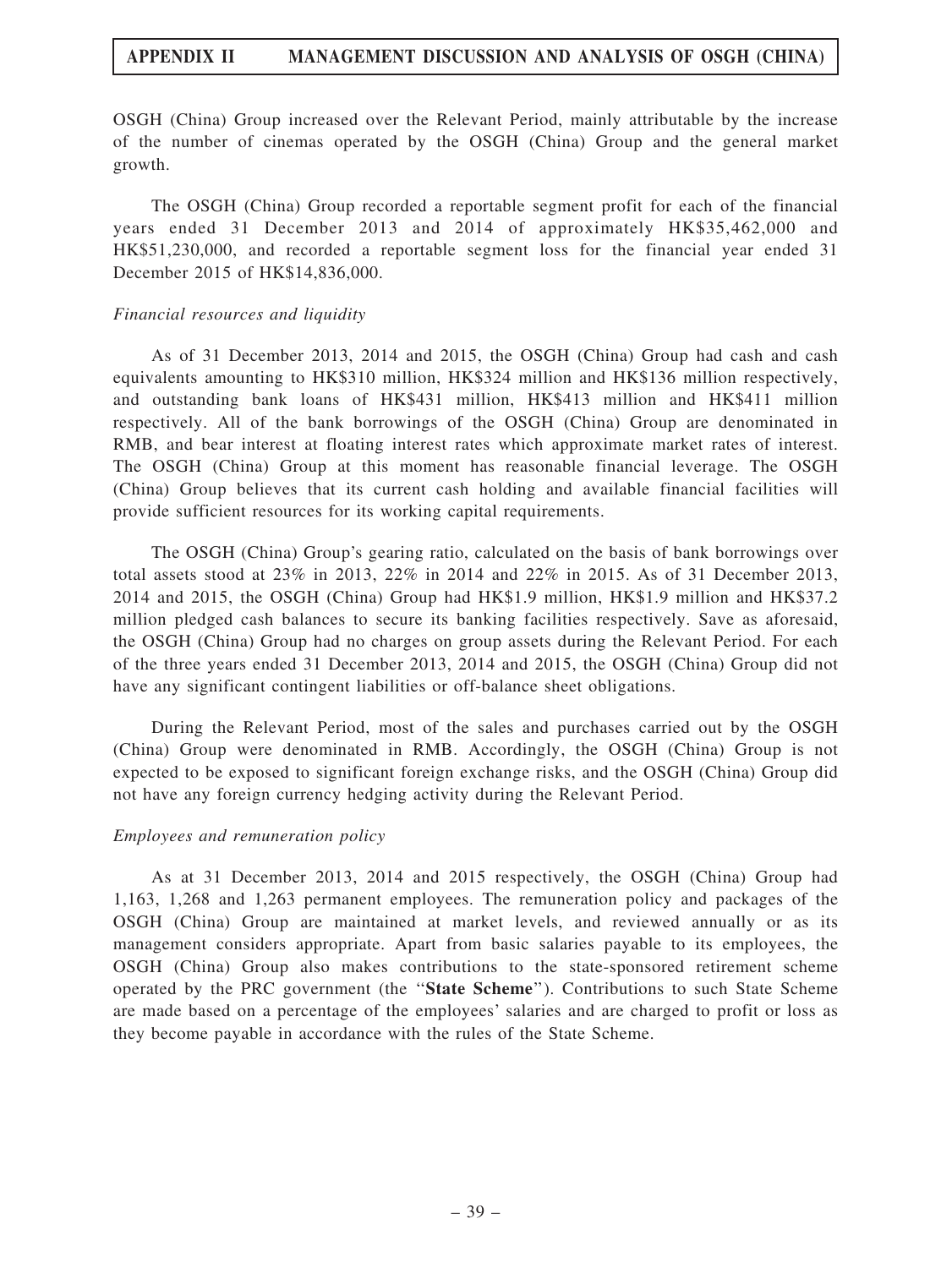#### 1. RESPONSIBILITY STATEMENT

This circular, for which the Directors collectively and individually accept full responsibility, includes particulars given in compliance with the Listing Rules for the purpose of giving information with regard to the Company. The Directors, having made all reasonable enquiries, confirm that to the best of their knowledge and belief the information contained in this circular is accurate and complete in all material respects and not misleading or deceptive, and there are no other matters the omission of which would make any statement herein or this circular misleading.

#### 2. DISCLOSURE OF INTERESTS IN SECURITIES

#### 2.1 Interests and short positions of Directors and chief executive in shares and debentures

As at the Latest Practicable Date, the interests and short positions of the Directors and the chief executive of the Company in the Shares, underlying Shares or debentures of the Company or any of its associated corporations (within the meaning of Part XV of the SFO) which were required (i) to be notified to the Company and the Stock Exchange pursuant to Divisions 7 and 8 of Part XV of the SFO (including interests and short positions which they were taken or deemed to have under such provisions of the SFO); or (ii) pursuant to section 352 of the SFO, to be entered in the register referred to therein; or (iii) to be notified to the Company and the Stock Exchange pursuant to the Model Code for Securities Transactions by Directors of Listed Companies contained in the Listing Rules, were as follows:

| Name of Director/<br><b>Chief Executive</b> | Capacity                                  | <b>Note</b> | Number of Shares<br>held | Number of<br>underlying<br><b>Shares</b> | Total number of<br>Shares and<br>underlying Shares | *Approximate<br>percentage of<br>Shares and<br>underlying<br>Shares in the<br>issued share<br>capital of the<br>Company |
|---------------------------------------------|-------------------------------------------|-------------|--------------------------|------------------------------------------|----------------------------------------------------|-------------------------------------------------------------------------------------------------------------------------|
| Wu Kebo                                     | Interest of<br>controlled<br>corporations |             | 1,723,894,068(L)         |                                          | 1,723,894,068(L)                                   | 62.86%                                                                                                                  |
|                                             | Beneficial owner                          |             | 117,775,000(L)           |                                          | 117,775,000(L)                                     | 4.29%                                                                                                                   |
| Wu Keyan                                    | Beneficial owner                          | 2           | 500,000(L)               | 2,000,000(L)                             | 2,500,000(L)                                       | $0.09\%$                                                                                                                |
| Li Pei Sen                                  | Beneficial owner                          | 2           | 200,000(L)               | 27,200,000(L)                            | 27,400,000(L)                                      | 1.00%                                                                                                                   |
| Leung Man Kit                               | Beneficial owner                          | 2           | 200,000(L)               | 170,000(L)                               | 370,000(L)                                         | 0.01%                                                                                                                   |
| Mao Yimin                                   | Beneficial owner                          | 2           |                          | 27,400,000(L)                            | 27,400,000(L)                                      | $1.00\%$                                                                                                                |
| Wong Sze Wing                               | Beneficial owner                          | 2           |                          | 170,000(L)                               | 170,000(L)                                         | 0.01%                                                                                                                   |
| Chow Sau Fong, Fiona                        | Beneficial owner                          | 2           |                          | 27,400,000(L)                            | 27,400,000(L)                                      | 1.00%                                                                                                                   |

\* Such percentages have been compiled based on the total number of Shares in issue (i.e. 2,742,519,248) as at the Latest Practicable Date.

#### Abbreviations:

"L" stands for long position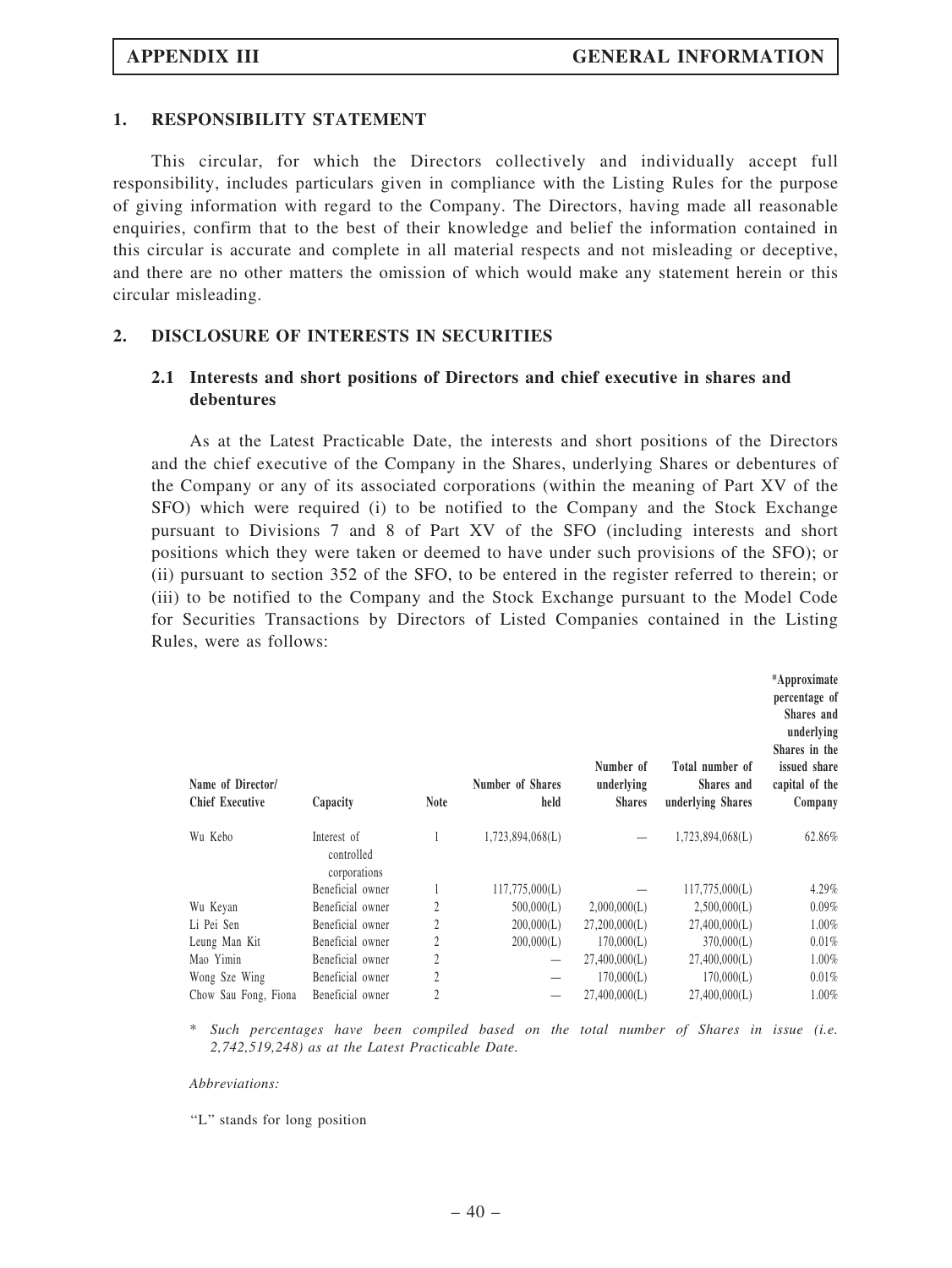Notes:

1. By virtue of the SFO, as at the Latest Practicable Date, Mr. Wu Kebo (''Mr. Wu'') was deemed to be interested in a total of 1,723,894,068 Shares, of which (i) 439,791,463 Shares were held by Skyera International Limited (a company wholly owned by Mr. Wu); (ii) 408,715,990 Shares were held by Mainway Enterprises Limited (a company wholly owned by Mr. Wu); (iii) 129,666,667 Shares were held by Noble Biz International Limited (a company wholly owned by Mr. Wu); (iv) 565,719,948 Shares held by Orange Sky Entertainment Group (International) Holding Company Limited (a company 80% owned by Mr. Wu) and (v) 180,000,000 Shares were held by Cyber International Limited (a company owned by an associate of Mr. Wu).

In addition, Mr. Wu is interested in 117,775,000 Shares as at the Latest Practicable Date which were beneficially held by him in his own name.

2. These underlying Shares represented the Shares which may be issued upon the exercise of share options granted by the Company under the share option scheme adopted by the Company on 11 November 2009.

Save as disclosed above, as at the Latest Practicable Date, none of the Directors nor the chief executive of the Company had or was deemed to have any interests and short positions in the Shares, underlying Shares or debentures of the Company or any of its associated corporations (within the meaning of Part XV of the SFO) which were required (i) to be notified to the Company and the Stock Exchange pursuant to Divisions 7 and 8 of Part XV of the SFO (including interests and short positions which they were taken or deemed to have under such provisions of the SFO); or (ii) pursuant to section 352 of the SFO, to be entered in the register referred to therein; or (iii) to be notified to the Company and the Stock Exchange pursuant to the Model Code for Securities Transactions by Directors of Listed Companies contained in the Listing Rules.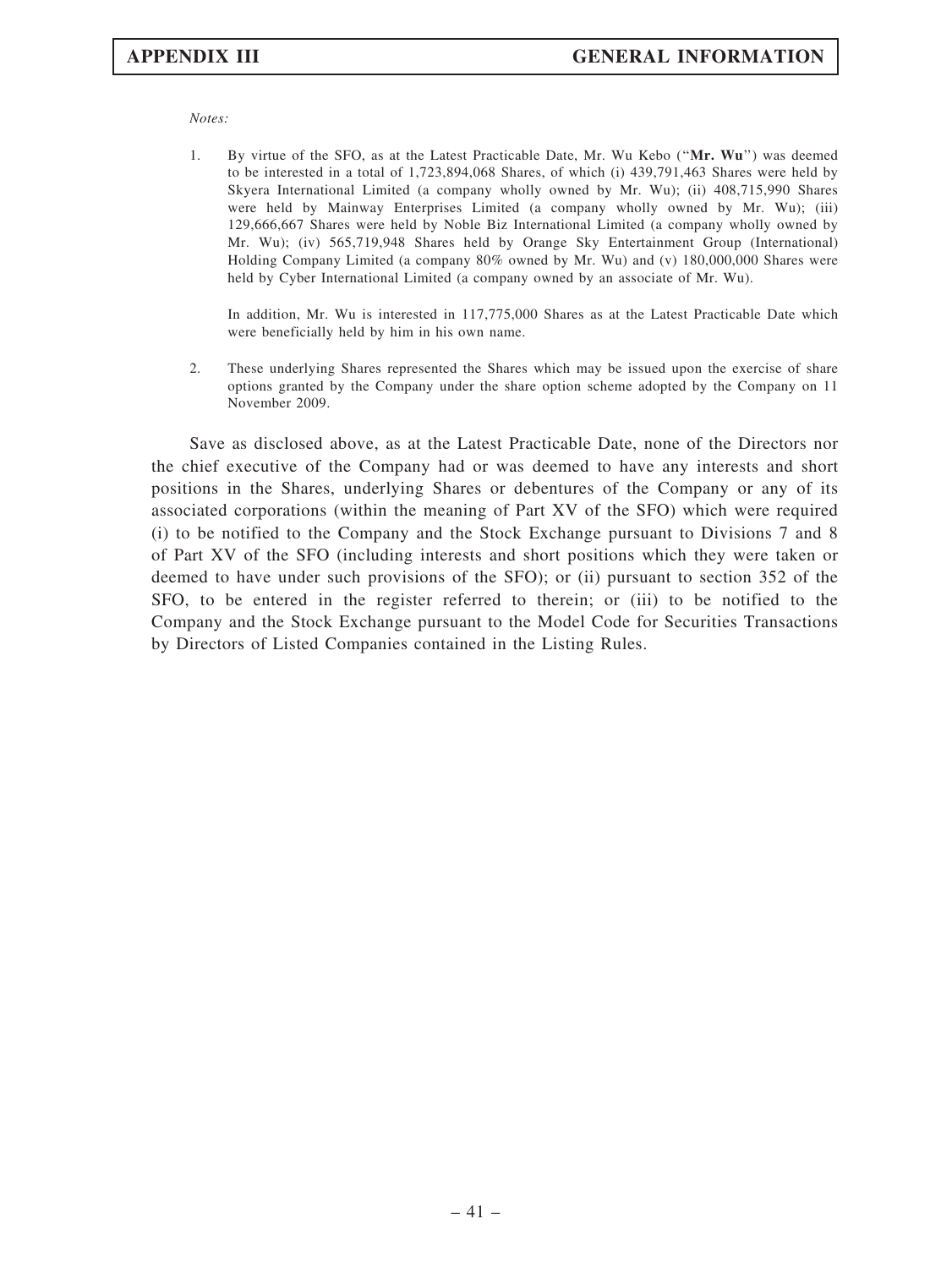#### 2.2 Notifiable interests and short positions of substantial shareholders and other persons in Shares

As at the Latest Practicable Date, so far as was known to the Directors and chief executive of the Company in accordance with disclosure by the substantial shareholders under Part XV of the SFO, the following substantial shareholders of the Company within the meaning of the Listing Rules and other persons (in each case other than the Directors and chief executive of the Company) had an interest or a short position in Shares or underlying Shares which would fall to be disclosed to the Company under the provisions of Divisions 2 and 3 of Part XV of the SFO:

| Name of Shareholder                                                                         | Capacity                                  | <b>Note</b>    | Number of<br>Shares held | Number of<br>underlying<br><b>Shares</b> | Total number of<br>Shares and<br>underlying Shares | *Approximate<br>percentage of<br>Shares and<br>underlying<br>Shares in the<br>issued share<br>capital of the<br>Company |
|---------------------------------------------------------------------------------------------|-------------------------------------------|----------------|--------------------------|------------------------------------------|----------------------------------------------------|-------------------------------------------------------------------------------------------------------------------------|
| Wu Kebo                                                                                     | Interest of<br>controlled<br>corporations | 1              | 1,723,894,068(L)         |                                          | 1,723,894,068(L)                                   | 62.86%                                                                                                                  |
|                                                                                             | Beneficial owner                          | 1              | 117,775,000(L)           |                                          | 117,775,000(L)                                     | 4.29%                                                                                                                   |
| Skyera International<br>Limited ("Skyera")                                                  | Beneficial owner                          | $\overline{2}$ | 439,791,463(L)           |                                          | 439,791,463(L)                                     | 16.04%                                                                                                                  |
| Mainway Enterprises<br>Limited<br>("Mainway")                                               | Beneficial owner                          | 3              | 408,715,990(L)           |                                          | 408,715,990(L)                                     | 14.90%                                                                                                                  |
| Noble Biz International<br>Limited ("Noble<br>Biz'                                          | Beneficial owner                          | 4              | 129,666,667(L)           |                                          | 129,666,667(L)                                     | 4.73%                                                                                                                   |
| Orange Sky<br>Entertainment Group<br>(International)<br>Holding Company<br>Limited ("OSEG") | Beneficial owner                          | 5              | 565,719,948(L)           |                                          | 565,719,948(L)                                     | 20.63%                                                                                                                  |
| Cyber International<br>Limited ("Cyber")                                                    | Beneficial owner                          | 6              | 180,000,000(L)           |                                          | 180,000,000(L)                                     | 6.56%                                                                                                                   |
| China Construction<br>Bank Corporation                                                      | Interest of<br>controlled<br>corporations | $\overline{7}$ |                          | 300,000,000(L)                           | 300,000,000(L)                                     | 10.94%                                                                                                                  |
| Central Huijin<br>Investment Ltd.                                                           | Interest of<br>controlled<br>corporations | $\overline{7}$ |                          | 300,000,000(L)                           | 300,000,000(L)                                     | 10.94%                                                                                                                  |
| Wan Tai Investments<br>Limited                                                              | Beneficial owner                          | $\overline{7}$ |                          | 300,000,000(L)                           | 300,000,000(L)                                     | 10.94%                                                                                                                  |

\* Such percentages have been compiled based on the total number of Shares in issue (i.e. 2,742,519,248) as at the Latest Practicable Date.

#### Abbreviations:

"L" stands for long position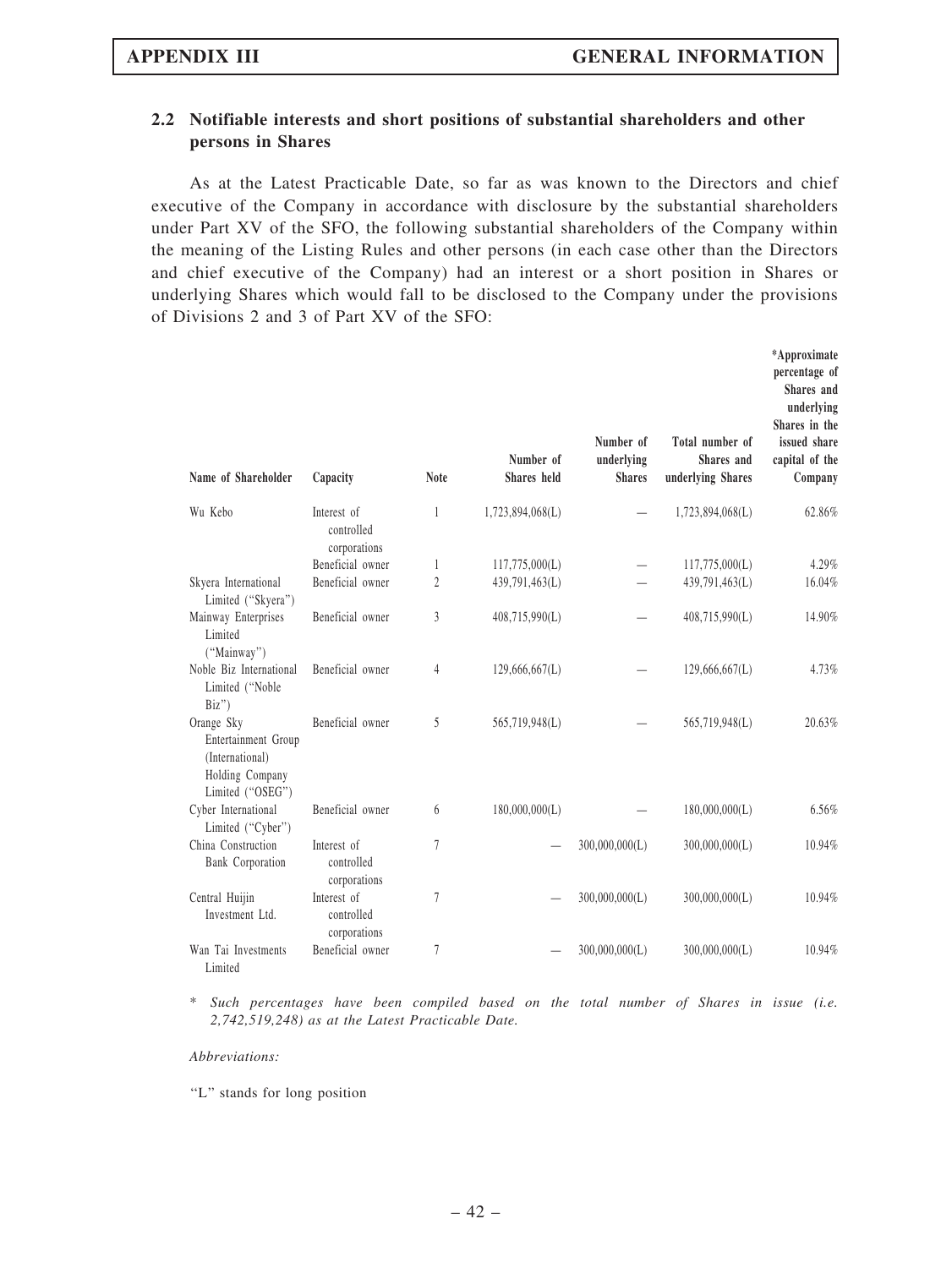Notes:

- 1. By virtue of the SFO, as at the Latest Practicable Date, Mr. Wu is deemed to have interest in a total of 1,723,894,068 Shares, of which (i) 439,791,463 Shares were held by Skyera; (ii) 408,715,990 Shares were held by Mainway; (iii) 129,666,667 Shares were held by Noble Biz; (iv) 565,719,948 Shares were held by OSEG (a company 80% owned by Mr. Wu) and (v) 180,000,000 Shares were held by Cyber. In addition, Mr. Wu is interested in 117,775,000 Shares as at the Latest Practicable Date which were beneficially held in his own name.
- 2. Skyera is a company wholly owned by Mr. Wu, who is also a director of Skyera.
- 3. Mainway is a company wholly owned by Mr. Wu, who is also a director of Mainway.
- 4. Noble Biz is a company wholly owned by Mr. Wu, who is also a director of Noble Biz.
- 5. OSEG (a company 80% owned by Mr. Wu) was interested in 565,719,948 Shares. Mr. Wu is a director of OSEG and Mr. Li Pei Sen is the associate Chairman of OSEG.
- 6. Cyber is a company owned by an associate of Mr. Wu.
- 7. These underlying Shares represented the Shares which may be issued upon the conversion of convertible bonds issued by the Company under the General Mandate granted to the Directors at the annual general meeting of the Company held on 5 June 2015.

Save as disclosed above, as at the Latest Practicable Date, the Directors and chief executive of the Company were not aware of any substantial shareholder of the Company within the meaning of the Listing Rules or other person (in each case other than a Director or chief executive of the Company) who had, as at the Latest Practicable Date, an interest or a short position in Shares or underlying Shares which was required to be notified to the Company pursuant to Divisions 2 and 3 of Part XV of the SFO.

#### 2.3 Directors' interests in contracts and assets

(a) On 25 September 2015, Beijing Orange Sky Golden Harvest Xiangyun Management Co. Ltd. ("Beijing OSGH"), an indirect wholly owned subsidiary of the Company, entered into an agreement with Mr. Wu Keguan, Ms. Yan Huimin, Mr. Zhong Guixiong and Jining Yueyinghui Cinema Investment Co., Ltd. ("**Jining**"), a company established in the PRC and 100% beneficially owned by Mr. Wu Keguan, in relation to the acquisition of the entire equity interest in Jining for a consideration of RMB20,000,000 (equivalent to approximately HK\$24,000,000). Mr. Wu Keguan is a connected person of the Company by virtue of being an associate of Mr. Wu Kebo, who is the Chairman, a Director and controlling Shareholder of the Company.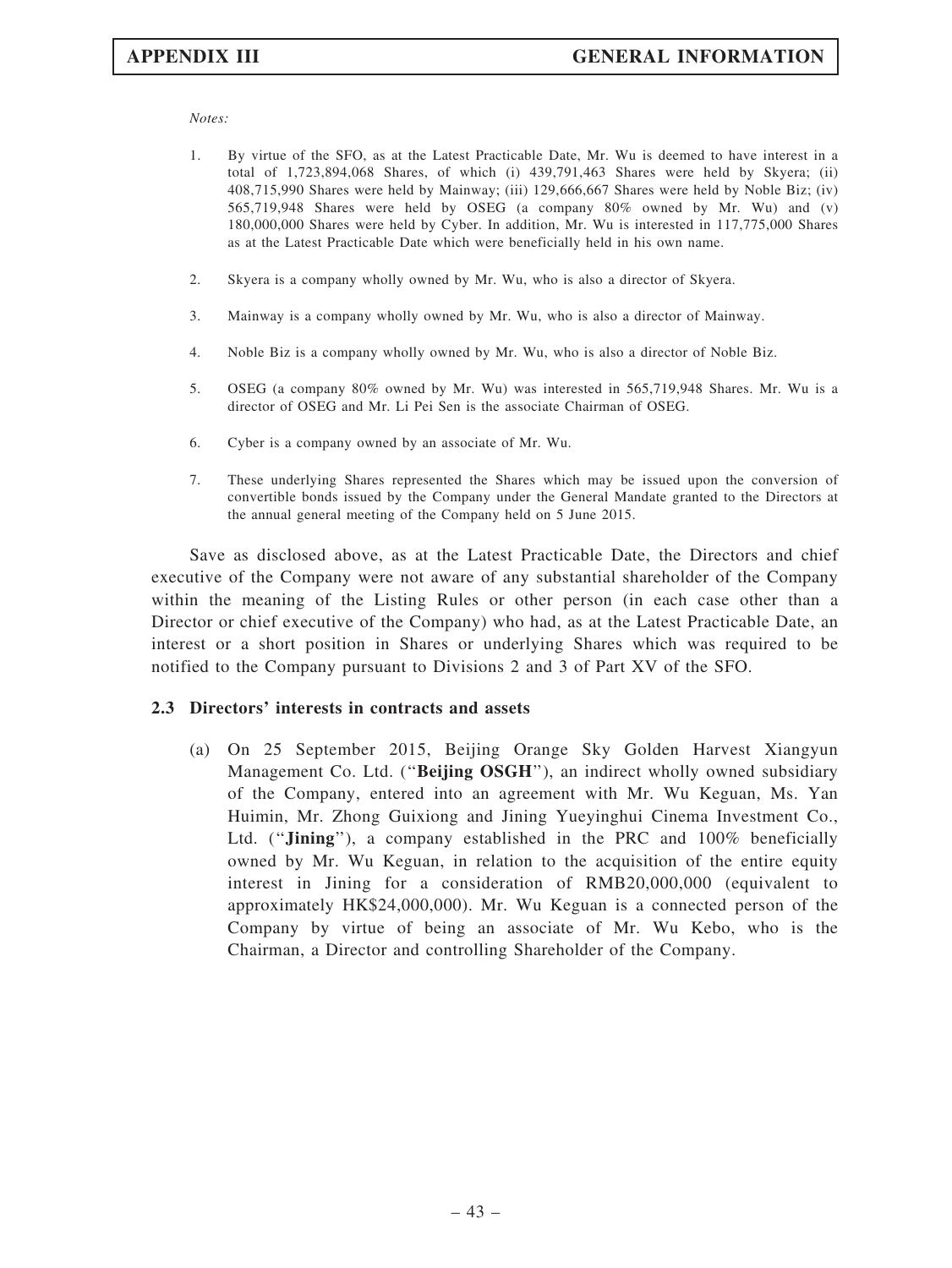(b) On 28 June 2013, 北京橙天影院投資管理有限公司 (Beijing Orange Sky Cinema Investment Management Company Limited) (''Beijing Orange Sky''), wholly owned by Mr. Wu Kebo and Ms. Wu Keyan, renewed a sub-lease agreement with 北京橙天嘉禾影視製作有限公司 (Orange Sky Golden Harvest (Beijing) TV & Film Production Co. Ltd), an indirect wholly owned subsidiary of the Company, in respect of sub-leasing of office premises on the First Floor and Second Floor of House No.3 at No.1 Anjialou, Xiaoliangmaqiao Ave, Chaoyang District, Beijing, the PRC, with a total floor area of approximately 166.49 square metres with an additional floor area of approximately 25.39 square metres, from 1 July 2013 to 30 June 2016.

On the same day, Beijing Orange Sky and 北京嘉禾影城管理諮詢有限公司 (Golden Harvest (Beijing) Cinema Management Consultancy Company Limited), an indirect wholly owned subsidiary of the Company and a wholly owned subsidiary of OSGH (China), entered into the second sub-lease agreement in respect of sub-leasing of office premises at the part of Second Floor and Third Floor of House No.3 and part of First Floor of House No.7 at No.1 Anjialou, Xiaoliangmaqiao Ave, Chaoyang District, Beijing, the PRC, with a total floor area of approximately 1,020.61 square metres, from 1 July 2013 to 30 June 2016.

The aggregate amount paid by the Group to Beijing Orange Sky for the year ended 31 December 2015 amounted to approximately RMB2,611,560, which is within the annual cap of RMB2,650,000.

(c) On 6 November 2013, OSGH (China), as landlord, and Beijing Orange Sky, as tenant, entered into a lease agreement, pursuant to which Beijing Orange Sky will lease the portions of 4th Floor under household no. 100040001, 5th Floor under household no. 100050001 and 6th Floor under household nos. 100060001 and 100060003 (collectively referred to as Unit 4108) of Bohai New World Shopping Centre of No. 88 Xinhua West Road, Tangshan City, Hebei Province, the PRC, with a total gross floor area of approximately 5,504.43 square metres (the ''Leased Premises'') from OSGH (China) for a period of 12 years (''Tangshan Lease Agreement''). Beijing Orange Sky intends to operate a cinema with approximately 7 separate screens and 1,200 seats in the Leased Premises.

The annual cap under the Tangshan Lease Agreement for the year ended 31 December 2015 was RMB2,400,000. There was no payment received by the Group from Beijing Orange Sky during the year ended 31 December 2015.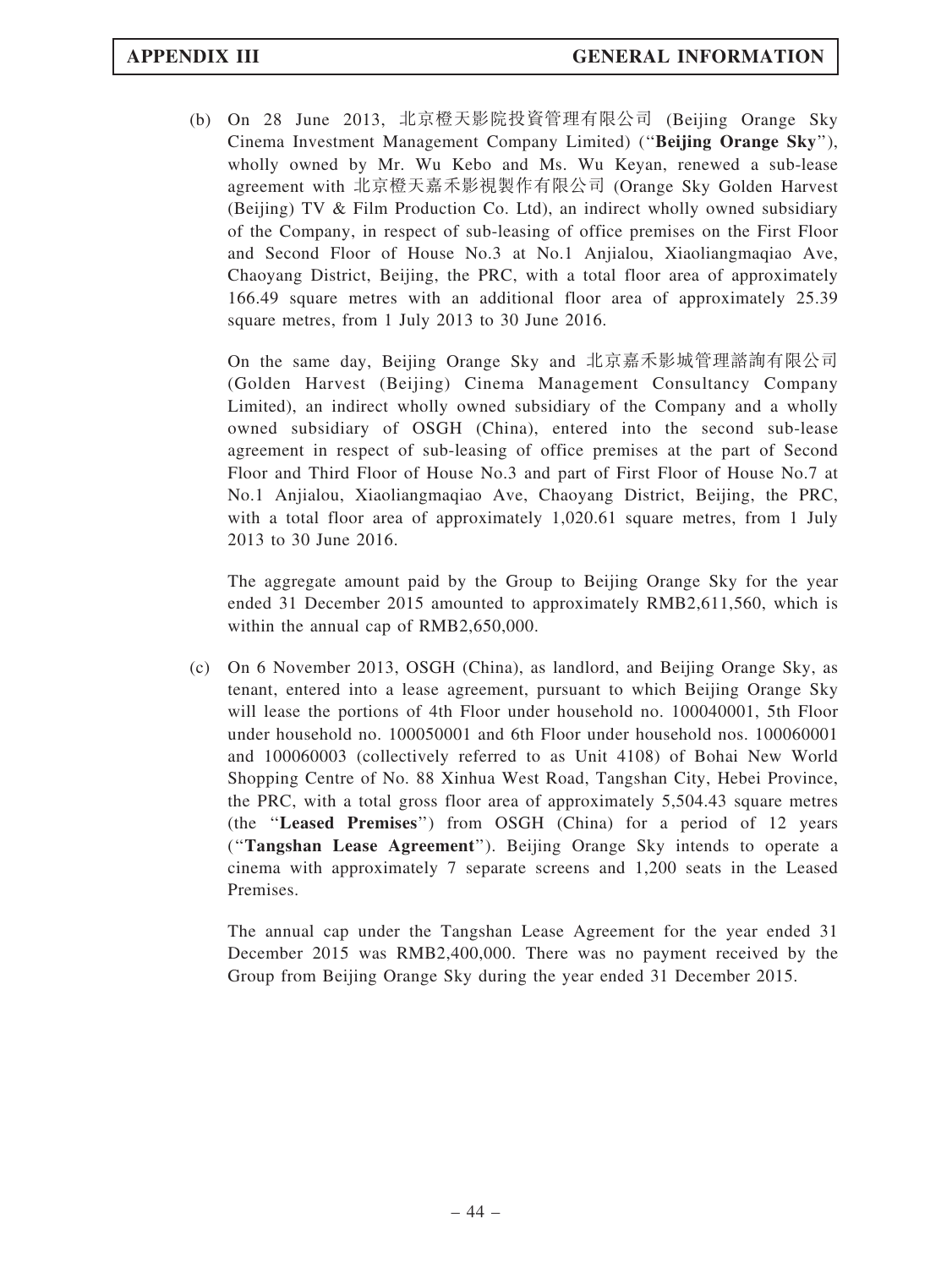(d) OSGH (China) and 北京橙地影院投資管理有限公司 (Beijing Orange Land Cinema Investment Management Company Limited) (''Jiangyin Orange Land"), a company established in the PRC and 84.19% beneficially owned by Mr. Wu entered into the Jiangyin Lease Agreement on 25 September 2012. On 2 December 2014, OSGH (China) and Jiangyin Orange Land entered into a supplemental agreement to the Jiangyin Lease Agreement, pursuant to which Jiangyin Orange Land agreed to refund the prepayment of RMB100,000,000 and also pay the interest of RMB13,625,000, at a rate of 7.5% per annum on the amounts of base rental prepayment from the respective dates of such payment during the period from October 2012 to November 2014, to OSGH (China) as stated in the announcement of the Company dated 25 June 2014. During the year ended 31 December 2015, no payment was made to Jiangyin Orange Land under the Jiangyin Lease Agreement, for which an annual cap is not applicable.

Save as disclosed above, as at the Latest Practicable Date,

- (i) none of the Directors had any direct or indirect interest in any assets which have been, since the date to which the latest published audited financial statements of the Group were made up, acquired or disposed of by, or leased to the Company or any of its subsidiaries, or are proposed to be acquired or disposed of by, or leased to, the Company or any of its subsidiaries; and
- (ii) none of the Directors is materially interested in any contract or arrangement entered into by the Company or any of its subsidiaries which contract or arrangement is subsisting at the date of this circular and which is significant in relation to the business of the Group.

#### 3. DIRECTORS' SERVICE CONTRACTS

As at the Latest Practicable Date, none of the Directors has any service contract with any member of the Group (excluding contracts expiring or be terminable by the Group within one year without payment of compensation (other than statutory compensation)).

#### 4. COMPETING INTERESTS

As at the Latest Practicable Date, none of the Directors and their respective associates was interested in any business apart from the business of the Group, which competes or is likely to compete, either directly or indirectly, with the business of the Group.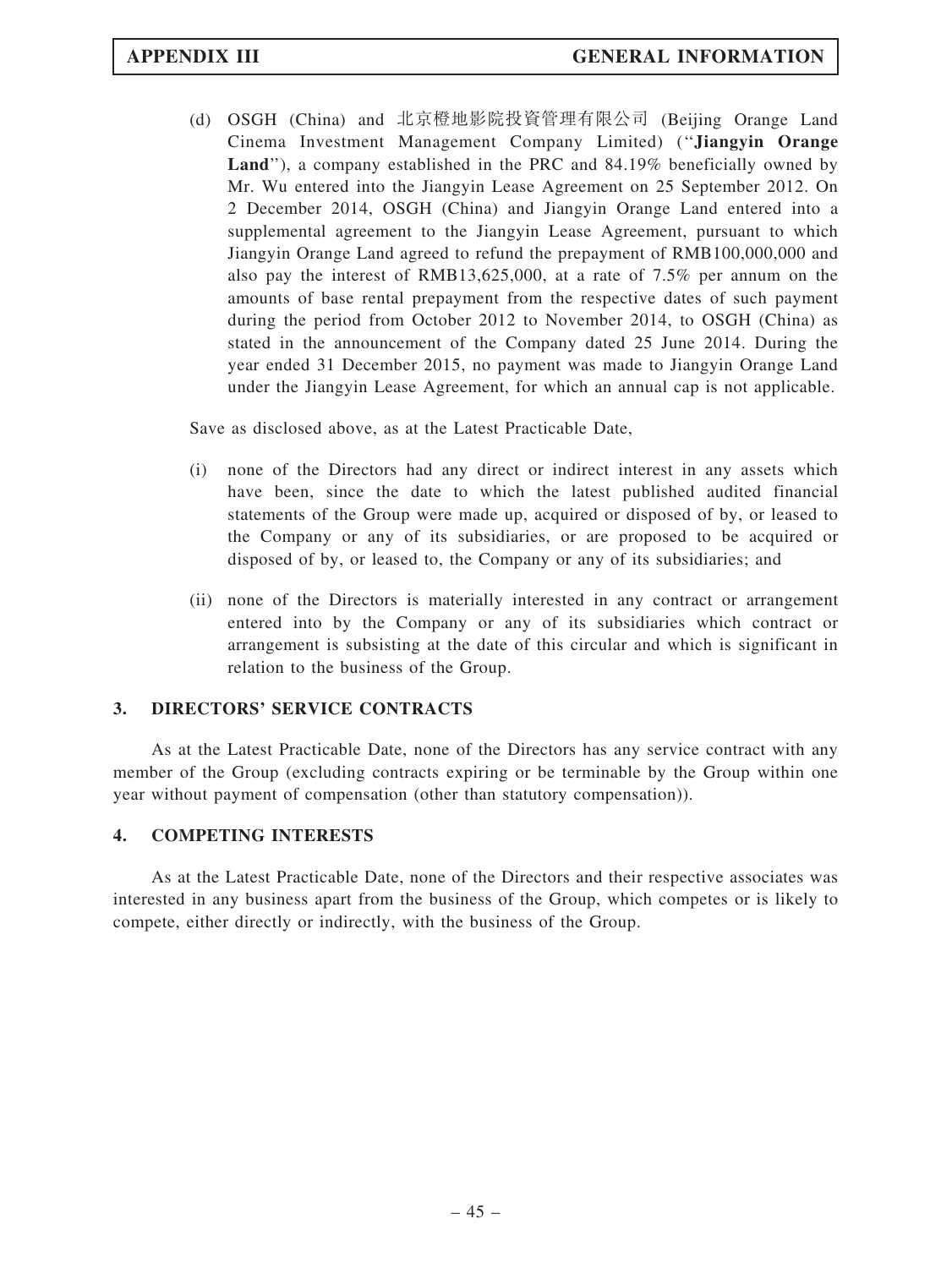#### 5. MATERIAL CONTRACTS

The following contracts, not being contracts entered into in the ordinary course of business, have been entered into by members of the Group within two years preceding the Latest Practicable Date, and are or may be material:

(a) the subscription agreement dated 22 January 2016 (the  $"CB$  Subscription Agreement'') entered into between the Company and Wan Tai Investments Limited in relation to the issue of the 5% Series 1 Convertible Bonds due 2019 (as defined in the CB Subscription Agreement) in the principal amount of HK\$200 million, and the proposed issue of the Series 2 Convertible Bonds (as defined in the CB Subscription Agreement) in the principal amount of HK\$100 million.

#### 6. PENDING LITIGATION OR CLAIMS

On 27 May 2014, the Company announced that there has been a shareholders' dispute in Vie Show, a Taiwan incorporated company which is 35.71% owned by Golden Sky Entertainment Limited, a wholly owned subsidiary of the Company (''GSE''), one of the principal businesses of which is operating and managing cinemas in Taiwan, whereby GSE and two other shareholders of Vie Show (the ''Vie Show Shareholders'') served a written notice on Bau Tzuoh Investment Co., Ltd. (寶座投資股份有限公司), 泰建投資股份有限公司 (Taijian Investment Holdings Co., Ltd.\*) and 泰聯投資股份有限公司 (Tailuen Investment Holdings Co., Ltd.\*) (collectively, ''Bau Tzuoh Companies'') to, among other things, terminate the shareholders' agreement with the Bau Tzuoh Companies with effect from 23 May 2014 according to the laws in Taiwan and requesting a forced sale of all of the issued shares of Vie Show held by Bau Tzuoh Companies to GSE and two other shareholders of Vie Show. On 21 July 2014 and 20 January 2016 (the ''Vie Show Announcements''), the Company further announced that, among other things, (i) the Vie Show Shareholders had filed a lawsuit against the Bau Tzuoh Companies with the Taipei District Court of Taiwan (the ''Court'') (the ''Claim'') on 15 July 2014, (ii) on 15 January 2016, the Court issued and judgment and dismissed the Claim by the Vie Show Shareholders against the Bao Tzuoh Companies (the ''Judgment''), and (iii) in November 2014, the Bau Tzuoh Companies filed a separate law suit against the Vie Show Shareholders with the Court, seeking the Court's judgment for a transfer of the entire issued shares held by the Vie Show Shareholders to the Bau Tzuoh Companies (the ''Bao Tzuoh Companies' Claim''). As at the Latest Practicable Date, no judgment has been made by the Court in relation to the Bao Tzuoh Companies' Claim. As disclosed in the Vie Show Announcements, the Company intends to actively defend the Bao Tzuoh Companies' Claim or any other claims that may be brought by the Bau Tzuoh Companies.

Save for the above matter, as at the Latest Practicable Date, neither the Company nor any member of the Group was engaged in any litigation or arbitration of material importance and there was no litigation or claim of material importance known to the Directors to be pending or threatened by or against the Company or any member of the Group.